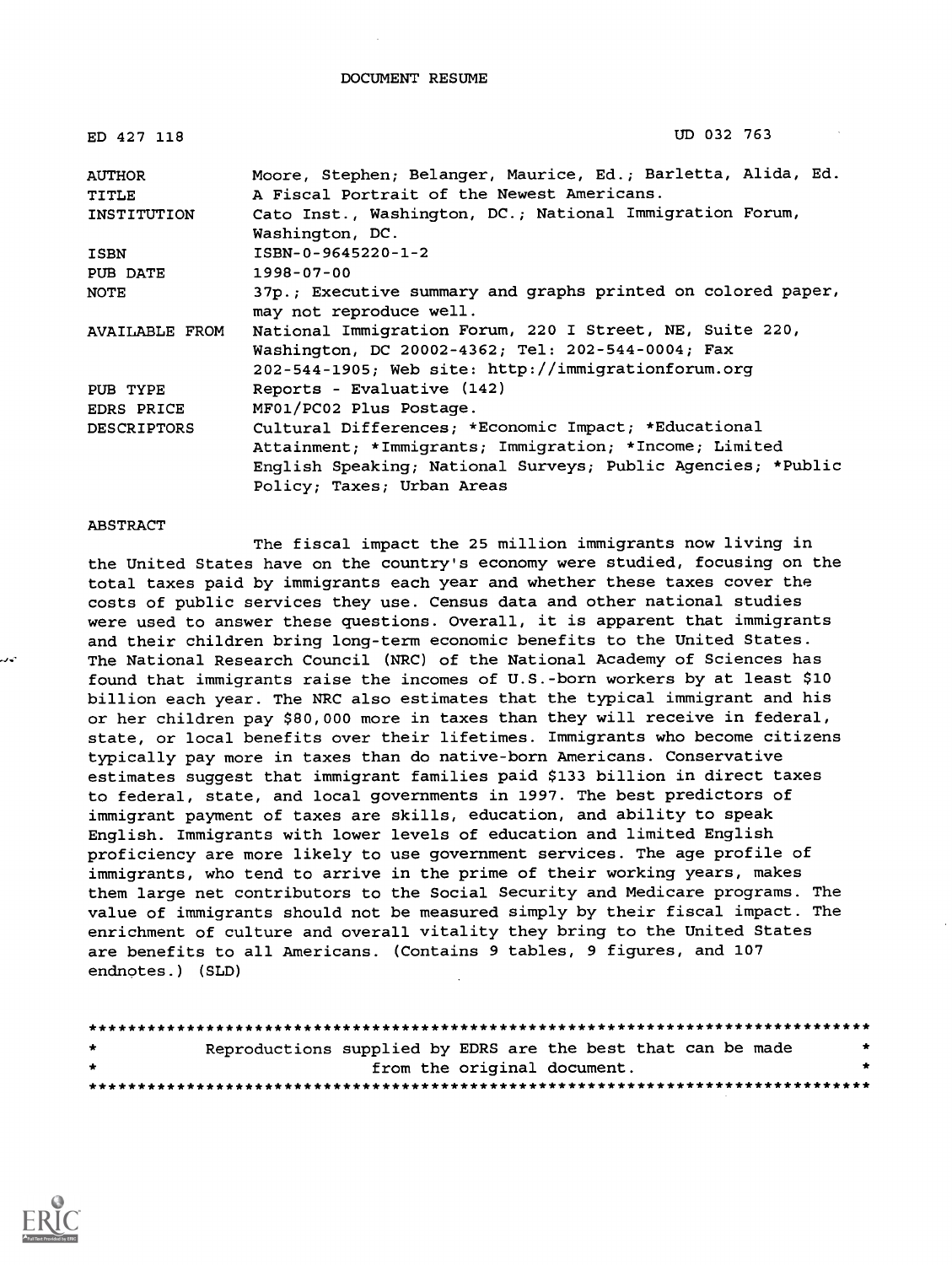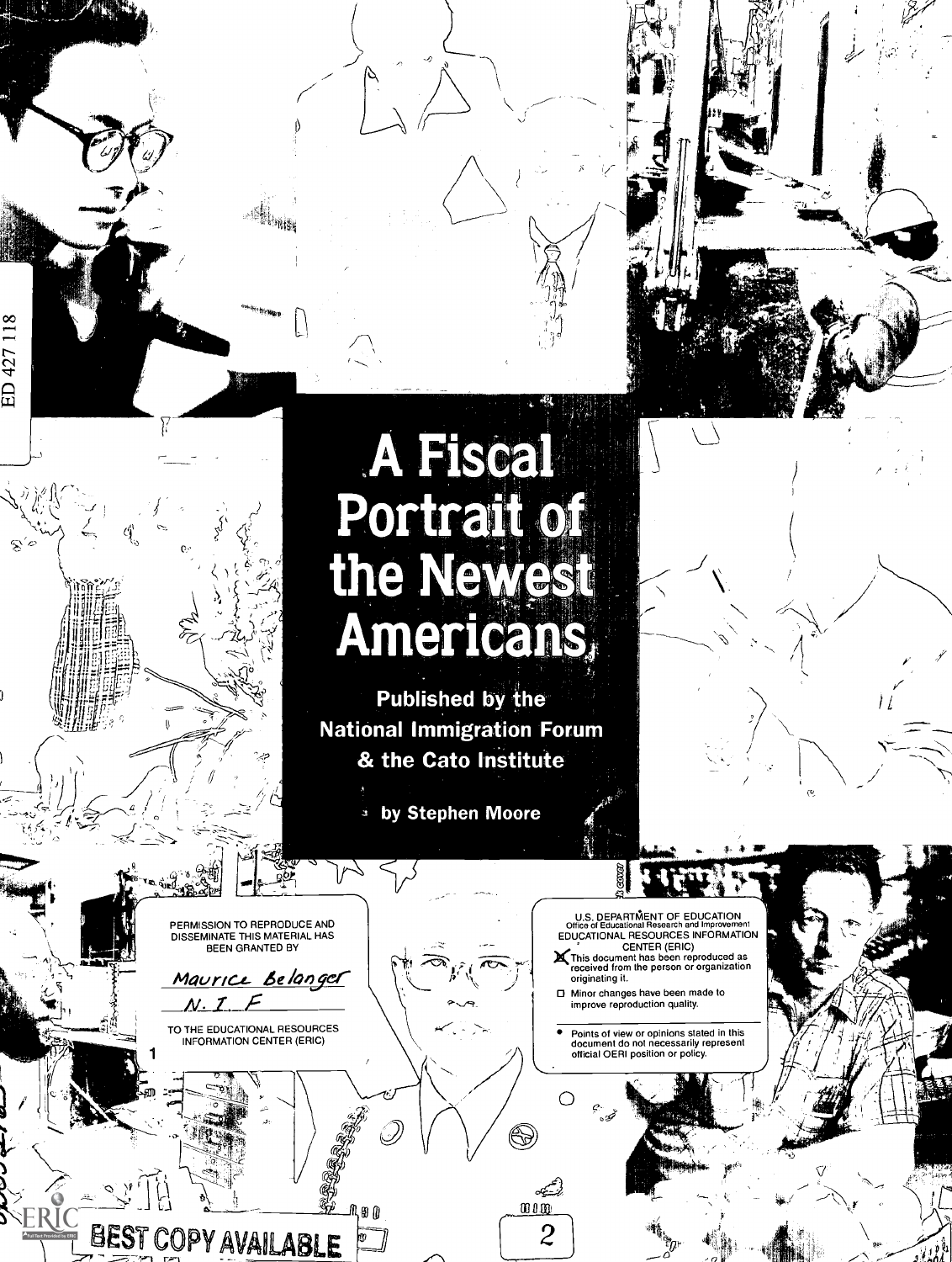in memory of Julian Simon

Authored by Stephen Moore, Economist, Cato Institute Researched by LaVita Strickland and Maurice Belanger Edited by Maurice Belanger and Alida Barletta Project led by Judy Mark, National Immigration Forum Production managed by Laura Garcia-Culler Art Direction by Lazarus Design

#### Acknowledgments

The author would like to acknowledge the following individuals for providing advice and comments on this publication: Jeffrey Passel of the Urban Institute; Demetrios Papademetriou of the Carnegie Endowment for International Peace; Dan Griswold and Josh Utt of the Cato Institute; and Angela Kelley and Salem Fail of the National Immigration Forum.

All rights reserved. No part of this publication may be reproduced or transmitted in any form or by any means, electronic or mechanical, including photocopying, recording, or by any information storage and retrieval system, without permission from the publisher, except for the inclusion of brief quotations.

> July 1998 Copyright © by National Immigration Forum and Cato Institute Printed in the United States of America  $\hat{\mathbf{x}}$ ISBN: 0-9645220-1-2

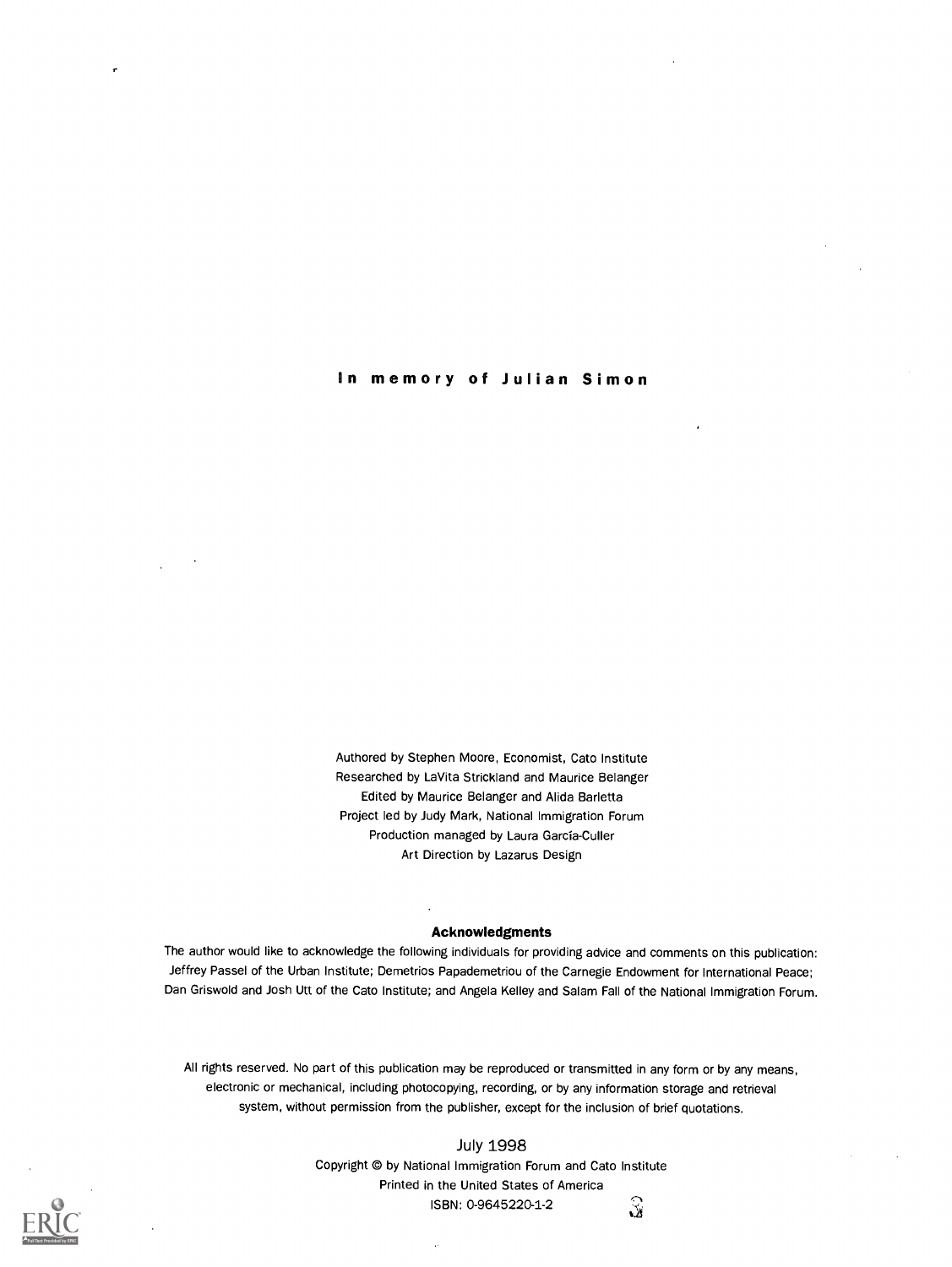

Immigrants wear many hats in American society. They are family members, students, workers, business owners, investors, clergymen, and members of the armed services-to name just a few of their roles. But immigrants—like native-born citizens—are also taxpayers. Through their tax payments, America's immigrants help finance the costs of schools, health care, roads, welfare payments, Social Security, and the nation's defense. Of course, immigrants are also users and beneficiaries of these government programs.

This study investigates the fiscal impact of the 25 million immigrants-legal immigrants, refugees, and undocumented immigrants-now living in the United States. The study reviews the findings of more than two dozen recently published studies from the nation's most prestigious universities and research institutions. The study also derives new fiscal estimates based on the latest 1996 data recently released from the U.S. Census Bureau to help answer two critical public finance issues related to immigrants.

First: How much total taxes do immigrants pay each year?

Second: Do the taxes immigrants pay cover the cost of the public services they use?

To be sure, there is far from complete agreement on these issues. But our key conclusions reflect what we believe is an emerging consensus on the issue of immigrants as taxpayers:

> Immigrants and their children bring long-term economic benefits to the United States as a whole. In the most comprehensive study ever conducted on immigration, the National Research Council of the National Academy of Sciences (NRC) found that immigrants raise the incomes of U.S.-born workers by at least \$10 billion each year. This estimate is highly conservative because it does not include the impact of immigrantowned businesses or the impact of highly-skilled immigrants on overall productivity. Still, the NRC estimates that the typical immigrant and his or her children pay an estimated \$80,000 more in taxes than they will receive in local, state, and federal benefits over their lifetimes.

Immigrants who become U.S. citizens typically pay more in taxes than do native-born Americans. Drawing upon data from the U.S. Census Bureau Current Population Survey, the CRS recently found that families with an adult, foreign-born, naturalized citizen actually have higher adjusted gross incomes-averaging \$40,502-than families with U.S.born citizens only (\$35,249). The immigrants' taxable income average \$32,585, compared with \$27,076 for families with all native-born members. The federal taxes paid by families with a naturalized citizen average \$6,580 per year, compared with \$5,070 for U.S.-born-only families.

By conservative estimates, in 1997 immigrant households paid an estimated \$133 billion in direct taxes to federal, state, and local governments.

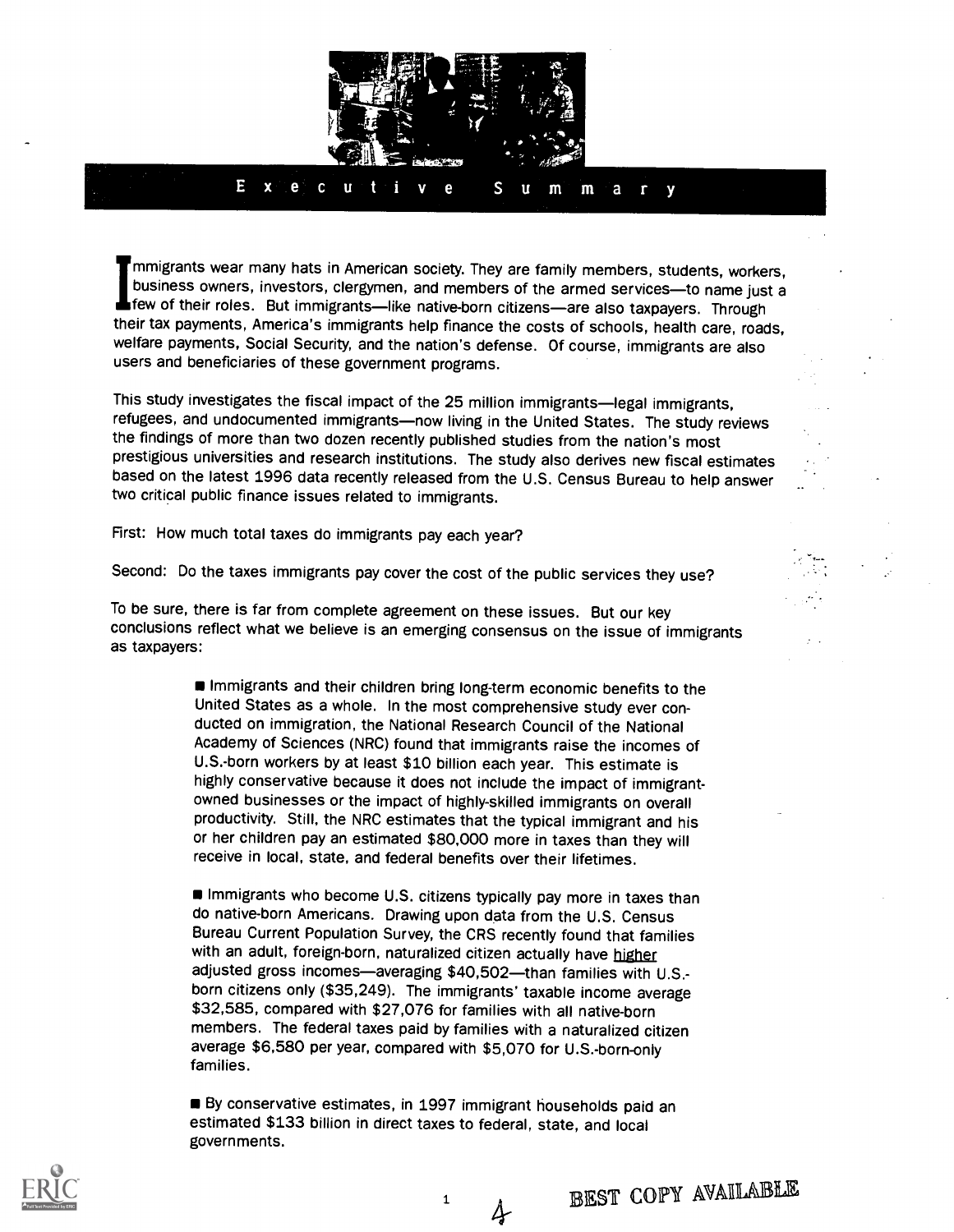**Immigrant businesses are a source of substantial economic and fiscal** gain for U.S. citizens. In this study we identify 10 high-tech firms founded by immigrants whose total revenues topped \$28 billion in 1996 and whose total employment totaled nearly 70,000 U.S. citizens. Most studies on the fiscal impact of immigrants do not account for the taxes paid by immigrant-formed businesses and the tax streams generated from the U.S.-born workers employed by those firms. For this reason, in our estimation, most studies underestimate the tax payments of immigrants by at least \$29 billion a year. Adding the tax receipts paid by immigrant businesses brings the total annual tax payments of immigrants to about \$162 billion.

**Not all immigrants make the same tax payments or impose the same** costs. The best predictors of immigrant success and thus their tax payments are their skills, their education, and their ability to speak English. In general, less-skilled, less-educated immigrants and non-English-speaking immigrants use more government services and pay less in taxes than those who are highly skilled.

**Immigrants' earnings rise over time as they continue to climb the** economic ladder of success in America. Hence, in their first low-earning years in the United States, immigrants typically are net drains on the public coffers, but over time—usually after 10 to 15 years in the United States-they turn into net contributors. This economic assimilation pattern varies by ethnicity and country of origin, but it is as evident today as it was 30 years ago, when researchers first began to study the rate of economic success by immigrants over time.

**The age profile of immigrants is one of the key characteristics that** makes them a fiscal bargain for native-born U.S. taxpayers. Most immigrants arrive in the United States in the prime of their working years. For example, more than 70 percent of immigrants are over the age of 18 when they arrive in the United States. That means that there are roughly 17.5 million immigrants in the United States today whose education and upbringing were paid for by the citizens of the sending country, not American taxpayers. The total discounted present value windfall to the United States of obtaining this human capital at no expense to American taxpayers is roughly \$1.43 trillion. So immigration can be thought of as an enormous \$1.43 trillion transfer of wealth from the rest of the world to the United States.

**Another fiscal consequence of the age profile of immigrants is that** they are huge net contributors to the Social Security and Medicare programs. Only 3 percent of immigrants are over the age of 65 when they enter the United States, whereas 12 percent of Americans are over 65—and that percentage will grow substantially in the future. This study estimates the total value to the Social Security system from current levels of immigration based on the calculations of the actuaries at the Social Security Administration. The study finds that the total net benefit (taxes paid over benefits received) to the Social Security system in today's dollars from continuing current levels of immigration is nearly \$500 billion for the 1998-2022 period and nearly \$2.0 trillion through 2072. Continuing immigration is an essential component to solving the long-term problem of financing the Social Security system.

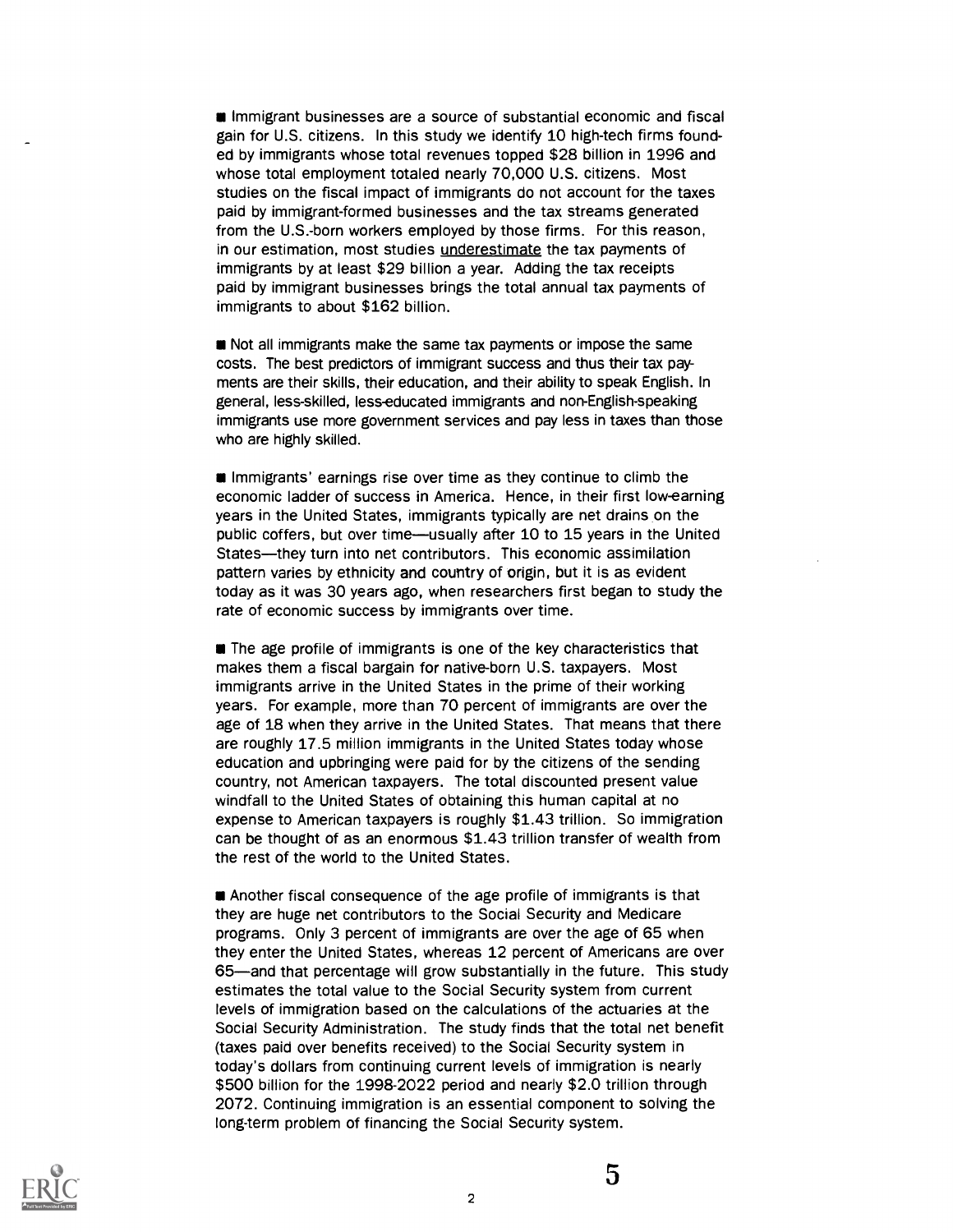Immigrants use more state and local services--particularly schools, hospitals, and roads-than they pay for in state and local taxes. The average immigrant imposes a net lifetime fiscal cost on state and local governments of \$25,000, according to the NRC (under the NRC analysis, natives are a net cost to states and localities as well). There is no evidence that states or cities with large immigrant populations perform worse economically than those with small immigrant populations. In fact, just the opposite is generally true.

**There are recent signs of increased poverty rates and increased use** of welfare-such as Supplemental Security Income and food stampsamong new immigrants. Nonetheless, the claim that there has been a decline in immigrant quality has been exaggerated (because of statistical problems comparing one generation of immigrants with another) and does not reduce the overall favorable fiscal impact of the foreign born. Only refugees and elderly immigrants are more likely to receive welfare than natives. Working-age immigrants who have been in the United States for more than 10 years are less likely to receive welfare than natives, according to a 1998 Urban Institute study. Moreover, given that recent welfare rules enacted by Congress in 1996 will make newly-arriving immigrants ineligible for most welfare benefits, the net fiscal benefit of future immigrants will be higher than it is today.

Of course, the value of immigrants is not primarily measured by the dollar calculation of their fiscal impact. Immigrants contribute to America in many ways other than the size of their tax<br>payments. Their enrichment of our culture and the overall vitality they bring to American society are not measured here—and in many cases are immeasurable—yet they are vital benefits to all Americans.

It is also worth emphasizing that many of the immigrants who have made the greatest contributions to our society in recent times came to the United States without the characteristics that often presage success. Andrew Grove, co-founder of Intel, and his family came to America as<br>refugees with no money, no skills, and no special prospects for greatness. Probably no economist would have predicted the greatness he achieved. Just as with natives, it is impossible to predict with great accuracy who will succeed and who will fail in American society.

Overall, the research findings cited in this report suggest, first, that the American economy is greatly enriched by immigrants of all educational levels and ethnicities and, second, that immigrants are a fiscal bargain for American taxpayers.

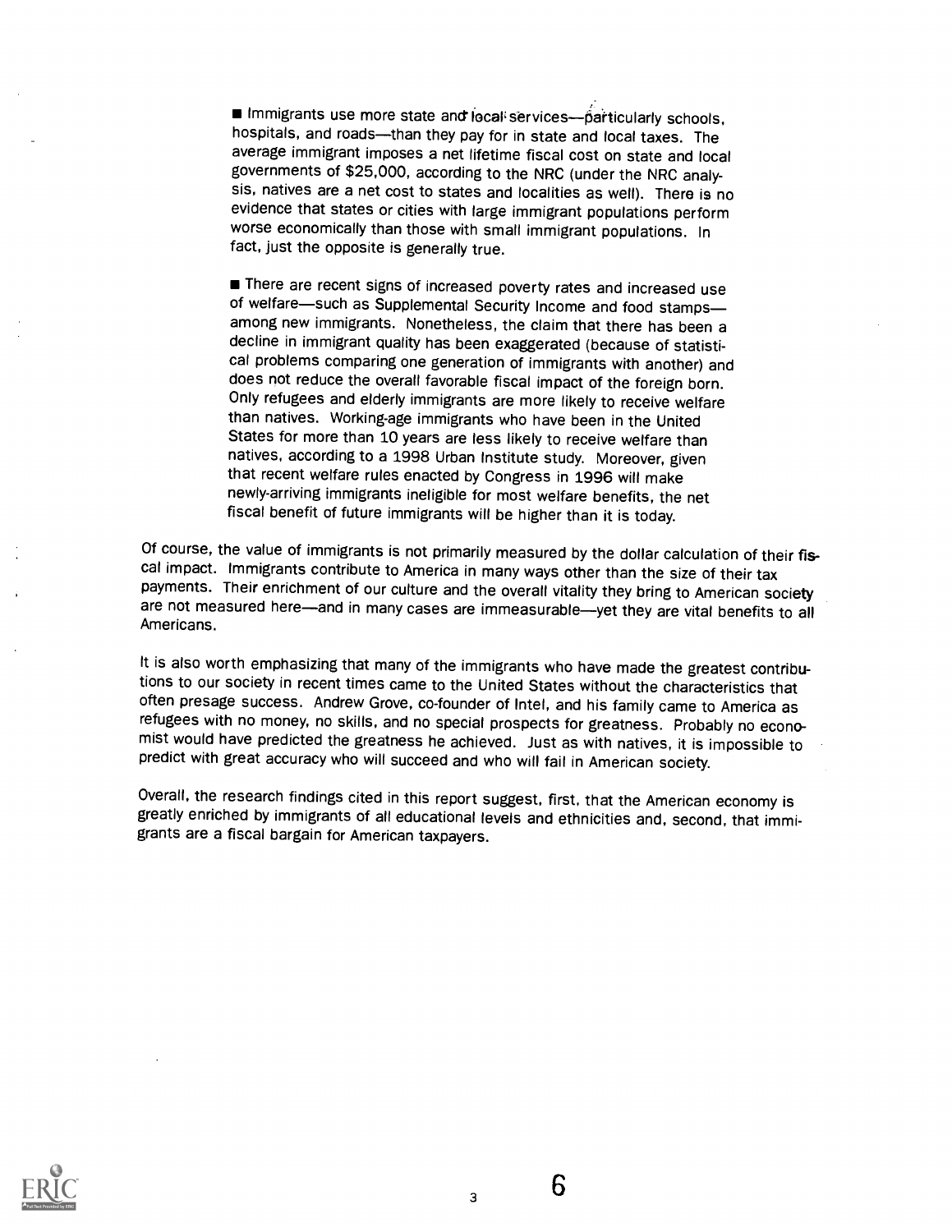

#### $l - n$ d i.  $\mathbf{O}$  $\mathbf n$

ver the past few years, increased research has been conducted to determine the overall fiscal impact of immigrants. This report summarizes some of the major findings on the issue. It also provides some estimates of the annual size of tax payments by immigrants.

This report addresses the equally critical issue of whether immigrants' tax payments cover their use of government services. The issue is important because it can lead us to broader conclusions about whether the 800,000 legal immigrants admitted to the United States each year are burdens or benefits to U.S.-born citizens.

The issue of the fiscal impact of immigration is of concern to both federal and local officials. For example, California officials have complained that the state's rapidly increasing budget is a result of expanded social services used by low-income immigrants.1 Other governors of states with high immigrant populations, including Lawton Chiles of Florida, have in the past requested federal "impact" assistance to help pay the costs of settling new immigrants.2

A highly publicized study by economist Donald Huddle has suggested that immigrants cost U.S. taxpayers a net \$40 billion to \$50 billion a year. $3$  That study has been widely refuted, but its conclusions remain part of the popular folklore about immigrants.4 The findings by Huddle and anti-immigrant groups such as the Federation for American Immigration Reform-have become a source of understandable concern for American-born workers, who may worry that their taxes are being used to finance programs used by immigrants, not services they use and benefit from themselves.

A growing body of research in recent years has provided a much more accurate view of the fiscal impact of immigrants—particularly the taxes they pay.<sup>5</sup> This study provides the highlights of that research and flags general areas of consensus in the findings. Of course, there are many areas where respected economists and research institutions arrive at conflicting findings on the issue of taxes paid and benefits used by immigrants. And yes, there appear to be worrisome trends related to growing poverty levels and declining earnings potential among some immigrant groups and a rise in public assistance by others. $6$  This study suggests that those trends may be exaggerated.

In any case, the overall picture that emerges from this body of research regarding the contributions that immigrants provide to the overall fiscal health of the United States is positive. The comprehensive study by the National Research Council (NRC) on the economic impact of

4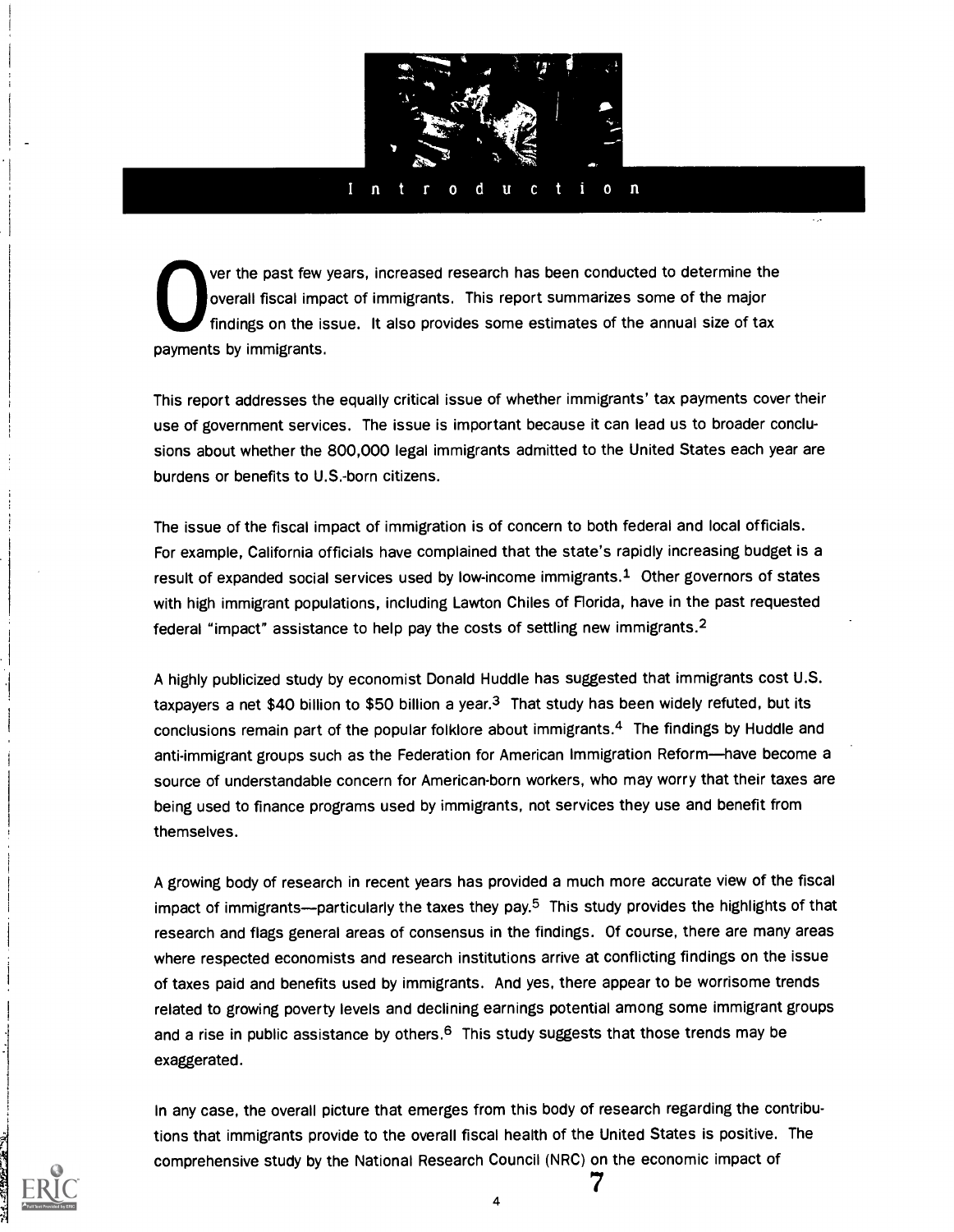immigrants calculated a \$10 billion annual net windfall to native-born Americans from immigrants.<sup>7</sup> In an \$8 trillion economy such wealth transfer is quite small, but the important point is that the impact on natives was found to be positive, not negative. That is to say, without immigrants, native-born Americans would be poorer, not richer. This study finds that a fuller accounting of all benefits and costs of immigrants would lead to the conclusion that the NRC's estimate of \$10 billion is quite conservative—a point the NRC authors concede. In other words, the net benefits of immigration to native-born citizens may well be substantially higher than that.<sup>8</sup>

The intention of this study is to examine the fiscal impact of legal immigrants to the United States. The legal immigrant population is by far the more important group to study. The vast majority of immigrants in the United States at any point in time were admitted legally. From a public policy standpoint, we are most interested in the impact of those who come in to the nation through legal means and add to the permanent population of American citizens rather than those who are here unlawfully and temporarily. The vast majority of the foreign born in the United States are here legally. There are an estimated 4 to 6 million illegal immigrants in the United States today versus some 21 million legal immigrants. In general, we know more about the impact of legal than of illegal immigrants. $9$ 

Unfortunately, the Census Bureau data on which most contemporary immigration research is based fails to distinguish between legally admitted and undocumented immigrants. (It also fails to distinguish between those admitted as immigrants and those admitted as refugees.) Hence, the reader should be warned that most of the immigrant classifications in this report-especially from more recent years—include undocumented immigrants. This defect of the data biases the findings of this study and those of most other studies on immigration, against the legal immigrant population. Why? Because undocumented immigrants do less well economically than the legal foreign born, especially those who eventually become naturalized citizens. Almost all of the conclusions of this report therefore understate the fiscal impact of legal immigrants.

This study identifies three major factors that explain why the fiscal impact of immigrants is positive. First, immigrants tend to come to the United States with skills different from those of American citizens. The different skill compositions and cultural backgrounds of immigrants relative to those of the native born are an important, but hard to quantify, lubricant for the American economy.10 Second, immigrants tend to come when they are at the start of their most productive working years. That means that the costs of educating and rearing immigrants are borne by the citizens of the sending country. And third, the pay-as-you-go feature of Social Security and Medicare makes new immigrants an immediate windfall to these largest of federal programs because their payroll taxes pay for benefits that go to native seniors, not immigrant seniors.





5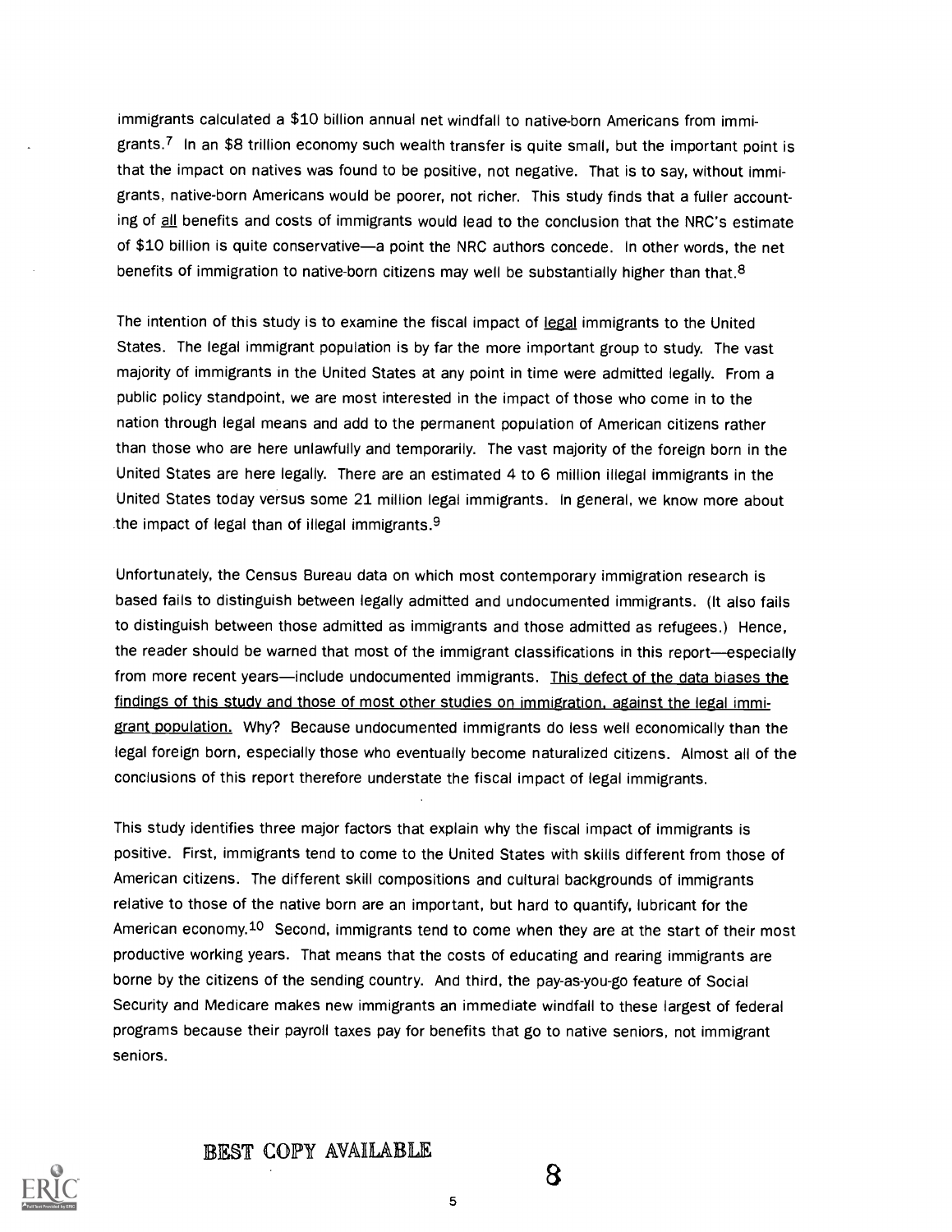

## The Impact of Immigrants: A Lifetime Balance Sheet Approach

In any given year the net fiscal impact of immigrants may be positive or negative. At a time when immigration levels are increasing, as in recent decades, a snapshot assessment of the total amount of services used by immigrants versus their tax payments would lead to negative but often misleading conclusions. During a period of rising immigration, it would appear for a single-year analysis that the net impact on government balance sheets would be a liability, not a benefit.<sup>11</sup>

Why? Because when immigrants first come to the United States they tend to have low earnings. The taxes that individuals—whether natives or immigrants—pay are a direct function of their earnings. Those with low earnings pay little in taxes. but as earnings rise tax payments rise at a faster pace because of the overall modest progressivity of the U.S. system of taxation.



Source: Chiswick (1978. Table 2, Column 3). All the variables in the regression are evaluated at the means of the immigrant sample, and immigrants are assumed to enter the United States at age 20.

Immigrants to the United States tend to have low initial earnings for several reasons. In their new country they face immediate handicaps: the strangeness of the culture and an unfamiliarity with the way things are done, the language barrier, the lack of contacts that help in getting started in the work force, and a general tendency to be willing to start at the low end of the economic ladder.

But one of the peculiar aspects of immigration that social scientists have noted for many decades is the rapid rate of economic advancement of immigrants in the work force. Of course, all workers in the U.S. economy should see their incomes rise over time as they gain experience and on-the-job training in the labor force. A 22-year-old entrant into the labor market generally will have a substantially lower value in the job market than a 40-yearold with, say, 20 years experience on the job. This is true of immigrants and natives.

Immigrants experience the same rise in income as they gain experience in the work force. But what is unique about the earnings pattern of immigrants is that they often overcome the spe-

cial handicaps that initially hold their earnings down to abnormally low levels. Thus, their earnings rise at an especially rapid rate. That phenomenon, known as the economic assimilation rate of immigrants, was first documented and estimated by economist Barry Chiswick of the University of Illinois, Chicago.12 Examining 1970 Census Bureau data, Chiswick noted:

## Immigrants start with earnings about 17 percent below that of natives, but after 10-15 years working in the U.S. they tend to "overtake" the average wage level and thereafter rise above the average wage.<sup>13</sup>

Figure 1 (above) shows this rate of economic catch-up. The earnings pattern of immigrants implies that their tax payments are low at the start of their working years, average after 10 to 20 years, and above average thereafter.



 $\overline{\phantom{0}}$   $\overline{\phantom{0}}$  9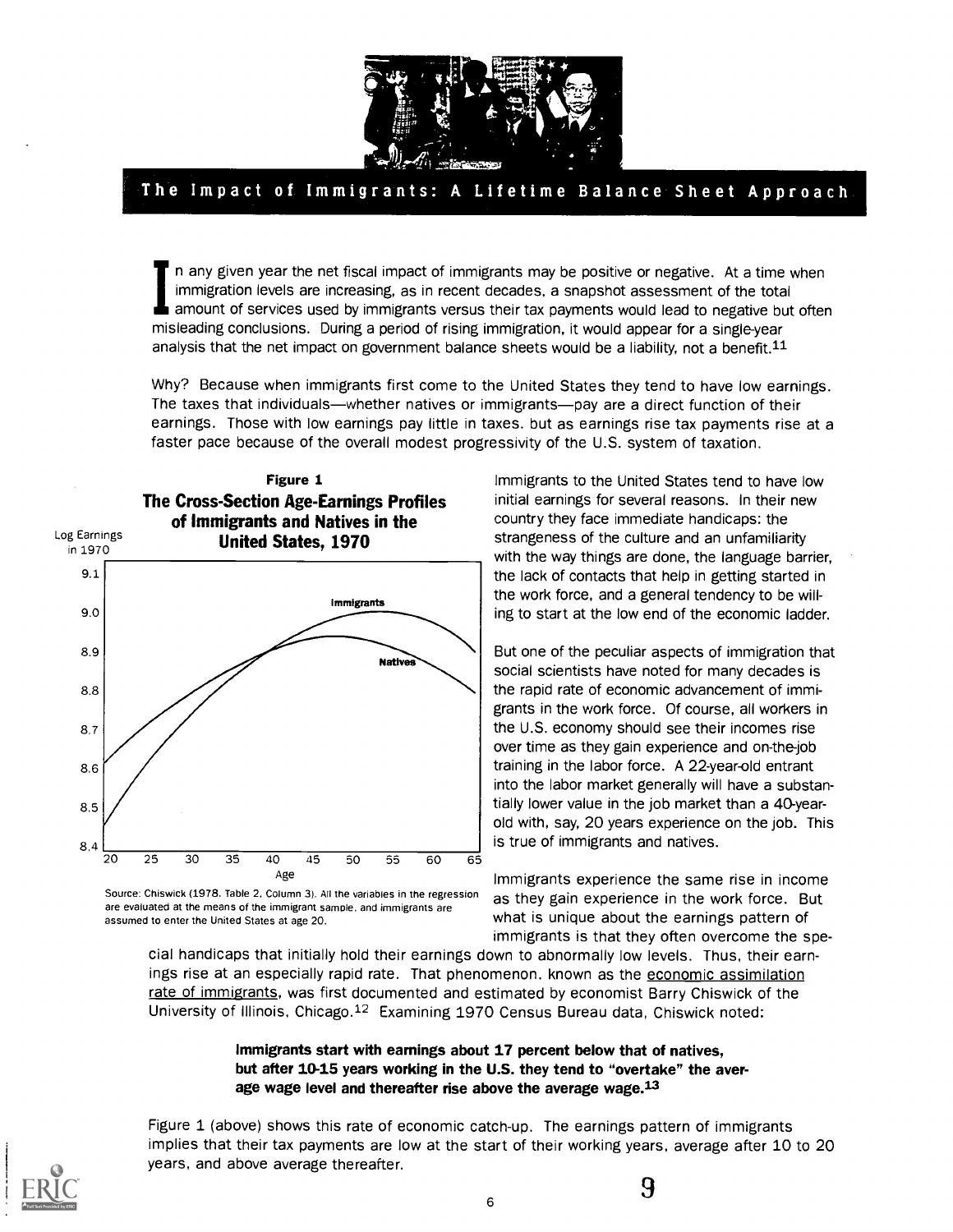This finding has been challenged by Harvard University economist George Borjas, who argues that the economic assimilation process of the past has slowed appreciably because of the lower average skill levels of more recent cohorts of immigrants.<sup>14</sup> Borjas finds that the initial earnings disadvantage of immigrants versus native-born Americans was 17 percent for immigrants who arrived in the 1960s but rose to 28 percent for those who arrived in the 1970s and 32 percent for those who arrived in the 1980s (see Table 1 below). Borjas concludes:

## It is extremely unlikely that the earnings of more recent cohorts will ever reach parity with (let alone overtake) the earnings of Americanborn workers.15

Although analysis of the 1990 Census data does indicate that average skills, education levels, and initial earnings of immigrants have slipped somewhat relative to those of natives (partly because of the legalization of former illegal immigrants granted amnesty in 1986), it also suggests that Borjas may be overly pessimistic in measuring the economic assimilation rate of recent immigrants. One potential problem with the Borjas data shown in Table 1 is that the calculation assumes comparability of data from different censuses. That assumption appears faulty. There is evidence that each of the subsequent Censuses examined by Borjas includes a larger percentage of illegal immigrants.<sup>16</sup> It is possible, therefore, that the quality of legal immigrants is not declining as much as Borjas' data indicate, but rather that the averages are being driven down by the fact that the samples are successively counting a larger share of less economically successful, undocumented immigrants.

More recent studies, cited below, suggest that although initial earnings for new immigrants may be lower, newer immigrants experience a more rapid economic ascent in the United States than did previous immigrant groups.17

The importance of the economic assimilation process is that it underscores the basic inadequacies of a single-year snapshot of the fiscal impact of immigrants. This is one reason, among many, why the well-cited study by Donald Huddle on the fiscal costs of immigrants is flawed and why Borjas's census analysis fails to capture the lifetime impact of immigrants.

To dramatize the flaw of that standard technique, consider. for example, if we tried to assess the fiscal impact of a particular nativeborn American male. If we examined his impact with a snapshot when he was 12 years old, we would determine that he was a huge fiscal drain: all costs (schooling, health care, infrastructure use) and no benefits in the form of taxes paid. If we examined his impact when he was 40 years old, we would think he was a

|                                                                             | Table 1 |         |         |  |  |  |
|-----------------------------------------------------------------------------|---------|---------|---------|--|--|--|
| Percentage Wage Differential Between<br>Immigrant and Native Men, 1970–1990 |         |         |         |  |  |  |
| Group                                                                       | 1970    | 1980    | 1990    |  |  |  |
| All immigrants                                                              | 0.9     | $-9.2$  | $-15.2$ |  |  |  |
| Cohort                                                                      |         |         |         |  |  |  |
| 1985-1989                                                                   |         |         | $-31.7$ |  |  |  |
| 1975-1979                                                                   |         | $-27.6$ | $-17.8$ |  |  |  |
| 1965–1969                                                                   | $-16.6$ | $-7.8$  | 1.1     |  |  |  |
| 1950-1959                                                                   | 5.6     | 5.7     | 19.6    |  |  |  |
| Pre-1950                                                                    | 10.3    | 10.6    | 26.2    |  |  |  |
|                                                                             |         |         |         |  |  |  |

Source: George Borjas' tabulations from the 1970, 1980, and 1990 Public Use Samples of the U.S. Census. The statistics are calculated in the subsample of men aged 25 to 64 who work in the civilian sector, who are not self-employed, and who do not reside in group quarters.

great fiscal bargain, paying large amounts of taxes and not making especially heavy use of services. If we took another snapshot when he reached 70 and had retired, again we would conclude that he was a bad deal for younger taxpayers. Three snapshots at different points in time, each yielding a different conclusion. Only a balancing of the taxes paid and the benefits used over the man's lifetime could tell us anything meaningful about whether he paid his own way or not.

So almost all of the useful studies we examine in this report adopt a lifetime profile. Figure 2 (see next page) captures the long-term dynamic by showing a standard fiscal lifetime profile of three demographic groups—natives. immigrants, and children of immigrants. The profile is not



10 BEST COPY AVAILABLE

 $\overline{7}$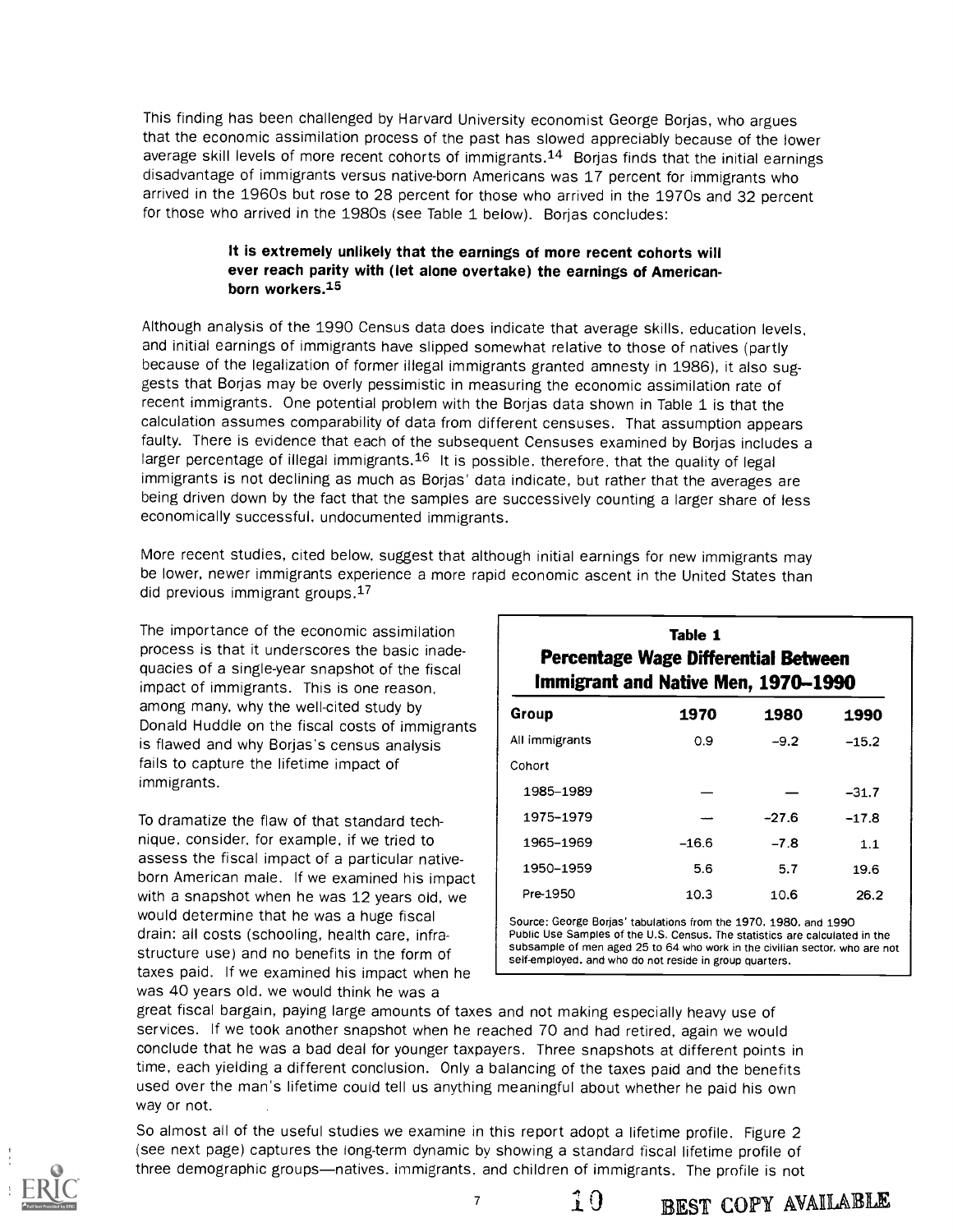substantially different for any of the three groups. Here is how the dynamic is described by economist Adam Zaretsky of the Federal Reserve Bank of St. Louis:

> As the figure shows, all groups get about the same amount of government benefits during childhood and retirement, when most benefits are received. During the working years, however, the amount of taxes each group pays is quite different. Recent immigrants pay the least, but their children—who tend to make more money and live in highincome/high-tax states-pay the most. $18$

## Beneficial Age Characteristics of Immigrants

But even the lifetime comparison shown in Figure 2 (below) fails to capture the full fiscal benefit of immigrants. Immigrants, by definition, were not born in the United States. Typically, most, if

senior citizens.



Figure 2

years of an immigrant's life (depicted in Figure 2) are not borne by U.S. taxpayers but by the taxpayers in the sending country. Moreover, because immigrants do not generally arrive when they are aged, they make less use of our expensive government programs that benefit

not all, of the child-rearing costs in the early

In other words, the age profile of immigrants is one of the key characteristics that makes them a fiscal bargain for native-born U.S. taxpayers.

To understand the point more clearly, let us assume for a moment that immigrants are just like natives in every respect except for the fact that they were not born here. (Of course, we know that immigrants are different and that their differences from natives make them generally more desirable.) In such a case, the only difference between natives and the foreign born would be their age. Table 2 (see next page) provides the comparison.

The data come from the most recent Census surveys conducted in 1996.

The age-profile data underscore three beneficial immigrant characteristics:

1. Most immigrants were not educated or reared in the United States. The data in the last column of Table 2 indicate that only slightly more than one of four immigrants arrive when they are below the age of 18.19 For nearly three of four of the other immigrants who came after the age of 18, the public costs associated with child rearing are not borne by U.S. taxpayers. The primary public costs are education and in some cases day care and health care, costs that are borne by the sending country.

2. Most immigrants come during the prime of their working years. The last column of Table 2 also shows us that only 28.7 percent of immigrants arrived in the United States as a child or a retired person. That means that 7 of 10 are in their working years—and thus paying income and payroll taxes. Only 6 of 10 American-born citizens are in their working years at any point in time.

3. Few immigrants arrive when they are aged. Only 3.3 percent of immigrants are over the age of 65 when they enter the United States.<sup>20</sup> The corresponding percentage for native-born Americans is 12 percent.



BEST COPY AVAILABLE <sup>8</sup>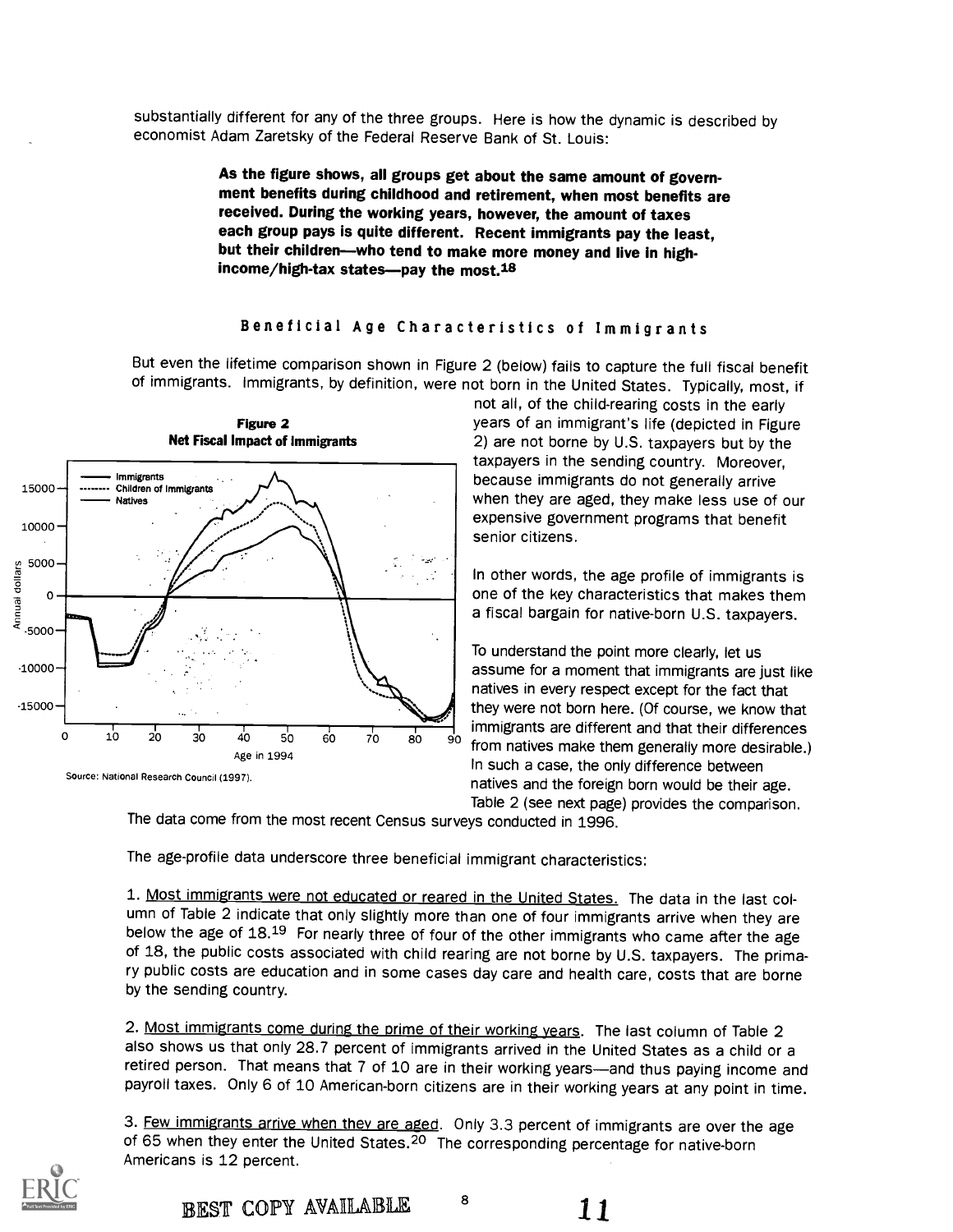## Immigrants and Educational Costs

What do age-profile comparisons tell us about the public sector costs of and taxes paid by immigrants.<br>grants? Plenty. Take the fiscal impact derived from the fact that 70 percent of immigrants were not educated in the United States-at least from kindergarten through high school. The implication is that the human capital investment in those immigrants is a benefit provided to the United States at zero cost to U.S. taxpayers. Those are by no means trivial costs.

Almost two-thirds (63.2 percent) of recent immigrants to the United States have at least a high school degree, according to 1996 Census data.<sup>21</sup> The median level of education of newly arriving immigrants is roughly 10 years, or roughly 2 years less than for U.S. citizens. That is almost exclusively education that was attained abroad, not in the United States. There is evidence that the quality of education attained abroad is inferior to that received in the United States with respect to measurements of future earnings. Economist Jin Heum Park of Princeton found that schooling in the United States has higher labor market returns than schooling abroad.22 Robert F. Schoeni, Kevin McCarthy, and Georges Vernez of Rand also have concluded that education quality is higher for immigrants educated in the United States.23

|                  | <b>Native Born</b> | All Foreign Born | <b>Recent Arrivals</b><br>(1990-1996) |
|------------------|--------------------|------------------|---------------------------------------|
| Age:<br>Under 18 | 28.5%              | 11.2%            | 25.4%                                 |
| 18-34            | 24.9%              | 33.9%            | 47.6%                                 |
| Over 65          | 12.1%              | 11.2%            | 3.3%                                  |

Table 2

Even accounting for immigrants' slightly lower levels of average education and the lower quality of education attained abroad for a given number of years of schooling, there is still a substantial net fiscal benefit to U.S

P20-494.

How large are those savings to government coffers? The per-pupil cost of educating a child in the U.S. public school system was \$6,100 in 1996, a figure we estimate has risen to \$6,500 by 1998.<sup>24</sup> The average immigrant receives almost 10 years of his or her schooling abroad.<br>Multiplying \$6,500 times 10 years of schooling yields a total educational cost savings per immigrant of \$65.000.

But to assess the current total value of that education received in the past, we have to calculate<br>the discounted present value of those human capital investment dollars. In other words, if the money spent on educating a child over 10 years were invested in an investment of equal risk<br>and rate of return elsewhere, how much would that investment be worth today?

We use a conservative discount rate of 5 percent, which is below the rate of return on a long-<br>term government bond. A stream of income of \$6,500 invested annually over 10 years and earning a 5 percent annual rate of return would yield a total dollar amount of \$81,756. That is the amount of savings to U.S. taxpayers today of not having to pay to educate the average newly- arriving immigrant.

There are roughly 25 million immigrants in the United States. Roughly 70 percent, or 17.5 million, were educated elsewhere. The total discounted present value windfall to the U.S. taxpayer<br>is roughly \$1.43 trillion over the lifetime of all immigrants. That is to say, the 25 million immigrants in the United States today constitute an enormous \$1.43 trillion transfer of wealth from<br>the rest of the world to the United States. Most countries provide free public education to children in the hope that the returns on that education will be recouped by the government through<br>the tax payments made by the educated adult when he or she works and pays taxes. The United States receives all of the tax payments made by those immigrant workers, without bearing virtually any of the cost of educating them.



よう 全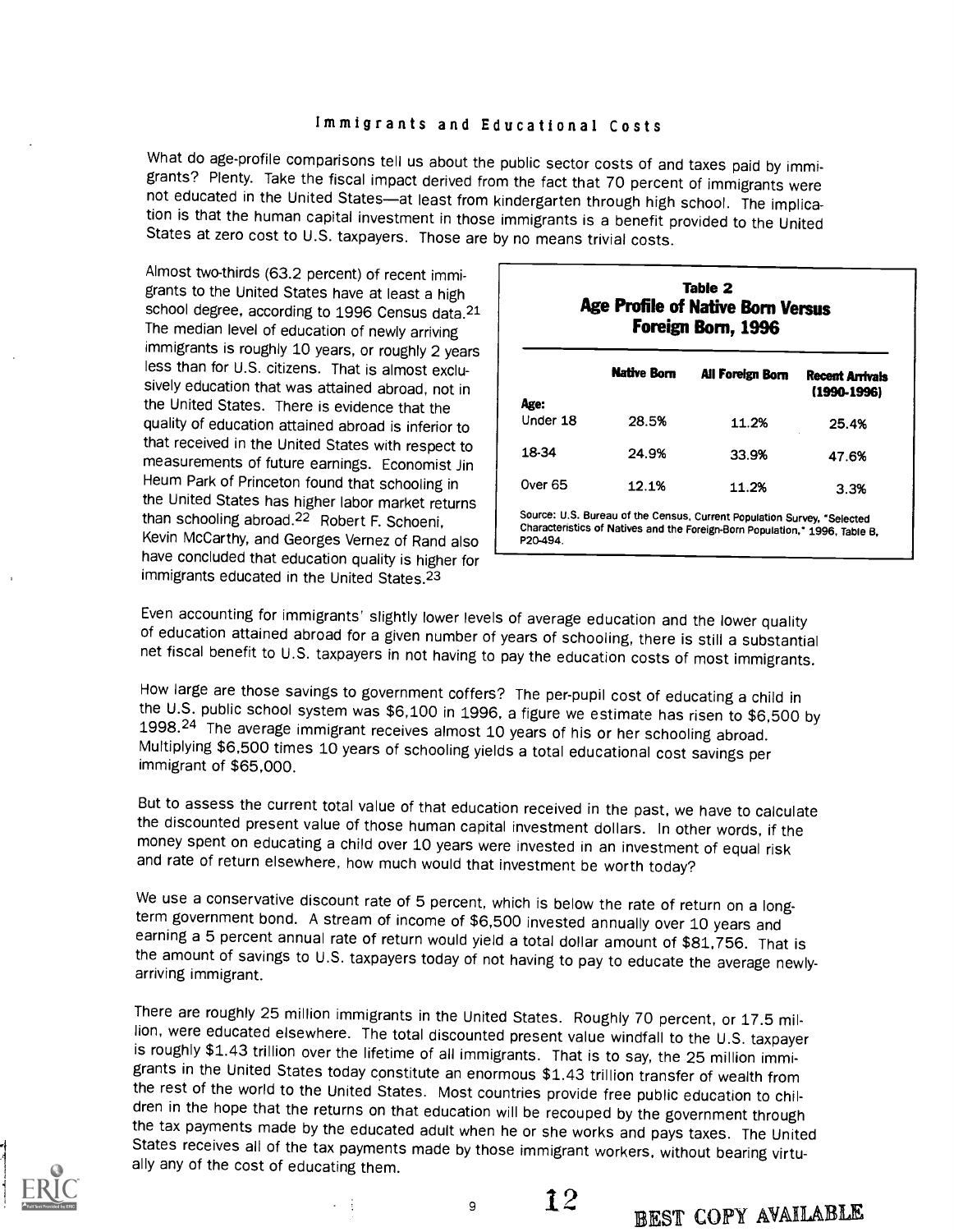| <b>Educational Attainment: Immigrants Versus Natives, 1996</b>              | Table 3<br>Age 25 and Over |                            |                                    | ine t<br>the e<br>worth<br>State<br>there |
|-----------------------------------------------------------------------------|----------------------------|----------------------------|------------------------------------|-------------------------------------------|
|                                                                             | <b>Native</b><br>Bom       | All Foreign<br><b>Born</b> | Recent Arrivals<br>$(1990 - 1996)$ | to chi<br>are n                           |
| Not a High<br>School Grad                                                   | 16%                        | 36%                        | 37%                                | Of co                                     |
|                                                                             |                            |                            |                                    | Unite                                     |
| <b>Bachelors Degree</b>                                                     | 16%                        | 15%                        | 17%                                | U.S.                                      |
| <b>Graduate Degree</b>                                                      | 8%                         | 9%                         | 12%                                | were<br>as im                             |
| Source: U.S. Bureau of the Census, Current Population Survey, "Selected     |                            |                            |                                    | the e                                     |
| Characteristics of Natives and the Foreign-Born Population," 1996, Table B, |                            |                            |                                    | those                                     |
| P20-494.                                                                    |                            |                            |                                    | for th                                    |

The \$1.43 trillion figure is somewhat overstated to the extent that immigrants' education abroad is worth less than education attained in the United States. But it is understated to the extent that there are other publicly-financed services provided to children, such as day care and health care, that are not included in the analysis.

Of course, children born to immigrants in the United States impose public schooling costs on U.S. taxpayers. (If the children of an immigrant were not born here, they too would be counted as immigrants in the statistics in Table 2.) But the educational costs will be recouped when those children start working, just as is the case for the children of natives. Education is an investment. As the highly motivated children of

immigrants are educated and begin to apply their education by working and paying taxes, the social return on that investment becomes evident. During the span of their lifetime, those taxpaying descendants of immigrants will not only more than offset the costs associated with their public education but will also compensate for the use of entitlement benefits by their parents as they age.<sup>25</sup>

## Immigrants as Human Capital

The most valuable and the scarcest asset in the global economy today is human capital. That point has recently been emphasized by Nobel prize-winning economist Gary Becker of the University of Chicago. According to Becker:

> Human capital has become the most important form of wealth in America.... Since wages and salaries account for over 75 percent of the national incomes of developed countries, it should be no surprise that human capital is estimated to be 3 to 4 times the value of stocks, bonds, housing and other assets. 26

Immigrants are essentially imported human capital that arrives at virtually no cost to native-born Americans. But immigrants are not just more people. Their human capital is qualitatively distinctive from that of native-born Americans in several important respects. Immigrants have unique cultural backgrounds, educational levels, skill profiles, language proficiencies, technical capabilities, and propensities for risk taking. Because immigrants have different levels and types of skills than natives, they often fill vital niches at the high and low skills ends of the labor market.27 As economist James P. Smith of the Rand Corporation and a member of the NRC 1997 panel recently testified to Congress:

> We gain from immigration because immigrants are different from native-born Americans. If immigrants were just like the rest of us in terms of skills and education, we would only be making our economy bigger, but native-born Americans would not benefit. <sup>28</sup>

How are immigrants different from natives in terms of skills and education? As shown in Table 3 (above), immigrants tend to be disproportionately represented at the high and low ends of the distribution of skills and education. Twice as high a percentage of immigrants have less than a high school diploma relative to natives. But immigrants are also 50 percent more likely to have an advanced degree. More than 40 percent of the graduates of engineering and mathematics Ph.D. programs in the United States are foreign born.<sup>29</sup> Immigrants compose about 12 percent

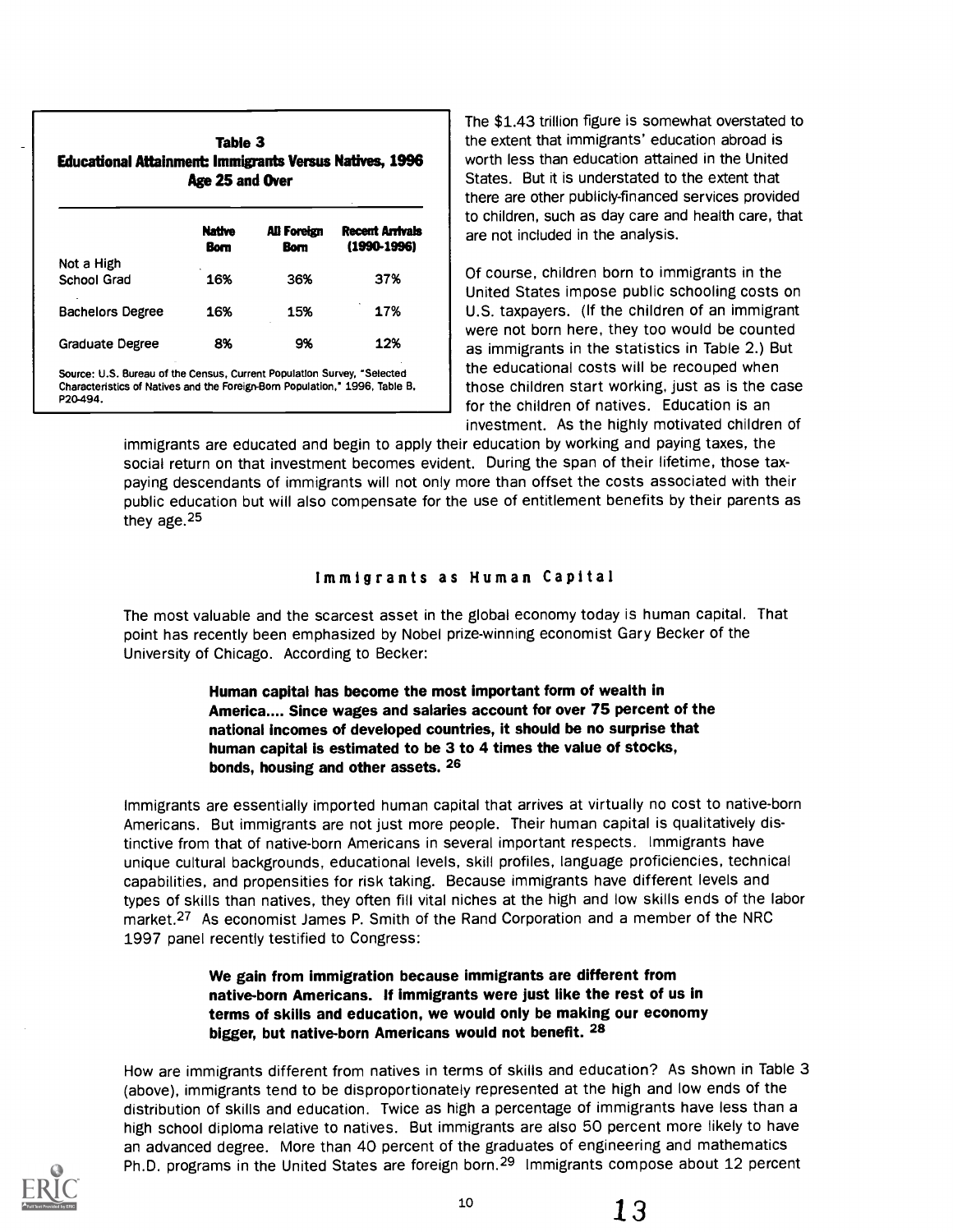of the total U.S. labor force, but an estimated one-third of the scientists and engineers in Silicon Valley are immigrants.<sup>30</sup>

Data on occupational attainment show the same pattern. Immigrants are overrepresented at the high and low ends of the occupational spectrum. Immigrants are somewhat more likely to be in professional, executive, and managerial positions (the highest occupational category), but also more likely to be in the bottom categories, including laborers and farm workers.31

New research on the skill requirements that employers will need from the work force in coming years indicates that immigrants at the high and low skill levels may be needed. A 1997 Congressional Research Service (CRS) study on the education and skill distribution of jobs in the 10-year period between 1994 and 2005 estimates that the greatest growth in employment will be at the two extremes of the education and skills spectrum.<sup>32</sup> According to the CRS analysis:

> Almost 3 out of 5 jobs projected to be created through 2005 could have relatively high skill requirements (i.e., requiring postsecondary education at a minimum...) Employers are demanding a more highly educated labor force, but they are also continuing to need workers across the entire skill spectrum...

Low skill jobs are not disappearing either in a relative or an absolute sense. Many occupations with limited educational requirements are experiencing above-average rates of job growth. Consequently, jobs that typically require a high school diploma or less could continue to account for about half of total employment through 2005.33

In other words, the skill profiles of immigrants may match quite well with the nation's projected labor force needs in the near future.

Another aspect of immigrant human capital is inventiveness. For example, researchers have begun to measure the impact of the foreign born on the scientific discovery process that leads to new and more efficient ways of doing things.<sup>34</sup> In a 1996 study, economist Philip Peters found that between 19 and 26 percent of all patents are created by immigrants alone or by immigrants collaborating with U.S.-born co-inventors.<sup>35</sup> Immigrants are only 9 percent of the total population.

## Immigrants' Impact on Welfare Programs

Almost all recent studies agree that the foreign born as a group make heavier use of welfare programs than natives, although their use of those assistance programs declines over time. The 1996 Census Bureau data underscore the latest trends in welfare use by immigrants. In that year 4.5 percent of native-born households received federal means-tested cash benefits versus 5.8 percent of all immigrants. Those are not dramatic differences, but the figures do not include noncash benefits, including food stamps and Medicaid. When those assistance programs are included, the disparity between immigrant and native receipt of welfare widens somewhat. Jeffrey Passel and Rebecca Clark of the Urban Institute recently estimated that in New York State 17 percent of immigrant households collected some form of welfare versus 11 percent for natives.<sup>36</sup>

There is evidence that more recent immigrant cohorts are using welfare at higher rates than those in the past. For example. the 1996 Census data show that only 4.6 percent of pre-1970 immigrants collected welfare but 6.5 percent of post-1980 immigrants received such benefits. One program in particular that has seen dramatically expanding rolls has been Supplemental Security Income (SSI). A recent Cato Institute report discovered a near tripling of immigrantrelated SSI costs since 1982.<sup>37</sup> In 1982 there were 128,000 immigrants collecting SSI at a



14 BEST COPY AVAILABLE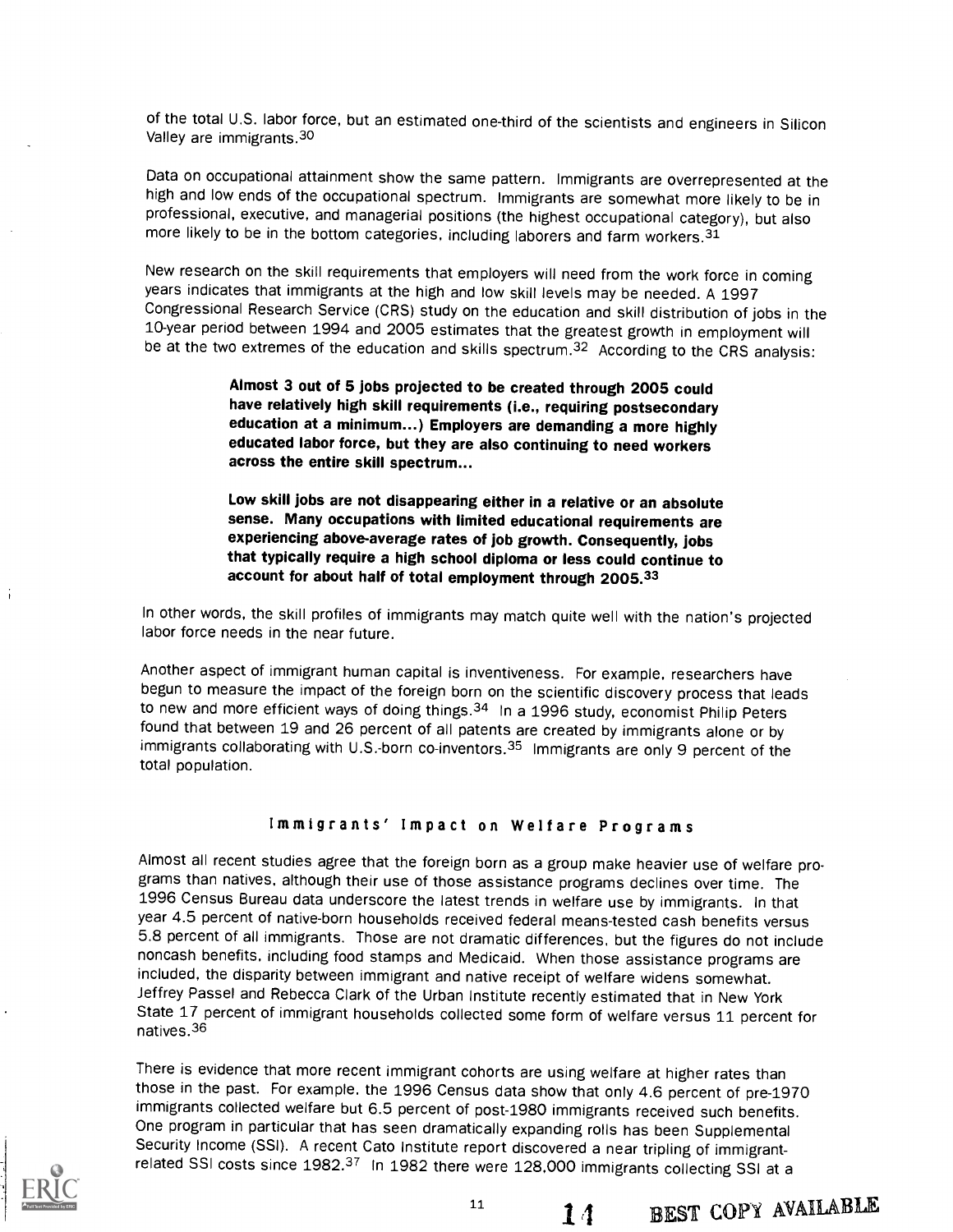cost in 1996 dollars of less than \$2 billion. In 1996 the number of immigrant recipients had risen to 989,000 at a cost of \$5.1 billion.38

Michael Fix and Jeffrey Passel of the Urban Institute have tried to identify more precisely which immigrant populations are most likely to collect welfare assistance.<sup>39</sup> They find that the welfare problem is mostly confined to one subset of newcomers: refugees. Refugees tend to use more benefits because they are generally fleeing their country quickly to avoid war or persecution. They come to the United States with few assets and limited knowledge of English. Because of the trauma they have faced they also often experience emotional problems during their initial years in this country. Thus, refugees collect much higher levels of public benefits than other immigrants.

Analyzing 1990 Census data, Fix and Passel found that about 16 percent of immigrants from refugeesending countries were on welfare, whereas less than 4 percent of all other legal immigrants collected benefits. That was a slightly lower rate than the 4.2 percent for natives (see Figure 3 below). According to Fix and Passel:

## Except for refugees and elderly immigrants, immigrants are considerably less likely than natives to receive welfare. Among longer-term immigrants [at least ten years in the U.S.] of working age 3.2 percent are on welfare versus 3.7 percent for working-age natives.<sup>40</sup>

The good news is that the economic assimilation process we described above for all immigrants is also a characteristic of refugees. Refugees tend to start out in the United States with high poverty and unemployment rates, high rates of public assistance, and very low earnings. But



refugees do climb the ladder of economic progress in much the same manner as immigrants do, though at a slower rate.<sup>41</sup> Barry Chiswick found in a 1978 study that, as with immigrants, refugees' incomes rise steadily over time but it takes much longer for refugees to "catch up" to the national average, if they ever do, than it does for legal immigrants.<sup>42</sup>

More recent studies on refugees confirm Chiswick's hypothesis. For example, according to the U.S. government's Office of Refugee Resettlement, of Southeast Asian refugees who arrived in the United States in 1985, half were unemployed at the end of 1985 but only 20 percent were unemployed in 1986, 9 percent in 1987, and 5 percent in 1988.43 That is, after four years in the United States the 1985 refugees' unemployment rate matched the national rate. Labor force participation and incomes also rise steadily over time for males but generally remain behind the median for U.S.-born males. Welfare use falls but remains well above the national average. This is shown in Figure 4 (see next page),

taken from a 1985 study on the economic adaptation of Southeast Asian refugees.<sup>44</sup>

Still, the overall use of welfare by the foreign born remains stubbornly higher than overall use by natives. It can be reasonably expected that immigrant rates of welfare will fall in the future as a result of recent congressional action that eliminates eligibility for many means-tested welfare programs—including SSI, food stamps, and Medicaid—for most new noncitizen immigrants.



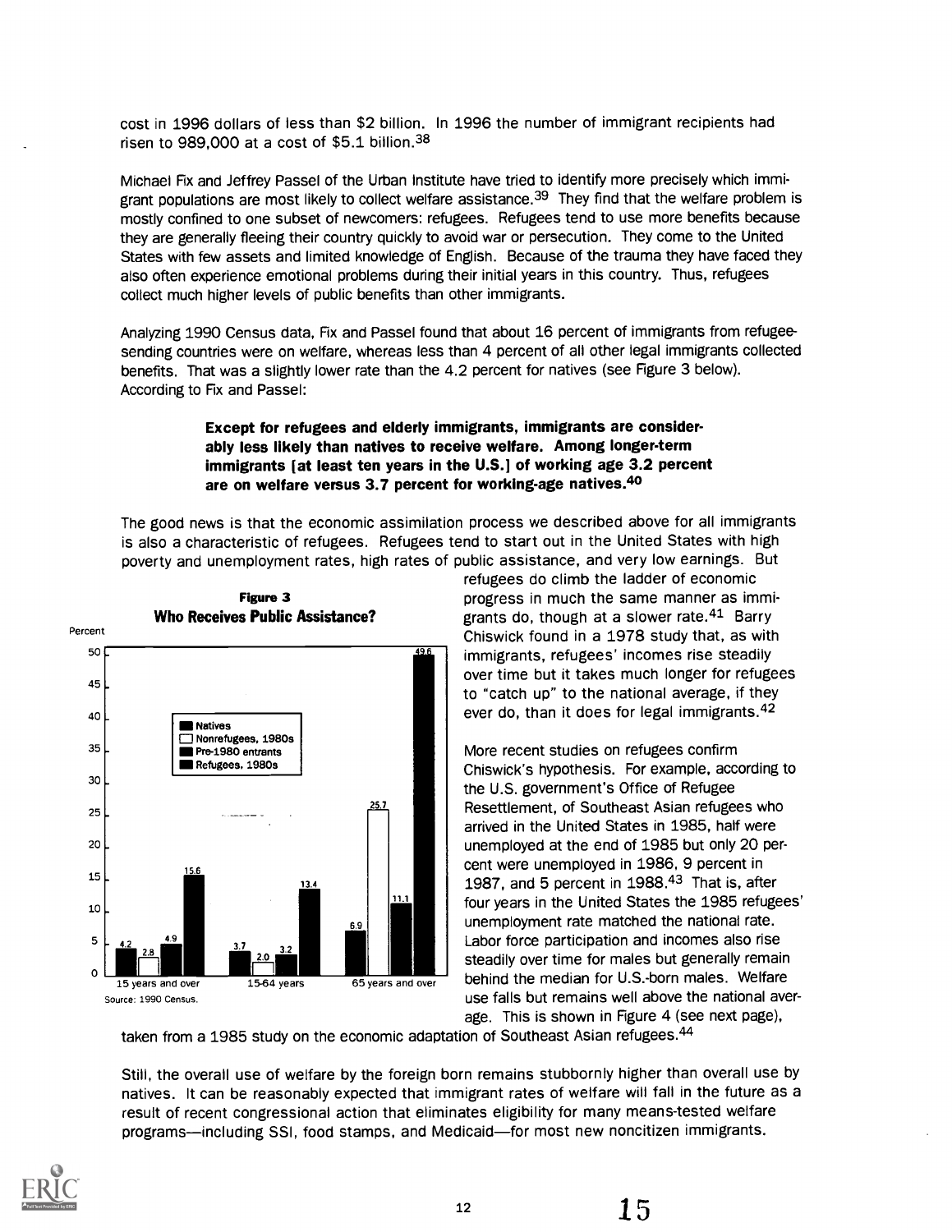Regardless of whether that turns out to be the case, the numbers cited above for welfare use do not include the biggest income transfer programs of all-Medicare and Social Security.

#### Immigrants and Old-Age Programs

Social Security and Medicare are the two largest domestic government programs in America today, with a combined price tag of more than \$500 billion, paid for out of a dedicated 15.3 per-

cent payroll tax. They account for about 25 percent of the total federal budget and will soon account for more than 35 percent.45 Supplemental Security Income, or SSI, is a third federally funded retirement income program with a price tag now over \$10 billion. These programs dwarf means-tested welfare assistance programs. which generally get all of the public attention. By design, Medicare and Social Security are financed through a pay-as-you-go mechanism whereby tax payments by current workers fund the retirement and medical benefits of senior-citizen beneficiaries, current workers' children will pay their parents' generation's benefits when they retire, and so on.

Recall from Table 2 that only 3.3 percent of immigrants arrive in the United States as senior citizens. whereas 12 percent of natives are of retirement age. The age composition of immigrants has dramatic fiscal consequences for financing Social Security and Medicare in the next century.

Given the financing method of federal retirement programs. immigrants are significant contributors to their continued solvency. Immigrant workers pay into the system, but they generally do not have parents who are collecting the benefits and consuming payroll tax dollars. Robert Schoeni. Georges

Figure 4 Southeast Asian Refugee Households Receiving Cash Assistance by Length of Residence in the United States



15 BEST COPY AVAILABLE

Vernez. and Kevin McCarthy have found in a Rand Corporation study that immigrants who arrive in the United States at or near retirement age receive SSI benefits that are roughly comparable in monthly payments to Social Security.<sup>46</sup> But this is a relatively small cost to native-born workers simply because there are so few immigrants who fall in that category (again, less than 3.3 percent are over 65 at arrival). In 1996 about 1 million immigrants out of a total of nearly 25 million collected SSI, or about 4 percent of the total. Thus, the number of immigrants who come to the United States, never work, and collect retirement benefits from SSI is small in the context of the overall foreign-born population.

The principal fiscal benefit of immigrants is that during their working years. while they pay into the Social Security and Medicare programs, their payments are not offset in most cases by retirement benefitsfrom Social Security or SSI-paid out to their parents, because in most cases the parents are generally not in the United States. That creates a huge one-generation windfall to the Social Security system. Once the immigrant workers themselves retire and the children of immigrants are paying into the system to support their parents' benefits. the system is returned to its steady-state financing pattern. Figure 5 (see next page) shows how this process works to the advantage of native-born workers.

The current wave of immigrants—and future entrants as well—will make particularly large net trust fund contributions for one other reason: the impending retirement of the baby boom generation. The Social Security and Medicare systems now face a combined unfunded liability of at least \$10 trillion,

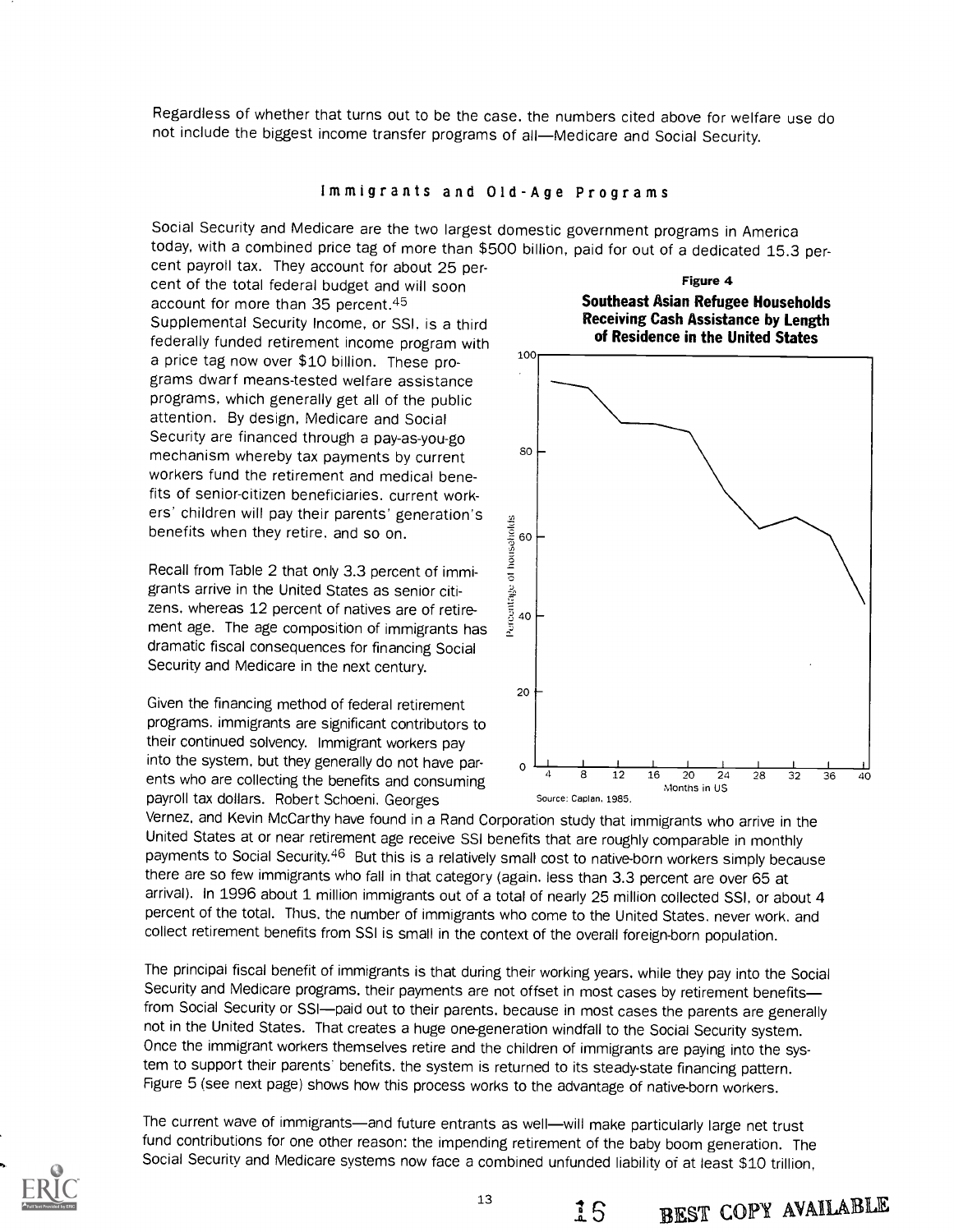according to the programs' trustees reports. Who will bear the costs of this unfunded liability? All young workers will, both U.S.-born citizens and immigrants. Today's and tomorrow's immigrants help alleviate the financing crisis that will occur when the 40 million-plus baby boomers enter retirement age. (Immigration is a huge advantage that the United States has over many Asian and European rivals, who like the United States have declining birth rates and aging populations but who do not have immigrants to help smooth out the demographic bubble.)

The Social Security Administration (SSA) agrees with that assessment. In fact, according to the actuarial calculations contained in the 1998 Social Security Board of Trustees' Report, immigrants have a very positive impact on the future finances of the program. The report notes:

> For all three periods [1998-2022, 1998-2047, and 1998-2072], the cost of the Social Security system decreases with increasing rates of net immigration.

> The cost of the system decreases with increasing rates of immigration because immigration occurs at relatively young ages, thereby increasing the numbers of covered workers earlier than the numbers of beneficiaries. Each additional group of 100,000 net immigration increases the longrange actuarial balance by about 0.06 percent of taxable payroll.<sup>47</sup>

Using the sensitivity analysis contained in the trustees' report for 1998, I have calculated dollar estimates for the net long-term fiscal windfall to the program from immigration.<sup>48</sup> The key statistic in the



Source: 1995 Annual Report of the Board of Trustees of the Federal Old-Age and Surywors Insurance and Disability Insurance Trust Funds (Washington: Government Printing Office. 1995). page 122.

calculation is the estimate by SSA that each 100,000 immigrants per year increase the longterm solvency of the system by an amount equal to 0.06 percent of taxable payroll.<sup>49</sup> In this calculation I estimate that immigration will average 800,000 net new entrants (immigration minus emigration) per year for the next 75 years. This assumes a continuation of the current policy of 600,000 legal entrants and 200,000 undocumented immigrants per year (net) and is consistent with SSA's demographic forecast as well.

Table 4 (see next page) shows the results over 25, 50, and 75 years. The average annual increase in the trust fund balance in 1998 dollars for each time period is \$19.3 billion, \$22.3 billion, and \$25.8 billion, respectively. It should be noted that these figures are the average annual benefit over the period in question. The benefits tend to be small in the near term and very large in the long term for two reasons. First, there is a compounding effect over time. In the first year there are

800,000 immigrants, in the second year there are 800,000 plus 800,000 immigrants, and so on. Second, the immigrants have children and over time their children pay into the system as well. Table 4 also shows that the total net asset (taxes paid over benefits collected) to the Social Security system in today's dollars is nearly \$500 billion from 1998 to 2022 and nearly \$2.0 trillion through 2072.

Here is another way to think about the implications of the numbers. If immigration were entirely ended today, the unfunded liability of the Social Security system from 1998 to 2022 would be roughly a half-trillion dollars higher than with continued current levels of immigration. Through 2072 the long-term unfunded liability of the system would increase by \$2 trillion. Increasing

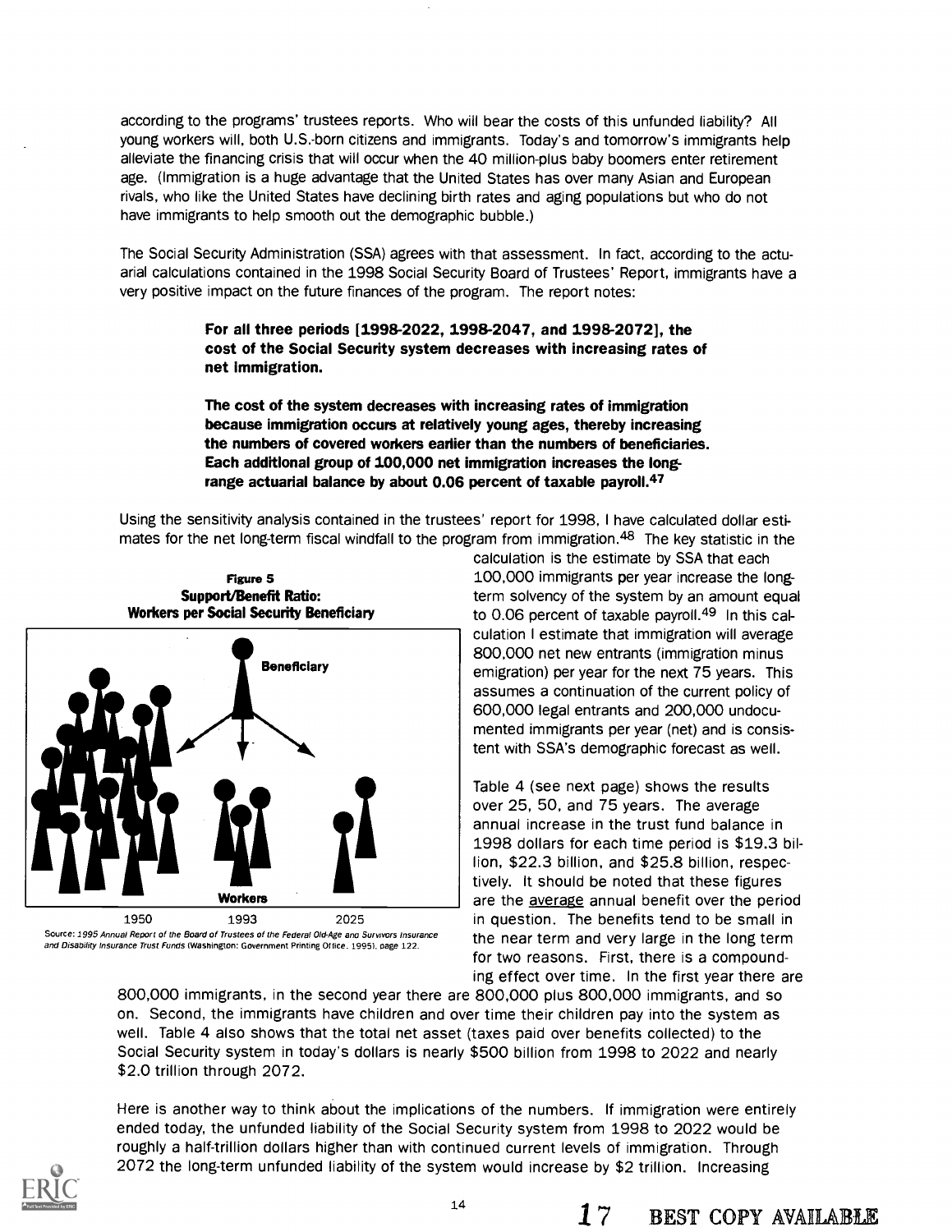legal.immigration levels by 200,000 entrants per year would reduce the current unfunded liability of the system by nearly \$1.5 trillion over 50 years and roughly \$2.4 trillion over 75 years (in 1998 dollars). Continuing immigration is clearly an integral part of any solution to the long-term financing crisis of Social Security.

Using a slightly different methodology, the NRC panel of experts found that in per capita terms immigrants and their children pay about \$700 more in payroll taxes than they receive in Social Security retirement benefits each year.<sup>50</sup> The native population, by contrast, approximately breaks even. It is worth noting that neither of these dollar estimates (neither Cato's nor the NRC's) includes the impact of immigrants on the Medicare program.

Some analysts have observed that because of the positive long-run impact of immigrants on Social Security funds, immigration levels are currently below the level that is in the nation's economic interest. One of those urging increased immigration quotas is Peter Francese, president of American Demographics. Francese argues:

> There are powerful demographic factors at work in the U.S. that virtually mandate that federal policy

## Table 4 Impact of Immigration on Social Security Finances (Billions of 1998 Dollars)

|                                                                        | 25 Years<br>(1998-2022) | 50 Years<br>(1991-2040)                                                                                         | 75 Years<br>$(1991 - 2065)$ |
|------------------------------------------------------------------------|-------------------------|-----------------------------------------------------------------------------------------------------------------|-----------------------------|
| 800,000 Net Immigration Per Year                                       |                         |                                                                                                                 |                             |
| Average Annual<br>Increase in Net                                      |                         |                                                                                                                 |                             |
| <b>Trust Fund Balance</b>                                              | \$19.3                  | \$22.3                                                                                                          | \$25.8                      |
| Total Increase in Net                                                  |                         |                                                                                                                 |                             |
| <b>Trust Fund Balance</b>                                              | \$484                   | \$1.117                                                                                                         | \$1,934                     |
| 1,000,000 Net immigration Per Year                                     |                         |                                                                                                                 |                             |
| Average Annual                                                         |                         |                                                                                                                 |                             |
| Increase in Net<br>Trust Fund Balance                                  | \$24.2                  | \$27.9                                                                                                          | \$32.2                      |
| Total Increase in Net                                                  |                         |                                                                                                                 |                             |
| <b>Trust Fund Balance</b>                                              | \$604                   | \$1,396                                                                                                         | \$2.418                     |
| Source: Author's calculations based on Social Security Administration, |                         | the contract of the contract of the contract of the contract of the contract of the contract of the contract of |                             |

Federal Old Age and Survivors Insurance and Disability Insurance Trust Funds, Board of Trustees' Report (Washington: Government Printing Office), 1998.

be changed to permit more immigration than we have now. The rapid increase in the number of very elderly people, combined with the declining numbers of young adults and a record low population growth will put the nation in a demographic vice.

Paying for income security and medical needs of the elderly while at the same time improving the educational opportunities and well-being of children will squeeze workers in the grip of higher federal payroll taxes, state taxes, and property taxes.

## We cannot wait twenty years to see what will happen when the baby boomers retire and ask what happened to the Social Security trust fund. 51

The demographic vise that Francese was referring to was the falling ratio of workers to retirees. Even if current levels of immigration continue, the ratio will fall from three workers to one retiree today to two to one by 2030 (see Figure 5). Without immigrants that ratio could fall to closer to 1.8 workers for every retiree, thus creating a crushing tax burden on tomorrow's work force.

A final word is in order regarding Hispanic immigrants. The Hispanic community in the United States will be sharing a large part of the Social Security and Medicare financing burden, according to a recent Heritage Foundation report on Latinos and Social Security.<sup>52</sup> According to the Heritage report, Hispanics represented 8 percent of the U.S. labor force in 1990 and, because of immigration and high birth rates, are projected to make up 21 percent of the U.S. work force in 2050. Under the current tax and Social Security benefit schedules, the Social Security system will have its peak deficit in 2029, when most of the 76 million baby boomers will have

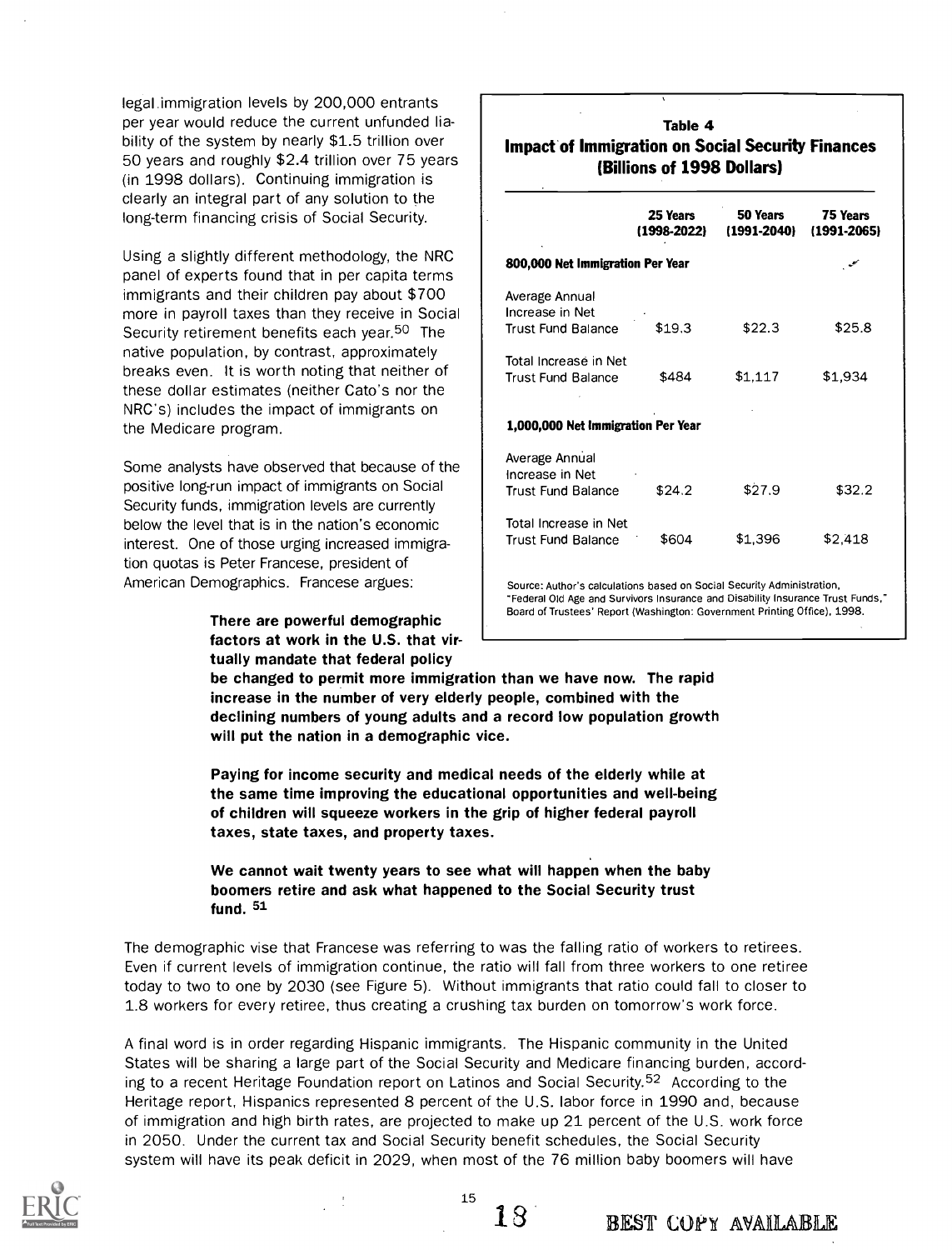## Without the Hispanic population, the entire Social Security pay-as-you go system with current workers paying for the benefits for current retirees could founder.53

#### How Much Do Immigrants Pay in Total Taxes?

Now we address the critical issue of how much total taxes immigrants pay each year.

The tax payments of immigrants depend principally on their income levels. We have to determine the aggregate nonwelfare income level of immigrant households. The latest U.S. Census

| Table 5<br><b>Estimated Total Taxes Paid Directly by Immigrants, 1997</b>                            |               |
|------------------------------------------------------------------------------------------------------|---------------|
| 1995 Income of                                                                                       |               |
| Immigrant Households                                                                                 | \$330 billion |
| Total Immigrant Income                                                                               |               |
| Updated for 1997                                                                                     | \$390 billion |
| Immigrant Household                                                                                  |               |
| Average Tax Rate                                                                                     | 34%           |
| 1997 Taxes Paid by                                                                                   |               |
| Immigrants                                                                                           | \$133 billion |
| Source: Author's calculation based on data from 1996 U.S.<br>Census Bureau and Tax Foundation, 1998. |               |
|                                                                                                      |               |

data reveal that total immigrant income in 1995 was \$330 billion. Updating that figure to 1997 (adjusting for increased total immigrant households in the United States and the two-year growth in average incomes), I estimate total immigrant income of \$390 billion.

The Tax Foundation provides estimates for the share of income for median-income households that is paid in all federal, state, and local taxes.54 Their estimate is 38 percent. The Census data from 1995 tell us that median income for the typical immigrant household was about 20 percent below that of all U.S. households. Because the U.S. tax system overall is slightly progressive, I estimate that the tax rate for immigrant households is roughly 34 percent. This implies total tax payments by immigrants in 1997 of \$390 billion x 34%, or roughly \$132.6 billion. The calculations are shown in Table 5 (left).

What is the division of this tax payment between federal and state/local collections? In 1995 roughly two-thirds of total taxes paid went to the federal government and the remaining third to states and localities.<sup>55</sup> If that is still true for immigrant households today, and that percentage is similar to the breakdown for natives, then it implies that \$89 billion is paid by immigrants to the federal government and about \$44 billion to state and local governments each year.

The tax burden is not spread evenly among all immigrant households. Immigrants and native households pay widely varying amounts of tax. An immigrant household's tax payments increase over time with earnings, labor force participation, and economic success. One factor that appears to be positively associated with taxes paid is whether immigrants become naturalized citizens. Drawing upon data from the U.S. Census Bureau Current Population Survey, the CRS recently found that families with an adult, foreign-born, naturalized citizen actually have higher adjusted gross incomes—averaging \$40,502—than families with U.S.-born citizens only (\$35,249).56 The immigrants' taxable incomes average \$32,585, compared with \$27,076 for families with all native-born members. The federal taxes paid by families with a naturalized citizen average \$6,580 per year. compared with \$5,070 for U.S.-born-only families.

Families with naturalized citizens thus, contribute more than their share of U.S. federal income tax. Although they make up approximately 4.5 percent of all U.S. families, their share of the total federal tax liability is 5.9 percent.

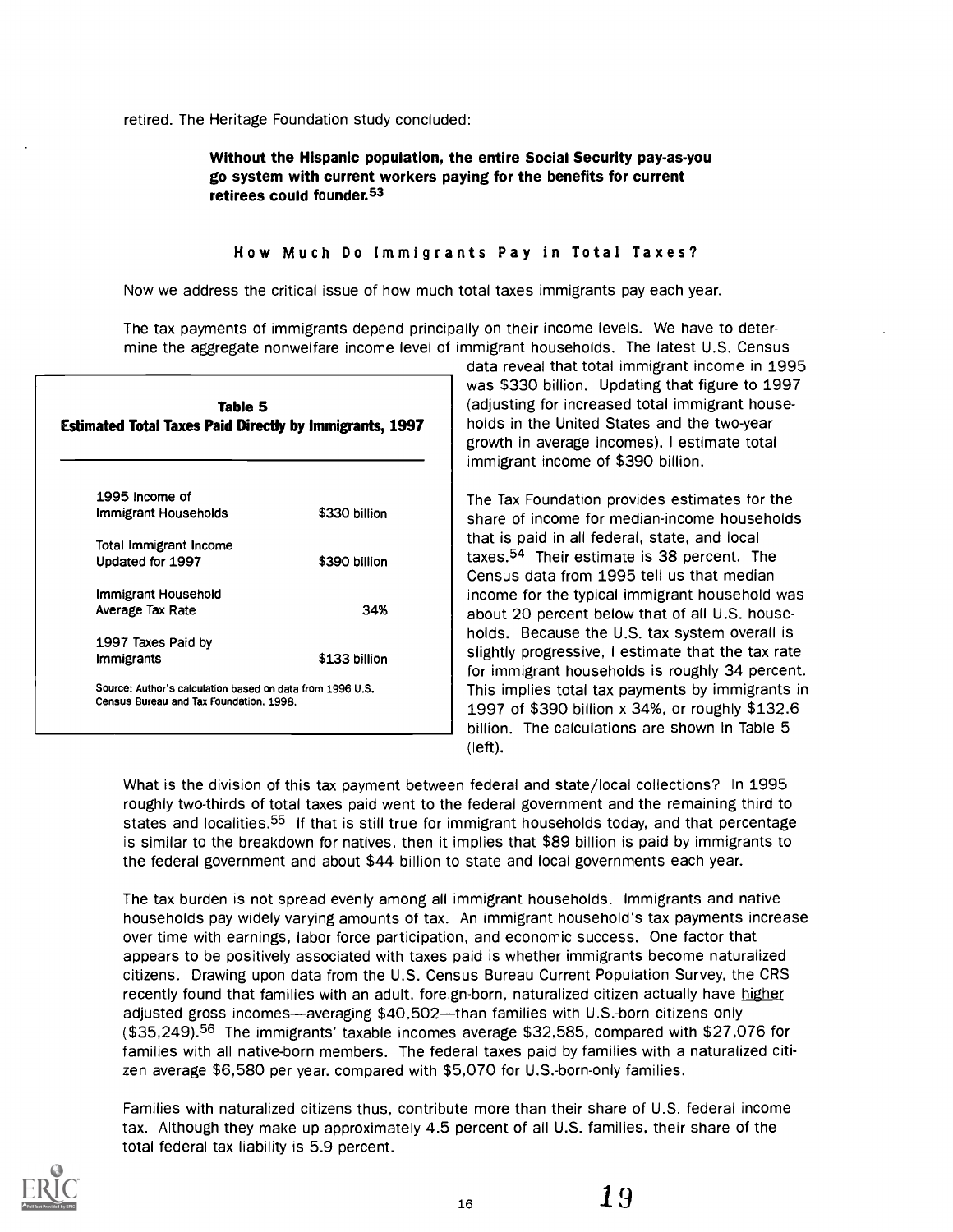A 1998 Urban Institute study by Jeffrey S. Passel and Rebecca Clark examining earnings and taxes of immigrants living in New York finds that immigrant status plays a large role in measurements of fiscal impact.<sup>57</sup> Figure 6 (right) 525.000 shows that tax payments were slightly lower among all legal immigrants than among all natives (\$6,500 versus \$6,200). But naturalized citizens had higher average earnings and tax payments than natives, whereas refugees had substantially lower earnings and tax liabilities. According to the authors:

> With the exception of refugees and<br>undequiremented olions immigrants  $55.000$ undocumented aliens, immigrants in New York pay roughly the same percentage of their income in taxes as natives do.58



#### Taxes Paid by Immigrant-Owned Businesses

The \$133 billion calculation of taxes paid by immigrants derived in the previous section is an unrealistically low estimate. The analysis is incomplete because it fails to account for the tax payments made by immigrant businesses. Businesses generate streams of tax payments separate from the income stream paid to the owner. Businesses pay state, local, and federal business taxes (and corporate taxes, if they are a corporation), employment taxes, sales taxes, commercial property taxes, and a myriad of fees. As employers, businesses also make it possible for workers to earn incomes, which also generate tax revenues. In inner cities, for example, immigrant-owned businesses are often the lifeblood of low-income areas.

Recent studies suggest that immigrants are highly entrepreneurial:

**Historically, immigrants have tended to be** somewhat more likely to start a new business than native-born workers. In 1990 7.2 percent of immigrants owned businesses versus 7.0 percent for natives.59

**Examining the business creation process in** the 1970s in more than 200 metropolitan areas. sociologists Ivan Light and Angel A.<br>Sanchez estimated that almost half of all innerareas. sociologists Ivan Light and Angel A. Sanchez estimated that almost half of all innercity firms were immigrant-owned.60

city firms were immigrant-owned.<sup>60</sup><br>  $\blacksquare$  Forbes magazine reported in 1996 that 23 of<br>
the 200 Best Small Companies award recipients were immigrant-run companies.<sup>61</sup> the 200 Best Small Companies award recipients were immigrant-run companies.<sup>61</sup>

**From 1972 to 1997 the number of Latino-owned** businesses in Los Angeles County increased more than eight fold-from 25,000 to just over 200,000 (see Figure 7 right).<sup>62</sup> Not all of these businesses were formed by first-generation immigrants. but many of them were.





ICR AL S'H EST COPY AVAILABLE

17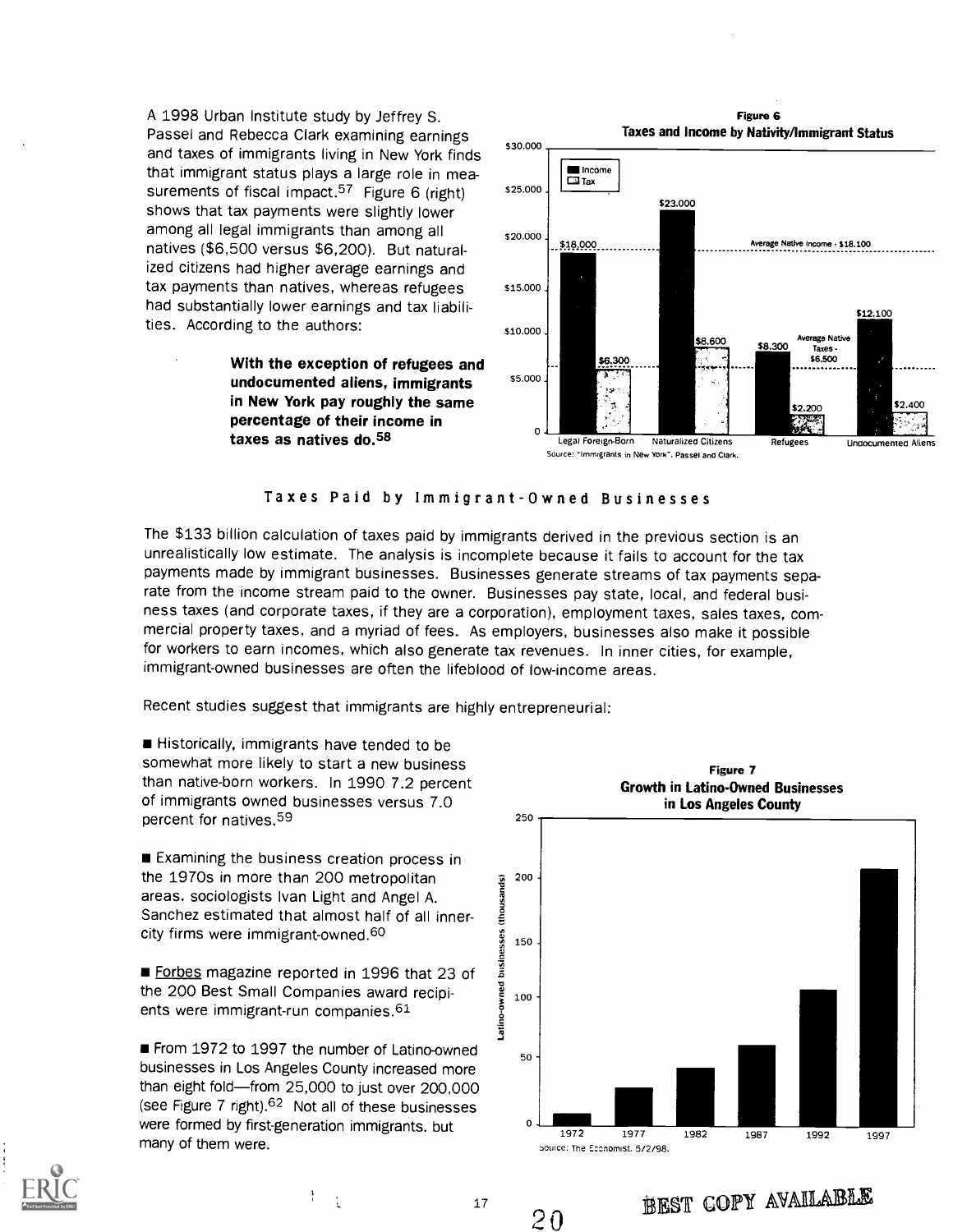These findings are consistent with the general supposition that immigrants are self-selected risk takers. Immigrant entrepreneurs increase capital investment, foster technical progress, and create new employment opportunities for American-born workers.

| Many newcomers from Mexico, Taiwan, Lebanon, Iran, North Africa, Israel, Korea, and Hong Kong are |
|---------------------------------------------------------------------------------------------------|
| owners of American businesses. The U.S. has remained globally competitive in strategic high-tech  |
| inductries in part because of the innovative thrust                                               |

| Table 6<br><b>Major High-Tech Companies</b><br>Started by Immigrants*  |                                                                                                                      |                  |  |  |  |  |
|------------------------------------------------------------------------|----------------------------------------------------------------------------------------------------------------------|------------------|--|--|--|--|
| <b>Annual Revenues</b><br>No. of Employees in US<br>Company/Consortium |                                                                                                                      |                  |  |  |  |  |
| Intel                                                                  | 29,000                                                                                                               | \$11.5 billion   |  |  |  |  |
| Sun Microsystems                                                       | 11.000                                                                                                               | \$6.0 billion    |  |  |  |  |
| <b>Computer Associates</b>                                             | 9.000                                                                                                                | \$2.6 billion    |  |  |  |  |
| Solectron                                                              | 4,545                                                                                                                | \$1.5 billion    |  |  |  |  |
| Lam Research                                                           | 3,600                                                                                                                | \$811 million    |  |  |  |  |
| <b>LSI Logic</b>                                                       | 2,600                                                                                                                | \$902 million    |  |  |  |  |
| <b>AST Computer</b>                                                    | 2,248                                                                                                                | \$2.4 billion    |  |  |  |  |
| <b>Wang Laboratories</b>                                               | 2,000                                                                                                                | \$1.0 billion    |  |  |  |  |
| Amtel                                                                  | 2,000                                                                                                                | \$600 million    |  |  |  |  |
| <b>Cypress Semiconductor</b>                                           | 1.500                                                                                                                | \$600 million    |  |  |  |  |
| Total                                                                  | \$67,493                                                                                                             | \$27,913 billion |  |  |  |  |
|                                                                        | *Note: At least one of the company founders was foreign born.                                                        |                  |  |  |  |  |
|                                                                        | Source: Stuart Anderson, "Employment-Based Immigration and<br>High Technology," (Washington: Empower America, 1996). |                  |  |  |  |  |

industries in part because of the innovative thrust of immigrant-run companies.<sup>63</sup> It is the diversity in ownership and employment that often gives U.S. companies a global marketing edge. Applied Materials, Inc., for example, is a \$4 billion chip equipment maker that boasts top executives from Taiwan, Israel, Argentina, and India. Foreign managers of overseas units helped raise Applied's global market share from 6 percent in 1988 to 22 percent today.

In Silicon Valley alone, hundreds of millions of dollars in foreign venture capital are now pouring into the local economy. More than 100,000 technically savvy immigrants have kept that area, and the nation, at the forefront of global technology.

Most immigrant businesses—like most businesses started by American-born entrepreneurs-are not highly successful or large employers. But many of the largest and most profitable businesses in America today were started by immigrants.<sup>64</sup> Immigrants who entered the United States as

refugees, economic immigrants, or family-sponsored immigrants are now at the helm of some of the nation's leading and rapidly growing technology businesses: Hungarian-born Andrew S. Grove recently retired as Chairman and CEO of Intel; Algerian-born Eric Benhamou heads 3Com Corporation; Iranianborn brothers Farzad and Farid Dibachi founded and head Diba, Inc.; and Ugandan-born Ajay Shah is the chief executive of Smart Modules Technologies.

Table 6 shows the income and employment generated by 10 highly successful immigrant firms. Those 10 firms alone generated \$28 billion in revenues and employed 67,000 American workers in 1997.<sup>65</sup> The tax revenues paid directly by the companies and by their employees in 1996 amounted to at least \$3 billion.

No one has estimated the total taxes generated from all immigrant businesses. To estimate the total taxes paid, we must first estimate the total number of immigrant-owned businesses. The 1980 and 1990 Censuses indicate that roughly 1 of 12 adult immigrants is self-employed or a business owner. This suggests that of the 14.3 million immigrant workers in 1996, roughly 1.2 million are self-employed or business owners.

Again, immigrant businesses range in size from multi-billion-dollar enterprises like Intel to small corner grocery stores. The National Federation of Independent Business (NF1B) has calculated average taxes paid by businesses in America for 1994.<sup>66</sup> NFIB finds that the average proprietorship (employing one person and grossing about \$100,000 a year) paid \$12,891 in 1994 in all federal, state, and local taxes. The average small corporation (a C corporation grossing \$4.5 million and employing 15 people) paid \$153,826 in taxes.

To arrive at some "back-of-the-envelope" calculations of taxes paid by immigrant businesses, I assume that immigrant firms on average pay as much tax as businesses founded by natives. <sup>I</sup> also assume that 95 percent of immigrant businesses fall in the sole-proprietorship category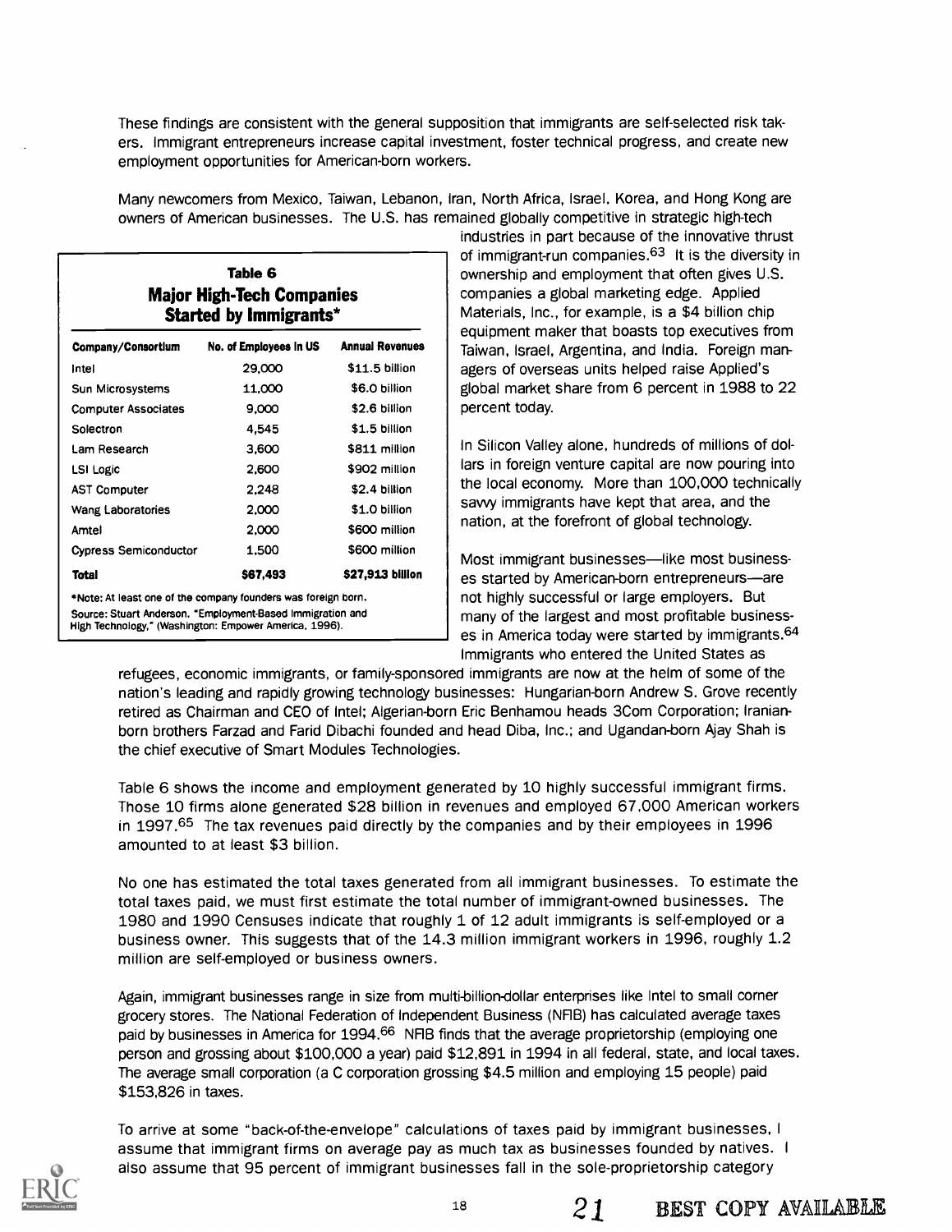and that 5 percent are C corporations with roughly 15 employees. This implies that there are 1.14 million immigrant sole proprietors who paid a total tax bill of \$14.7 billion in taxes in 1994 and that there are 60,000 immigrant-owned or -founded C corporations that paid \$9.2 billion in taxes in that year. The total is \$23.9 billion. Updated for inflation and the growth of profits since 1994, the estimated 1997 tax liability of immigrant-owned businesses is \$29.2 billion.

Adding this figure to the calculation for taxes paid by immigrant workers, we arrive at a total tax payment by immigrants in 1998 of roughly \$162 billion.

If we use precisely the same methodology to estimate tax payments by natives in 1997, we find that overall tax collections came to \$1.95 trillion.<sup>67</sup> This implies that roughly 8.3% of all taxes collected in 1997 come from immigrants. That is slightly less than their share of the total population (9 percent). But as we have seen in preceding sections, a large percentage of those taxes finance retirement benefits for seniors and schooling costs for children, both of which immigrants do not make heavy use of because of their age profile.

### Do Immigrants Pay Their Own Way?

One of the most important public finance issues relating to immigration is whether the newcomers pay their own way. That is to say: Do immigrants' taxes over their lifetimes cover the costs of the public services they use?

The first major study on that topic was conducted by the late economist Julian Simon at the University of Maryland in 1981.68 Simon used Census Bureau data from 1975 to calculate the total cost of public services used by immigrants for various lengths of time in the United States to build a lifetime benefit profile for immigrants. It assumed, for instance, that immigrants who entered the United States in 1972 were typical of immigrants after three years in the country, immigrants who entered in 1971 were typical of immigrants after four years, and so on. The services examined included health care, social security, unemployment insurance, education, welfare, and an allowance for other government programs used, such as the infrastructure. Simon then used the same procedure of building a lifetime profile of taxes paid by immigrants. He examined the earnings of immigrants over their working years and used those data to deduce their tax payments, which were assumed to be roughly proportional to income.

Simon created an immigrant balance sheet by placing the taxes paid and public services used side by side to assess the value of an immigrant as one would a physical investment:

> In every year following entry (until the immigrants themselves retire, at which time their children are supporting them through the Social Security and Medicare system) immigrants benefit natives through the public coffers. And a calculation of the net present value of the stream of difference shows that immigrants are a remarkably good investment at any conceivable rate of discount.69

This conclusion was very controversial when originally published, but in recent years a number of prominent scholars have adopted Simon's lifetime analysis procedure with more recent data and have come to similar findings. Those studies differ on the magnitude of the benefit to natives but agree that immigrants are a fiscal benefit, not a burden. As an Urban Institute survey of the literature concluded in 1994:

> Most national studies encompassing all levels of government suggest that immigrants do not fiscally burden the native population.70



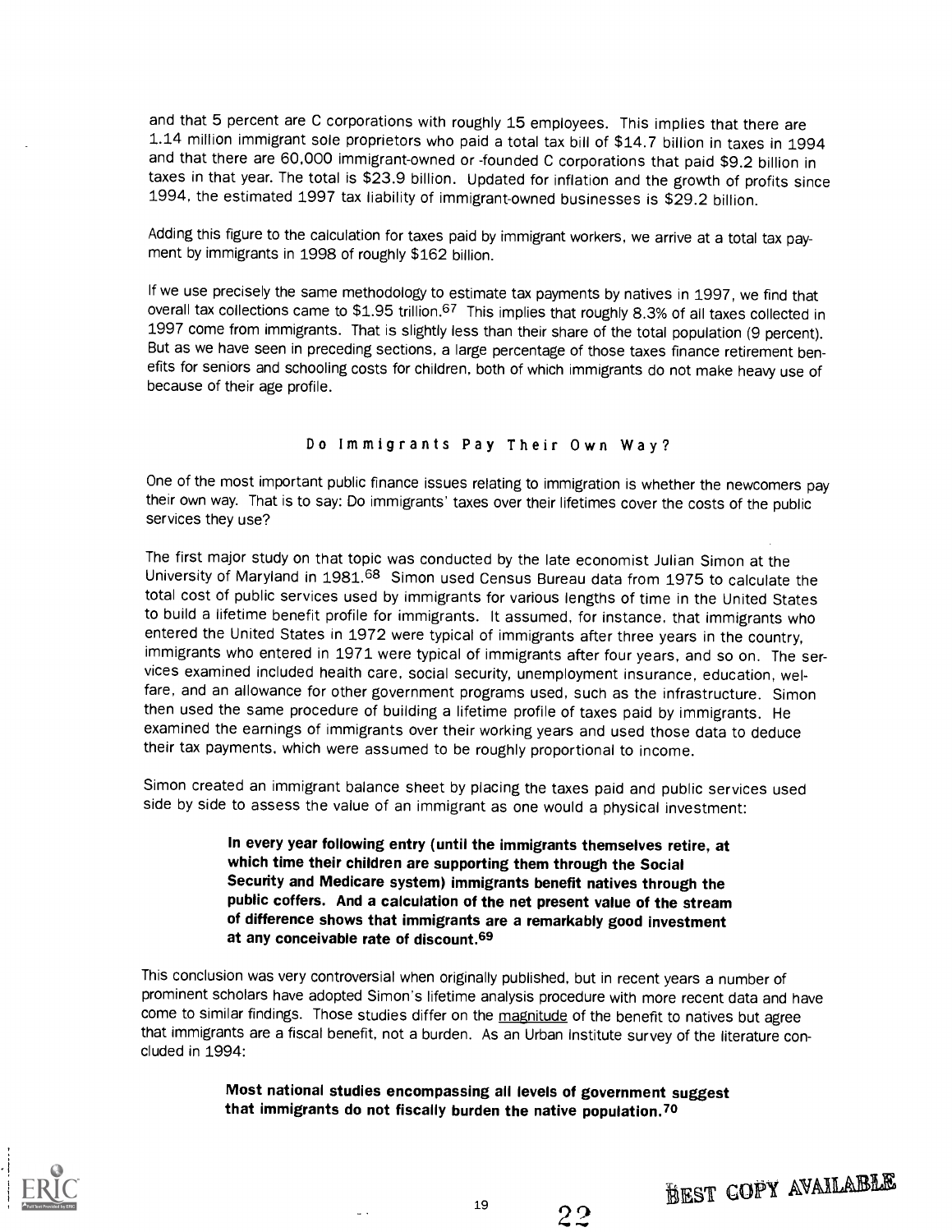Examining the impact of immigrants on government coffers, the NRC found that, over their lifetimes, immigrants and their children will pay an estimated \$80,000 more in taxes-to all levels of government combined—than they will receive in government benefits.<sup>71</sup> According to the NRC study, the net payment of immigrants to the federal government is \$105,000. That is, over their lifetimes, immigrants and their children pay \$105,000 more in taxes to the federal government than they receive in benefits from it. In part, that is because the largest tax bill for most Americans comes from personal income and Social Security taxes, and the bulk of those receipts go to the federal government.

Economist Ronald Lee of the University of California at Berkeley and a member of the NRC panel explained the findings to Congress this way:

> Most immigrants arrive at young working ages, with their education already paid for. At most ages, the total benefits immigrants receive actually cost less than those received by natives. Immigrants' taxes help pay for government activities such as defense for which they impose no additional costs. Their taxes help to service the national debt. And immigrants will help pay for the baby boomers' retirement. These factors add up to a net positive impact on government budgets. 72

While the net contribution of immigrants to the federal government is shared among all U.S. taxpayers, the situation is different at the state and local levels, where some of the most expensive government services-including educational and medical services-are distributed. The impact of immigration varies by state. States and localities with large immigrant populations, such as Los Angeles, Houston, and San Diego, incur more cost than they receive in tax revenues from immigrants. The NRC estimates that, overall, immigrants and their children cost state and local governments \$25,000 more than those governments receive in taxes.73

The NRC confirms that the fiscal benefits of immigrants are in part a function of the age profile, as discussed above. Immigrants arriving between their early teens and their late twenties have the highest positive fiscal impacts. Immigrants arriving in their mid-sixties have large negative impacts. However, only 3.3 percent of immigrants are over 65 years old when they arrive in the United States.

The NRC places special emphasis on one of the most crucial and underappreciated benefits of immigrants: their children. The NRC concludes that part of the equation that leads to such a large positive net tax payment from immigrants is that their children typically are highly motivated and upwardly mobile. In fact, the NRC report says that the children of immigrants with less than a high-school education tend to go considerably further in their education than do the children of less educated natives.

Studies concluding that immigrants have a favorable net fiscal impact contradict earlier studies by Donald Huddle, who found a net annual cost of \$40 billion to \$50 billion for immigrant households.<sup>74</sup> Huddle's 1992 study used per capita tax estimates for Los Angeles County from the county's Internal Services Department. He then extrapolated from those data as the basis for making national estimates of taxes paid by immigrants and public services used. Huddle finds that immigrants impose net fiscal costs of \$50.9 billion in services used and \$11.9 billion in job displacement of native workers, but that the immigrants pay only \$20.2 billion in taxes.

Among the methodological flaws in Huddle's work was the exclusion from his analysis of the major taxes immigrants pay—including, most critically, FICA payroll taxes. When the Urban Institute's Jeffrey Passel used the Huddle methodology but corrected the methodological errors, he came to exactly the reverse conclusion:

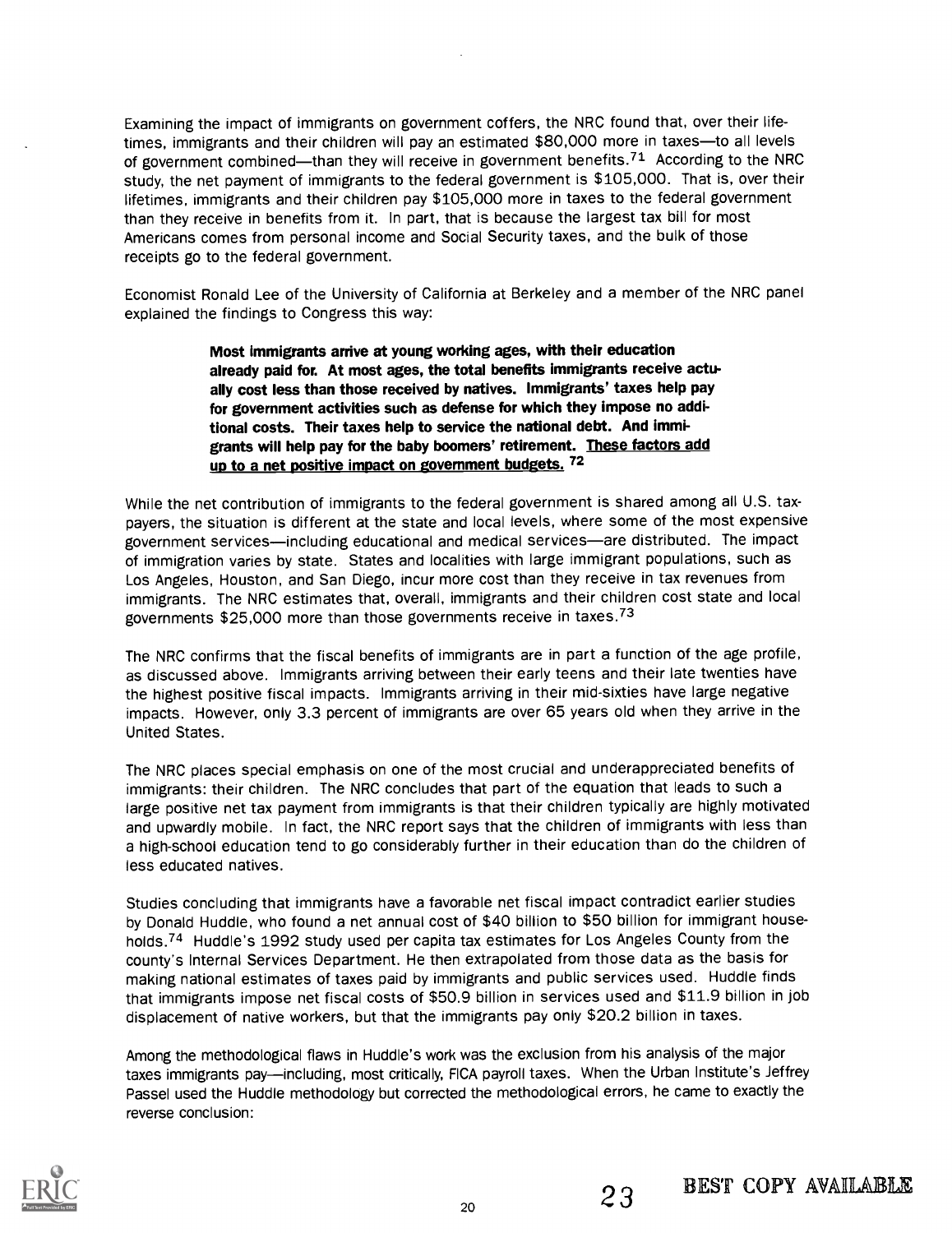Huddle estimates are so far from the actual costs and revenues that they give a completely misleading picture of the impact of immigrants. Huddle understates revenues from immigrants by at least \$50 billion, overstates social service costs by \$10 billion, and erroneously estimates displacement costs at \$12 billion. The net effect of the three components is an overstatement of net costs by more than \$70 billion. Within this rather narrow range of calculus of revenues and social service costs, immigrants may well generate a surplus of \$25 -30 billion, rather than a burden of \$42 billion.75

On balance, the preponderance of the economic evidence leads to the conclusion that legal immigrants are a good deal for the United States; their taxes cover their public costs. That was the overall conclusion of the 1985 Economic Report of the President, which included an exhaustive investigation into the economic effects of immigrants. Its findings on the fiscal impact of immigrants summarize well the overall conclusions of this section on the fiscal impact of immigrants:

> On the whole, international migrants appear to pay their own way from a public finance standpoint. Most come to the United States to work, and government benefits do not appear to be a major attraction. Some immigrants arrive with fairly high educational levels, and their training imposes no substantial costs on the public. Their rising levels of income produce a rising stream of tax payments to all levels of government. Their initial dependence on welfare benefits is usually limited, and they finance their participation in Social Security retirement benefits with years of contributions.76

#### Does the Analysis Hold for New Immigrants?

As mentioned above, some of America's most prominent immigration scholars have uncovered troubling evidence of declining quality in America's "new immigrants." Principal among these researchers is economist George Borjas. In his 1990 book Friends or Strangers: The Impact of Immigrants on the U.S. Economy, Borjas declared:

## The skill composition of the immigrant flow entering the United States has deteriorated significantly in the past two or three decades; this decay in immigration skills justifies a reassessment of the economic benefits and costs of immigration.77

In his book and in subsequent work. Borjas supplies some compelling evidence to substantiate his claims. Using Decennial Census Bureau data, he shows that from 1950 through 1990 the level of schooling, the number of hours worked, the labor force participation rate, and the earnings of immigrants have steadily declined relative to those of U.S.-born workers.<sup>78</sup> The decline means that the average new immigrant earns at least \$5,000 per year less than the average immigrant in 1960. According to Borjas' calculations, if immigrant skills had not fallen total income in the United States in 1980 would have been \$8.5 billion higher-or about \$20 billion today.

It is important first to note that the decline in skills and education reported by Borjas is relative to the level of skills and education of U.S.-born workers. For example, there has been an improvement in immigrant quality over time, but that improvement simply has not kept pace with the improvements in education and skills of U.S.-born workers. That is most evident in educational attainment. Sociologists Alejandro Portes and Ruben Rumbaut have compared educational levels of immigrants over time and have found steady improvements.79 According to Portes and Rumbaut:

BEST COPY AVAILABLE

 $_{21}$  24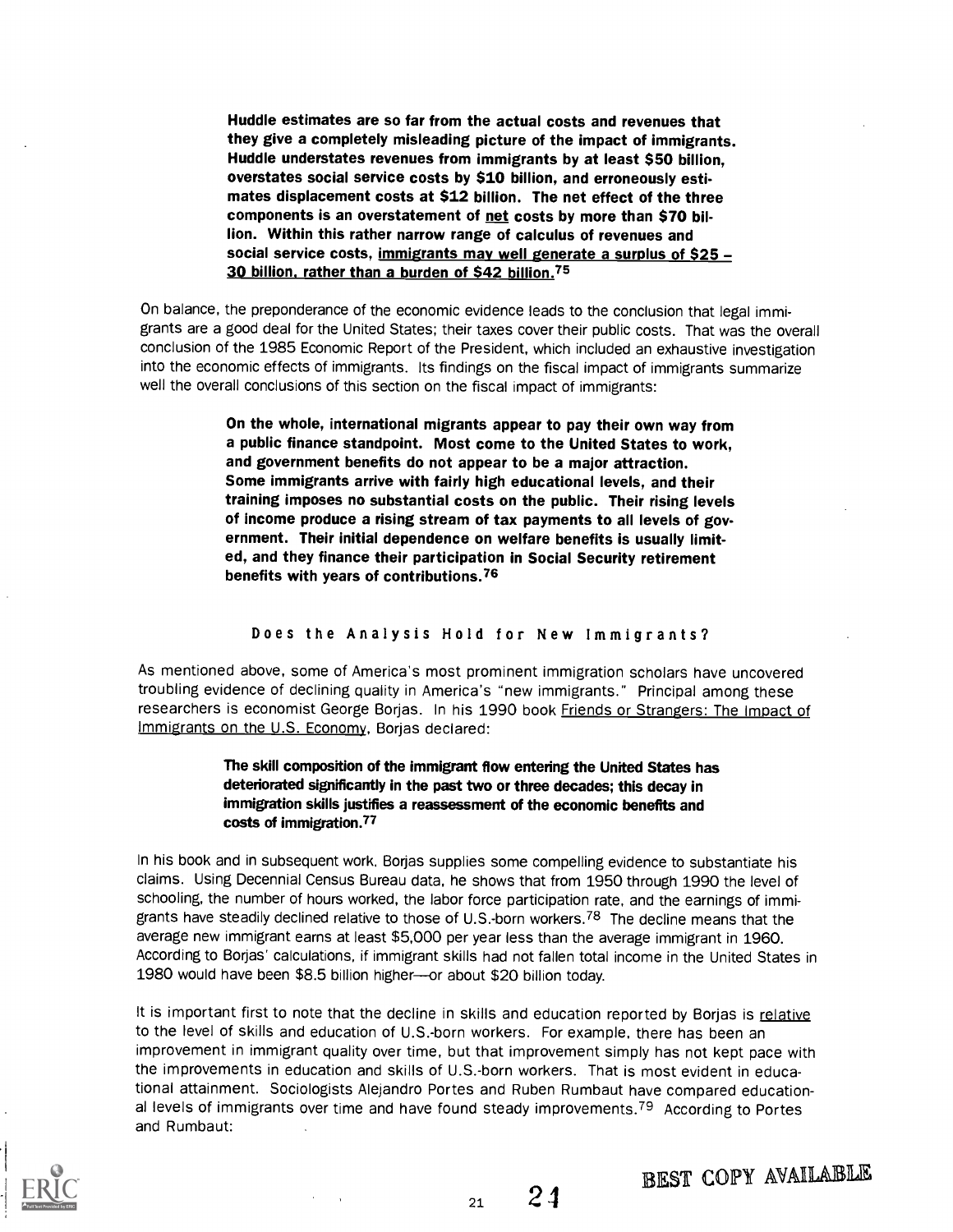The view that the educational level of immigration has been declining over time does not find support in the data, either in terms of general averages or when disaggregated by national origins.<sup>80</sup>

| Table 7                                     |  |
|---------------------------------------------|--|
| <b>Educational Attainment of New Versus</b> |  |
| Old Immigrants, 1996                        |  |

|                                                                                                                                                                    |             | Immigrants, by Year of Entry |        |        | For exa<br>arrived            |
|--------------------------------------------------------------------------------------------------------------------------------------------------------------------|-------------|------------------------------|--------|--------|-------------------------------|
|                                                                                                                                                                    | Before 1970 | 1970-9                       | 1980-9 | 1990-6 | school<br>arrived             |
| High School<br>Graduate                                                                                                                                            | 69%         | 64%                          | 62%    | 63%    | cent. <sup>82</sup><br>recent |
| <b>Bachelors Degree</b>                                                                                                                                            | 12%         | 15%                          | 16%    | 17%    | increas                       |
| Graduate Degree                                                                                                                                                    | 8%          | 8%                           | 8%     | 12%    | betwee                        |
| Source: U.S. Bureau of the Census. Current Population Survey, "Selected<br>Characteristics of Natives and the Foreign-Born Population, 1996," Table B.<br>P20-494. |             |                              |        |        | The $19$<br>more h            |

A 1993 study by researchers Edward Funkhouser and Stephen Trejo of the University of California at Santa Barbara finds a marked improvement in education levels for the immigrants who arrived between 1987 and 1989.81 For example in 1979, the percentage of recently arrived immigrants who had less than 8 years of schooling was 33 percent; for immigrants who arrived in the late 1980s it was down to 23 percent.82 More important, the percentage of recent immigrants with a college degree increased from 19 percent to 26 percent between 1979 and 1989.

The 1996 Census data confirm the trend of more highly educated immigrants in each succeeding cohort, as shown in Table 7 (see left).

The 1996 analysis by the U.S. Bureau of the Census also confirms that recent immigrants are still rising on the economic ladder of success. It found that the economic assimilation rate is highly evident for a range of economic variables that are measures of economic success. The 1970s immigrants have virtually caught up with natives in most categories, as shown in Table 8.

Here is the conclusion of the Census Bureau analysis:

| Table 8<br><b>Economic Assimilation of Recent Immigrant Cohorts, 1996</b>               |                |                    |     |                                       | Recent arrivals (those who came<br>to this country during the 1990s)<br>were more likely to be in poverty,<br>to have lower incomes, and have |                                                                                                      |
|-----------------------------------------------------------------------------------------|----------------|--------------------|-----|---------------------------------------|-----------------------------------------------------------------------------------------------------------------------------------------------|------------------------------------------------------------------------------------------------------|
|                                                                                         | <b>Natives</b> | Before 1970 1970-9 |     | Immigrants by Year of Entry<br>1980-9 | 1990-6                                                                                                                                        | higher unemployment rates than<br>the native born. However, econom-<br>ic circumstances improve with |
| Unemployed                                                                              | 4%             | 2%                 | 5%  | 5%                                    | 7%                                                                                                                                            | length of residence. Poverty and<br>unemployment rates decline and                                   |
| Income in 1995<br>\$50,000 or more                                                      | 10%            | 11%                | 9%  | 5%                                    | 3%                                                                                                                                            | median incomes generally rise.<br>Those who arrived during the                                       |
| Not in Poverty                                                                          | 87%            | 90%                | 83% | 76%                                   | 67%                                                                                                                                           | 1970s are doing as well as natives                                                                   |
| Homeownership                                                                           | 69%            | 76%                | 61% | 42%                                   | 22%                                                                                                                                           | in terms of income.                                                                                  |
| Source: U.S. Bureau of the Census, Current Population Survey, "Selected Characteristics |                |                    |     |                                       |                                                                                                                                               | Foreign-born people who came to the                                                                  |

of Natives and the Foreign-Born Population," 1996, Table B, P20-494.

Foreign-born people who came to the U.S. during the 1970s had median personal incomes in 1995 no different than natives, about 617,000.

Foreign born people who came prior to 1970 were less likely than natives to be in poverty-10 percent compared to 13 percent. 83 (see Figure 8 next page).

Subsequent studies have found that rapid economic assimilation continues to be the norm for recent immigrants, though the rate of assimilation varies by country of origin. A 1996 Rand study finds that European and Asian immigrants generally overtake natives in wages but that Mexicans start very low and remain low (see Table 9 next page).<sup>84</sup> On average, first-generation

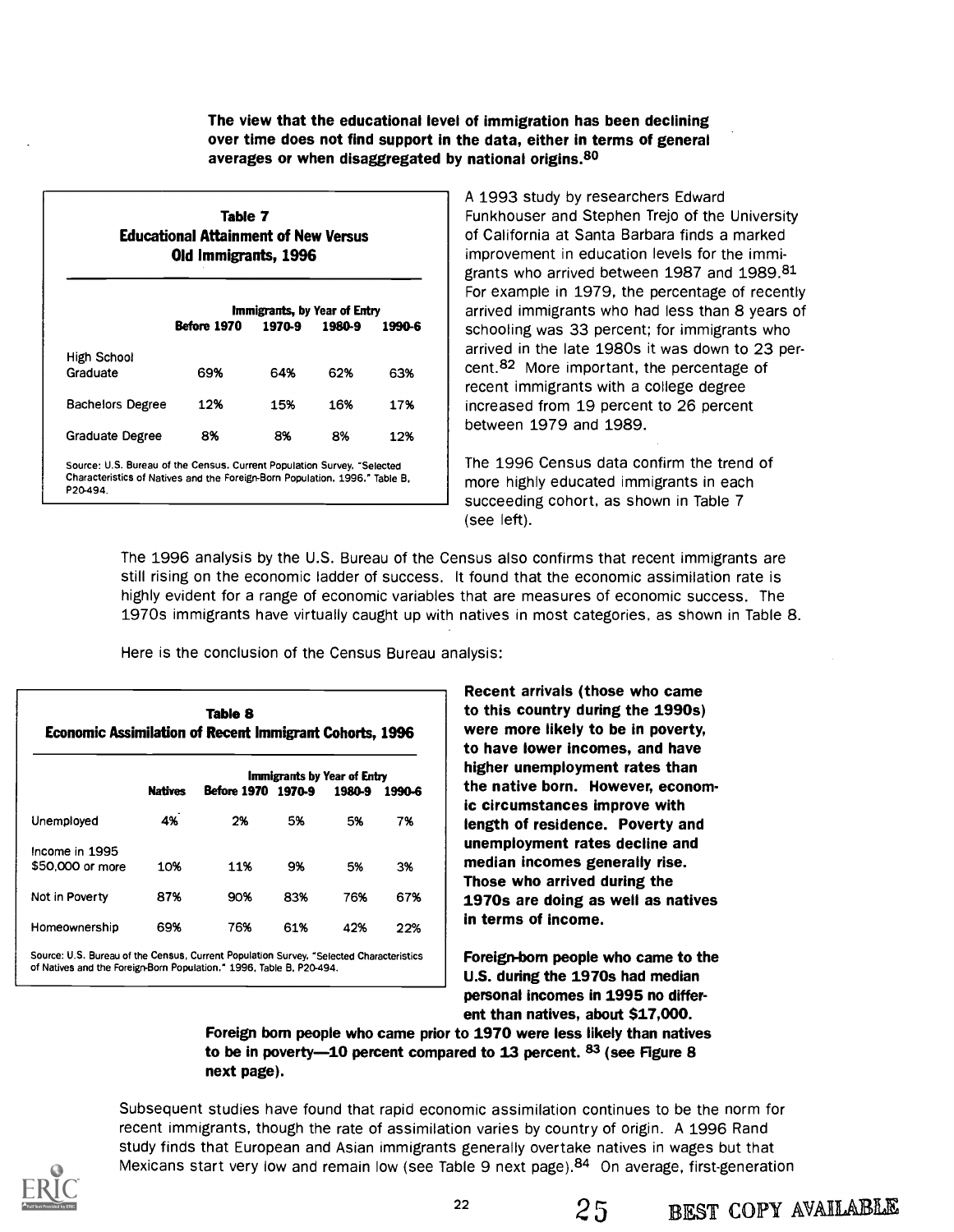Mexicans do not "catch up" to U.S. natives. According to authors Robert F. Schoeni, Kevin McCarthy, and Georges Vernez:

> We find that Japanese, Korean, and Chinese immigrants enter with wages much lower than those of native-born workers, but that their earnings increase rapidly. Within  $\frac{25}{8}$   $25\%$ <br>
> 10 to 15 years, their wages reach<br>
> parity with those of native-born<br>
> workers. Europeans enter with<br>
> wages similar to those of natives 10 to 15 years, their wages reach parity with those of native-born  $\frac{1}{8}$  20% workers. Europeans enter with wages similar to those of natives and continue to earn comparable wages over their working lives. Mexicans, on the other hand, enter with very low wages and experience a persistent wage gap.85



Figure 8

But there appears to be a major problem with that conclusion as it pertains to Mexicans. As discussed in a previous section, one defect of

Census data is that the more recent censuses include both illegal and legal immigrants and do not distinguish between the two. This is particularly problematic in making assessments about the economic progress of legal immigrants from Mexico because a large segment of the undocumented immigrant population is Mexican. The data used by the researchers at Rand lump legal and illegal Mexican immigrants together. That distortion clearly leads toward a conclusion that Mexicans are not making progress in America.

Elaine Sorenson and Maria Enchautegui of the Urban Institute came to a more optimistic assessment of the economic progress of recent immigrants. They found that immigrant quality in the 1980s, rather than declining as Borjas asserts, actually improved.<sup>86</sup> For example, the immigrants arriving between 1985 and 1989 had higher education levels than the 1970s cohort of immigrants. Sorenson insists:

### The level of education of recent immigrants has definitely increased over the last 10 years.<sup>87</sup>

The average education and earnings data that are often cited to suggest a dramatic decline in immigrant quality camouflage a critical point about recent immigrants. Immigrants tend to be

bimodal in skills and education. In other words, a disproportionate percentage of immigrants have low skills and education in comparison with U.S.-born workers. But almost an equally disproportionate share of recent immigrants are highly skilled and educated. For example, according to Sorenson and Enchautegui, more than one-quarter of immigrants who arrived in the 1985 to 1989 period were college graduates-a higher percentage of college graduates than among adult workers born in the United States.

Another reason to suspect that the problem of a decline in immigrant quality has been overstated is that the reduction in initial skill levels and

| Table 9<br>Immigrant Assimilation by Country of Origin:<br>Immigrant Earnings as Percentage of Native-Born Earnings |                        |      |           |            |  |  |
|---------------------------------------------------------------------------------------------------------------------|------------------------|------|-----------|------------|--|--|
| Country                                                                                                             | Period of Entry        | 1970 | 1980      | 1990       |  |  |
| Mexico                                                                                                              | 1965-1969<br>1975-1979 | 63%  | 61%<br>52 | 57%<br>50  |  |  |
| Europe                                                                                                              | 1965-1969<br>1975-1979 | 94   | 101<br>90 | 105<br>110 |  |  |
| Japan, Korea.<br>China                                                                                              | 1965-1969<br>1975-1979 | 74   | 120<br>78 | 141<br>115 |  |  |

Note: Relative median weekly earnings of immigrants who arrived in the US between ages 25 and 34.

Source: Rand Corp. Santa Monica, CA, 1996.

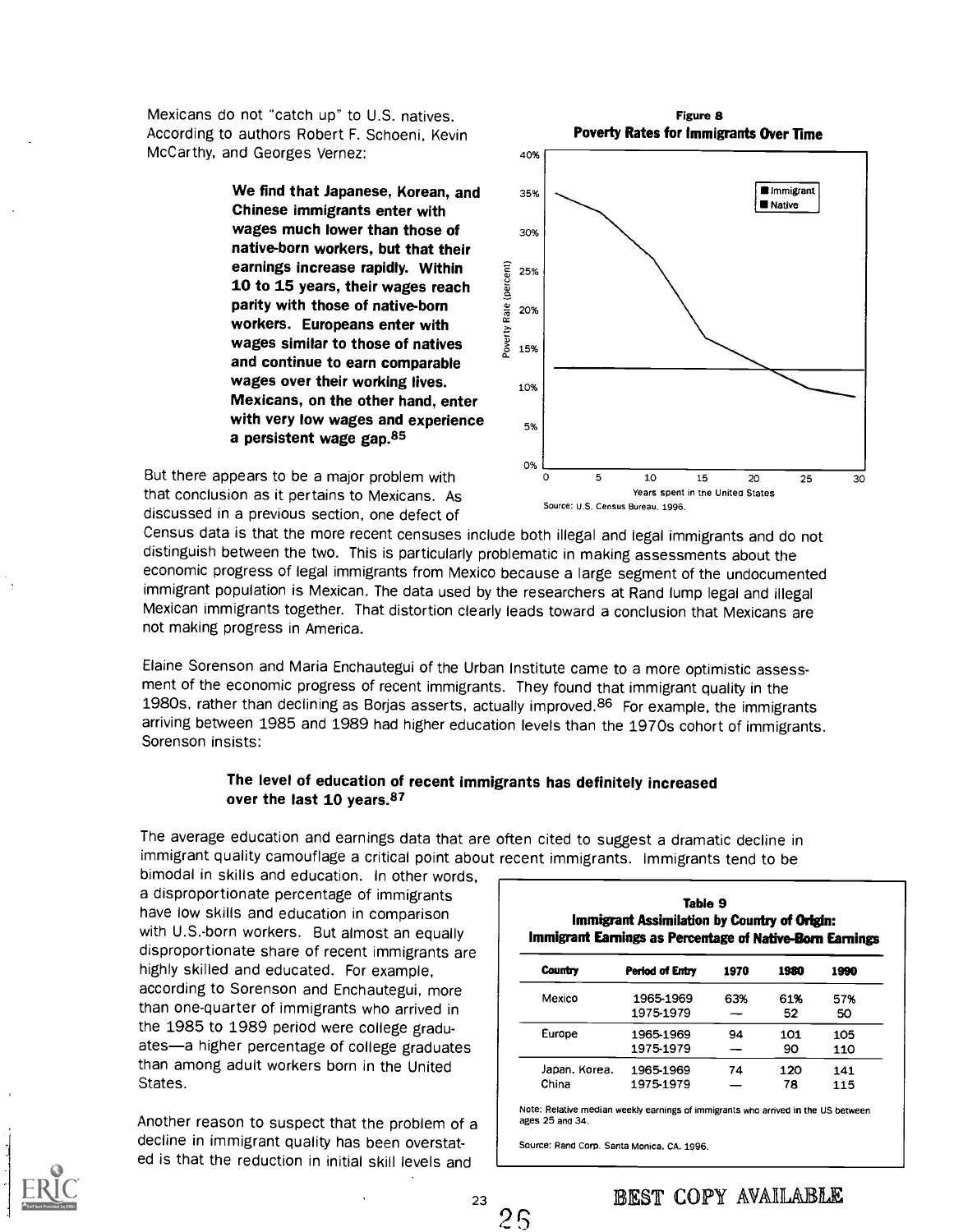earnings appears to be offset by other positive attributes—resourcefulness, adaptability, strong ethnic community bonds, and entrepreneurship-of recent arrivals. Borjas concludes that the quality of recent immigrants has fallen based on factors such as their earnings and education at the time of their arrival. However, a recent study by Robert LaLonde and Robert Topel of the University of Chicago finds that this analysis ignores the economic assimilation rate of immigrants, as measured by earnings growth after they arrive in the United States.<sup>88</sup> This point is important enough to warrant elaboration. According to LaLonde and Topel:

> Since immigrants assimilate with time in the United States, the decline in new immigrants' initial earnings capacity overstates the long term decline in immigrant quality. Further, those groups with the largest initial earnings disadvantages assimilate the most.

Thus, an increase in the shares of Asians and Mexicans among new immigrants reduces new immigrants' relative earnings, but increases the average rate of assimilation...

Europeans who arrived between 1965 and 1969 experienced no relative earnings growth at all during the 1970s, but they also started from parity in 1969. By comparison, Asians and Mexicans experienced relative earnings growth of 24 and 20 percent over the decade, respectively. Since Asians and Mexicans accounted for vastly larger proportions of new immigrants in the 1970s and 1980s, the rate of convergence between immigrant and native earnings will be correspondingly larger than in the past.<sup>89</sup>

LaLonde and.Topel suggest that after about ten years in the United States almost all of the earnings and educational disadvantage of the more recent immigrants relative to the earlier immigrants disappears. They conclude:

## We think that fears about declining immigrant quality have been exaggerated.<sup>90</sup>

Economists Harriet Orcutt Duleep and Mark C. Regrets at the Urban Institute independently have come to the same conclusion.<sup>91</sup> They find that among recent immigrants (those who entered in the 1970s):

> There is a systematic inverse relationship between initial earnings and the growth rate in earnings.... The increased rate of growth [in earnings] greatly ameliorates the effect of lower entry wages on the lifetime earnings of immigrants.92

One reason that more recent immigrants have lower initial earnings than those of the past but then experience a more rapid path of economic advancement, is that new immigrants tend to originate from Asia and Central America, which means that a smaller percentage than in the past have English-language skills at the time of entry.<sup>93</sup> This would depress initial earnings but accelerate earnings once English skills are attained.

The argument of declining quality is most directly refuted when one examines the human capital characteristics of recent ethnic groups that have immigrated to the United States. For example, what is most new about America's "new immigrants" is that they are Asian. The major shift in national origin of immigrants in recent times is that Asian immigration has expanded from 10 percent to nearly half the total. The 1990 Census reveals that, in large part because of immigration, Asians are the fastest growing minority in America; their population grew by 80 percent in the 1980s alone. Yet Asians have higher average earnings than natives; they have higher average levels of education; and they are more likely to obtain advanced degrees.<sup>94</sup>

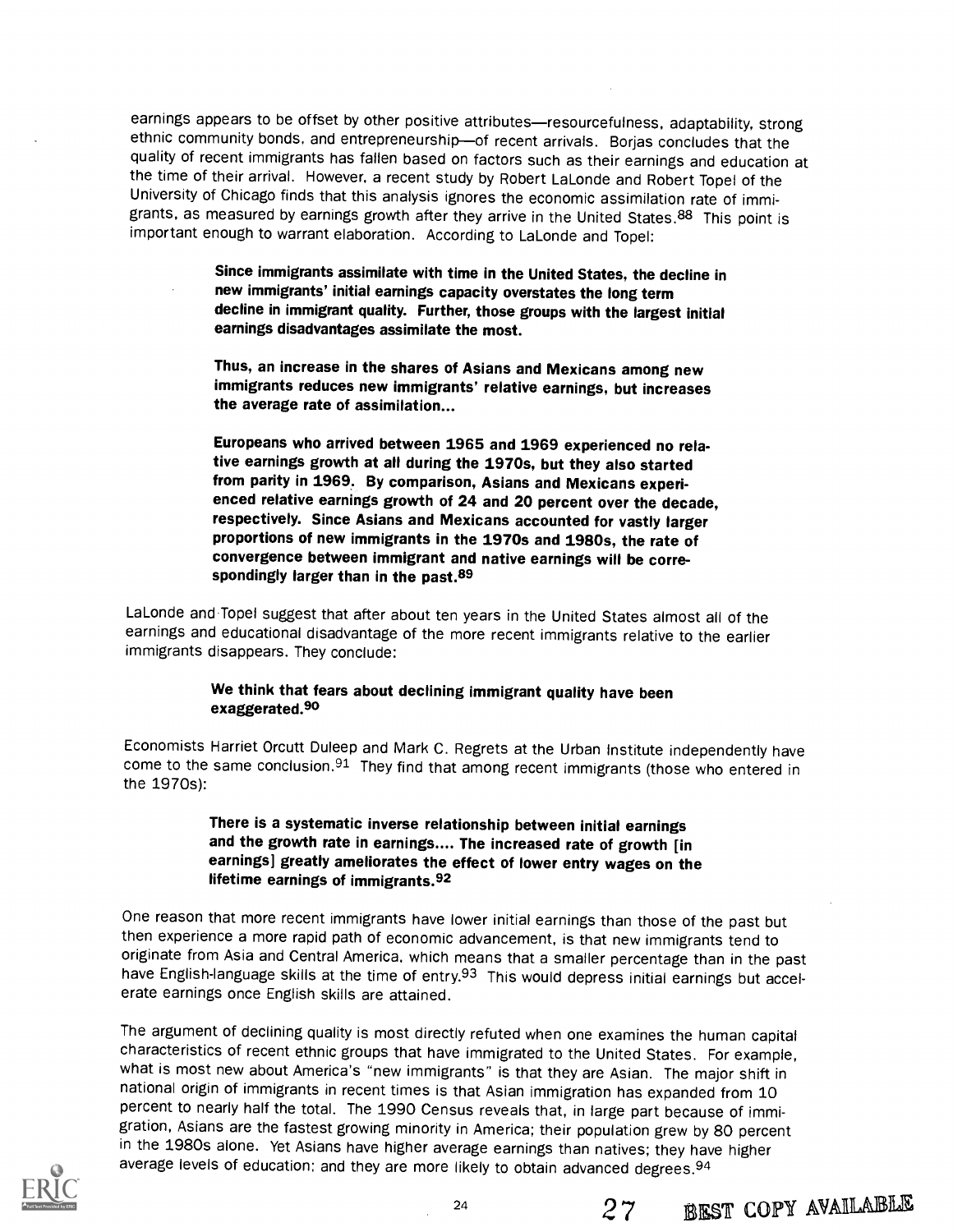In short, the social assimilation and economic progress of the Asians who have immigrated to the United States over the past three decades have been an astounding American success story.<sup>95</sup> That is the conclusion of Joel Kotkin, whose 1992 book Tribes is a study of the economic assimilation and the traits of various ethnic groups in America. Kotkin concludes:

## Taken together, Asians constitute arguably the most talented, commercially-oriented large group since the massive influx of Jews in the early part of the twentieth century.96

The most recent study on the subject of the "new immigrants" is perhaps the most reassuring of all. In a just-released 1998 study, Jeffrey Passel and Rebecca Clark of the Urban Institute compared earnings and tax payments born.<sup>97</sup> They found that after 15 years in the United States, legal immigrants in New York have slightly higher earnings (\$18,800) than do natives (\$18,100). Legal immigrants make up 5.4 percent of the total New York population and pay 15.2 percent of total taxes in the state-a total of \$17.8 billion. Passel and Clark conclude that the economic outlook for recent immigrants looks positive:

## We observed fantastic income growth among legal immigrants during their first 10 or 15 years in the country... Among legal immigrants in New York, those who have been in the country for at least 15 years have higher average incomes than natives.98

It would appear, then, that not much has changed in the overall picture of economic assimilation patterns first described in the pioneering work of Barry Chiswick published 20 years ago, depict-<br>ed in Figure 1.

Two final points need to be emphasized about the quality of recent immigrants vis-ä-vis the Europeans who arrived during earlier decades. First, even if we accept the proposition that there has been some undesirable deterioration in immigrant quality for some ethnic groups-and what appears to be driving down the average skill and education levels is that Mexicans today are coming with less human capital than earlier--- it would be wrong to conclude that those immigrants are an economic burden. There is no evidence that the new immigrants are not a fiscal benefit to the United States; there is only some evidence that they are less of a fiscal benefit than earlier arrivals.<sup>99</sup>

Second, although there is some cause for concern about the declining education and skill levels of immigrants, the new immigrants have other positive characteristics. Those include very high levels of entrepreneurship and high rates of economic assimilation that appear to at least partially offset whatever initial skills and earnings disadvantages exist. Their eventual success in the marketplace suggests that recent immigrants are strong contributors to the economy and the fiscal solvency of the public sector.

## The State and Local Fiscal Impact of Immigrants

For many states and large cities, the issue of funding services to immigrants is of growing concern. More than half of all immigrants live in just six states: California, Florida, Texas, New York, Illinois, and Arizona. More than 20 percent of the population of many large cities—including Los Angeles, New York, Houston, Chicago, and Miami--- is foreign born. The NRC study found that each new immigrant costs these state and local governments about \$25,000 over time. Politicians in states like Florida and California have complained that their residents are paying the tab for the large influx of immigrants. Some researchers have called for federal impact aid to states and cities that have large immigrant populations.100

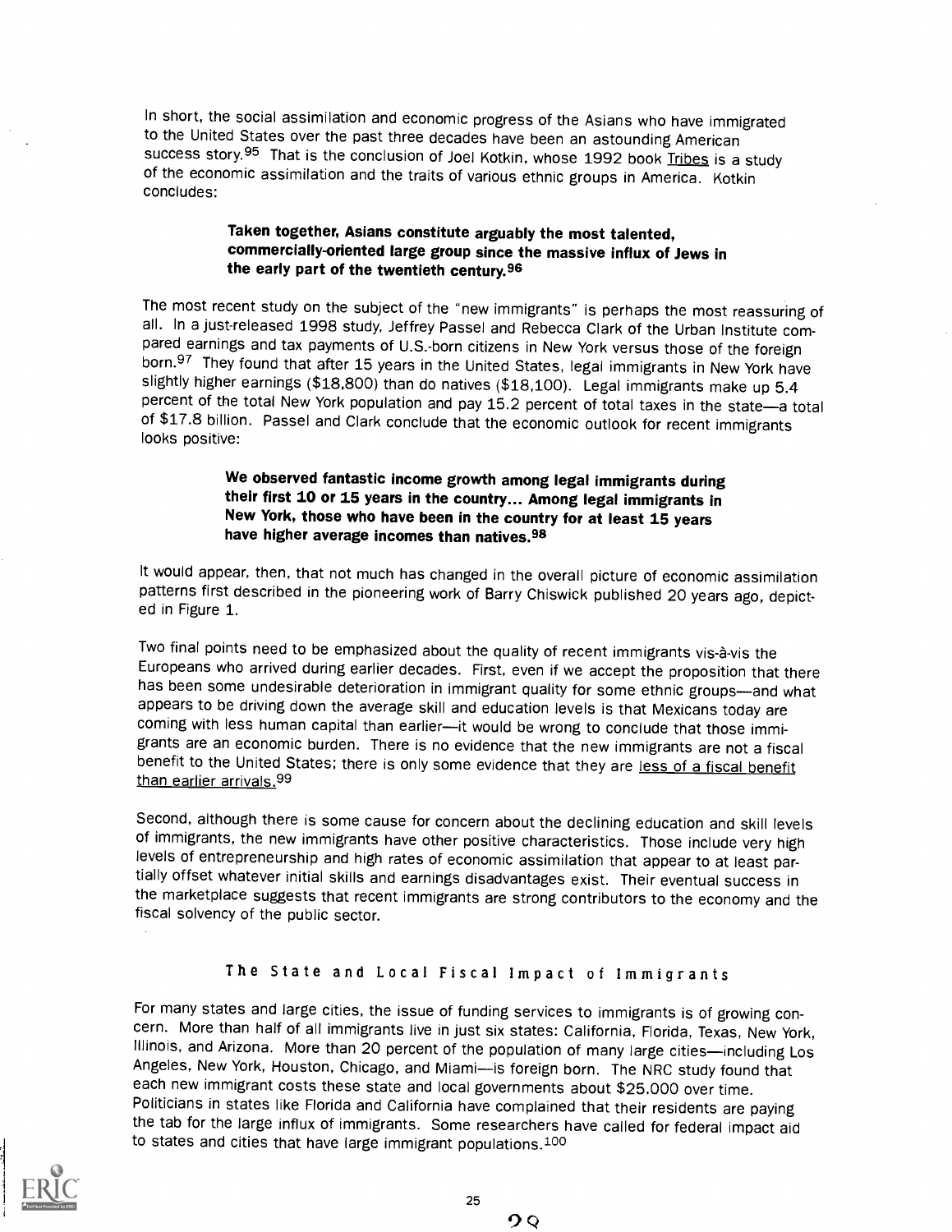The problem for localities is that at least half of the government services used by immigrants are provided at the local level, but, according to the 1998 Urban Institute study, about 70 cents of every dollar in taxes paid by immigrants go to the federal government (in the form of income and social security taxes mostly) and less than 15 percent is paid to local governments.101

The 1997 Rand study on immigrants in California identified that funding mismatch as a major problem for such immigrant-receiving states. It found that immigrants are a net fiscal burden on the residents of California but a net fiscal benefit to the residents of other states. The costs to Californians were estimated to be rising because of more lower skilled immigrants (mostly undocumented immigrants) coming to the Golden State.

It is critical to emphasize that the fiscal deficit problem created by immigrants and imposed on receiving states and cities does not mean that those areas are economically disadvantaged by the immigrants' presence. Immigrants bring benefits to a community that exceed the taxes they pay. On a local scale, immigrants, as entrepreneurs, workers, and consumers, provide life support to cities beleaguered by the flight of native-born residents and businesses.<sup>102</sup>

For example, Urban Institute researchers Thomas Muller and Thomas Espenshade found that even though California immigrants use more local services than they pay in local taxes, they are still a significant economic asset to the California communities in which they reside. Muller and Espenshade concluded by saying:

## The over-all economic benefits accruing to the average Los Angeles household from the presence of Mexican immigrants probably outweigh the economic costs of fiscal deficits.103

In a study published by the Hoover Institute in 1996, I reported that immigrants may be a source of economic growth and revitalization to inner cities.104 Over the period 1965 to 1990, cities with large immigrant populations were found to be in far better economic condition-as mea-





Source: Vedder, Gallaway, and Moore. 1994.



Immigrants do not lead to higher unemployment rates for US workers, largely because they create jobs with their businesses and consumer spending.

sured by income levels, poverty rates, crime rates, job creation, and other such factors **Figure 9** than cities with small immigrant populations:

> 3.84% | San Jose-the foreign born con-New eign born constitute 6.8 percent The data should dispel any myth that immigration is a cause of urban decline. In the ten fastest growing cities-including San Diego, Anaheim, Las Vegas, and stitute 17.9 percent of the resident population. In the ten slowest growing cities—including Detroit, Cleveland, Philadelphia, Buffalo, and St. Louis--the forof the population. In other words, high-growth cities have about twice the rate of immigration as low-growth cities.105

> > Moreover, economists Lowell Gallaway and Richard Vedder of Ohio University and I found in 1994 that states with large immigrant populations had better economic climates than states with small immigrant populations. $106$

> > > 29 BEST COPY AVAILABLE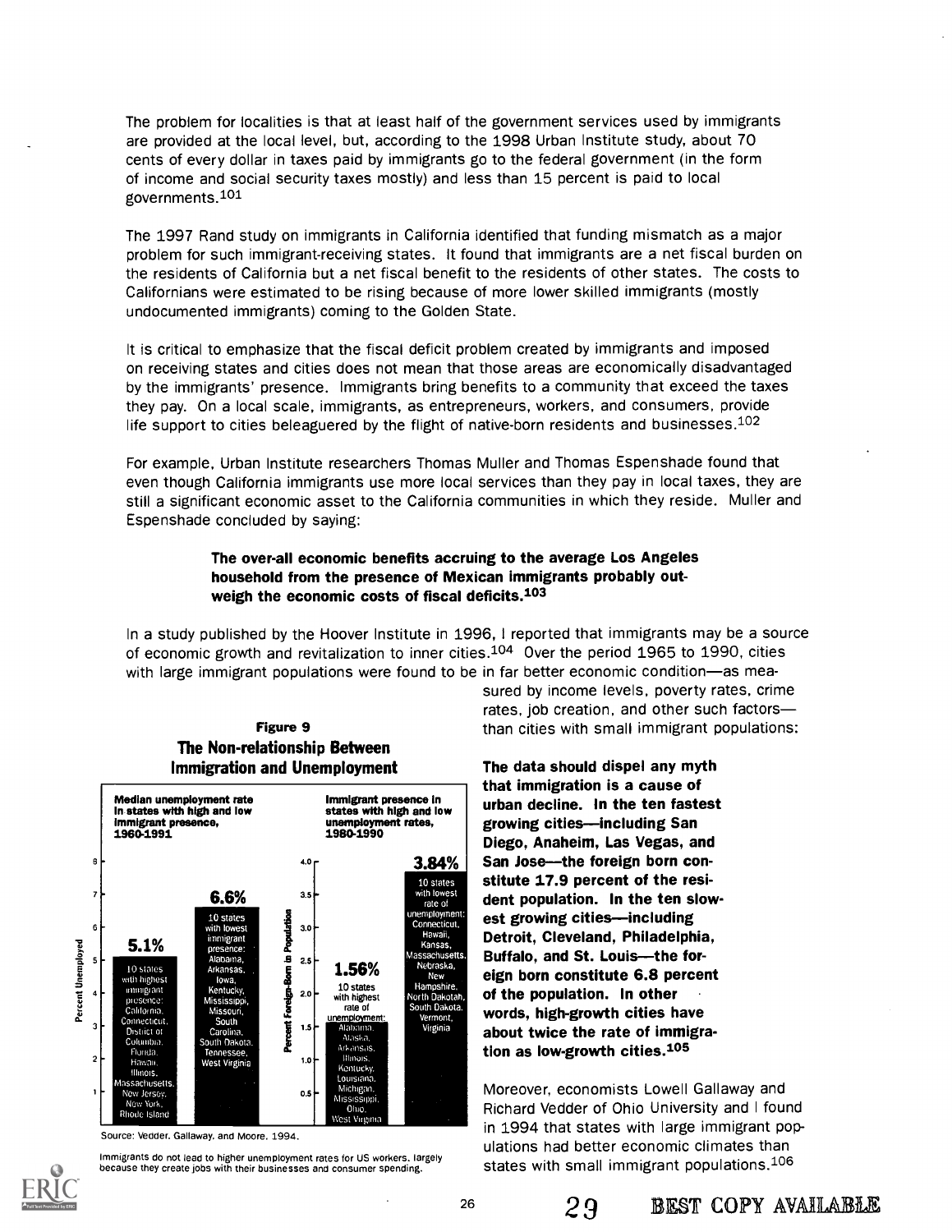We found, for example, that the unemployment rates in the states with the largest populations of immigrants were 1.5 percentage points lower than in the states with small immigrant populations. High-unemployment states in the 1980s had only half the percentage of immigrants as a share of their population as did low-unemployment states (see Figure 9 previous page). We conclude:

> High immigrant states have historically outperformed low immigrant states in job creation and income growth. There is also no evidence that immigrants add to the unemployment rate in states. In fact, the evidence suggests the opposite relationship.107

> > BEST COPY AVAILABLE



3 0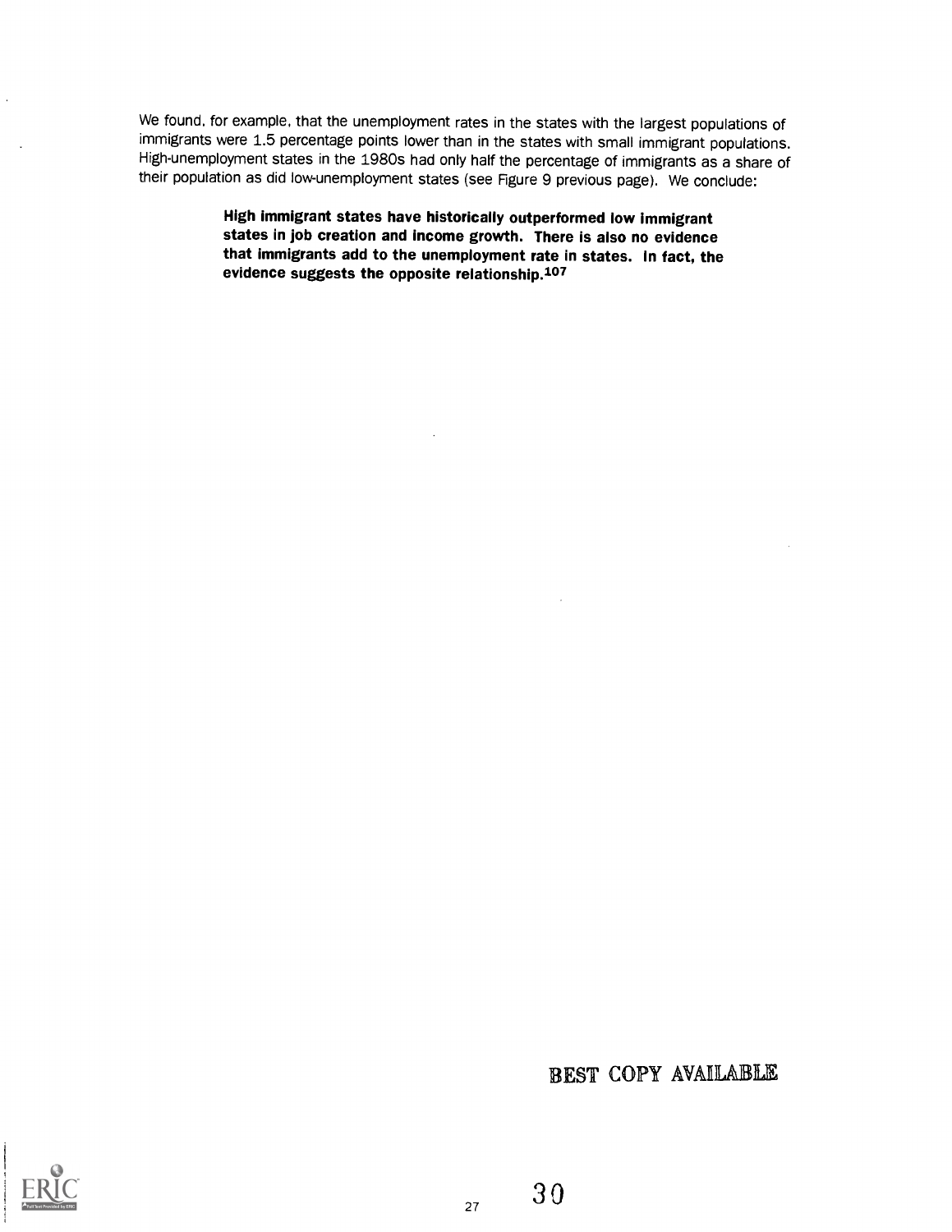

staken together, the fiscal studies on immigration and the new fiscal estimates derived in this study indicate that as immigrants have become integrated into American society, their economic participation has increasingly become a vital part of America's very strong economic growth in recent decades. An individual's use of public benefits and services at a moment in time is but a small fragment of America's experience with immigration.

What is evident from these studies is that immigrants, as a taxpaying population, provide a critical source of federal and state revenue. Their work-force participation and tax payments will be increasingly relied on as our aging native work force moves toward retirement. As a result of immigration, the majority of Americans are enjoying a healthier economy and are paying billions of dollars less in taxes than they would each year without immigrants.

The major findings discussed in this report are as follows:

**The National Research Council of the National Academy of Sciences found in its comprehen**sive 1997 study that immigrants benefit the U.S. economy overall by adding as much as \$10 billion each year.

**The direct taxes paid each year by immigrants are roughly \$133 billion as of 1997.** If the taxes paid by immigrant businesses are added to the calculation, the taxes paid due to immigrants would be at least \$162 billion.

The Social Security and Medicare systems will be increasingly reliant on the payroll tax payments of young immigrant workers. The present value surplus of immigrant payments to the Social Security system over the benefits received is about \$500 billion (in today's dollars) over the next 25 years and nearly \$2.0 trillion over the next 75 years. Payments of benefits to baby boomers when they retire are dependent on a continued stream of immigrant workers to support the health care and retirement systems for senior citizens.

**The net fiscal impact of immigrants is positive. That is, immigrants pay more in taxes than** they use in services over their lifetimes. The discounted present value fiscal dividend from each additional immigrant is estimated to be between \$20,000 and \$80,000. The size of the fiscal dividend depends on the skill and education levels of the immigrants.

All of these findings lead to one inescapable conclusion about the fiscal impact of the new immigrants: they do not cost--they pay.

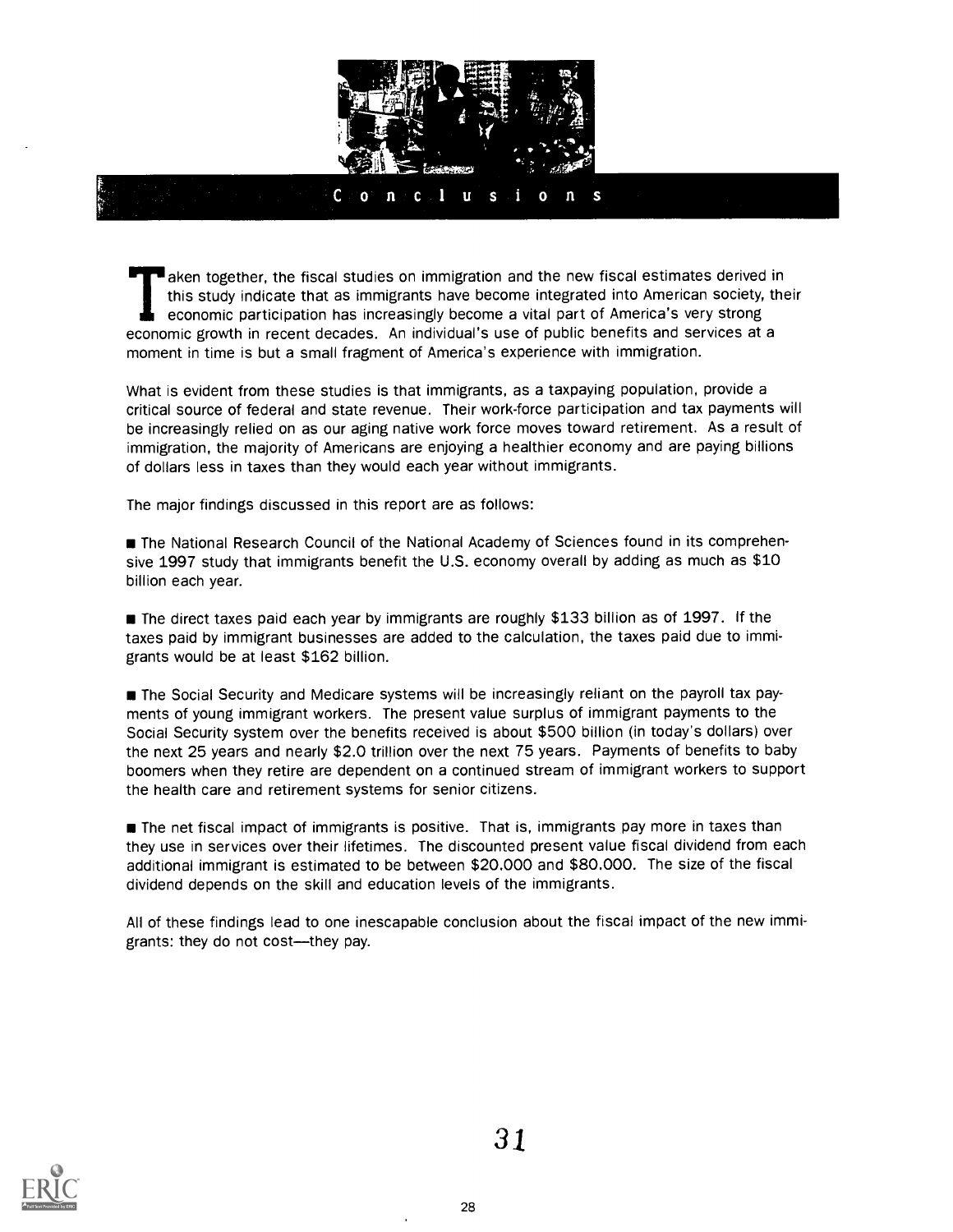

#### $\Omega$ е G

- 1. Los Angeles County Board of Supervisors, Impact of Immigrants on County Services, Los Angeles, CA, 1992.
- 2. This was also a policy recommendation by researchers at Rand. See Robert F. Schoeni, Kevin McCarthy, and Georges Vernez, The Mixed Economic Progress of Immigrants, Rand Corporation Center for Research on Immigration Policy, Santa Monica, Calif., 1996.
- 3. Donald Huddle, "The Costs of Immigration," Carrying Capacity Network, Washington, D.C., 1993.
- 4. Jeffrey S. Passel, "Immigrants and Taxes: A Reappraisal of Huddle's 'The Costs of Immigration,'" Urban Institute, Program for Research on Immigration Policy, Washington, D.C., 1994.
- 5. One good survey of the literature is provided by Eric Rothman and Thomas J. Espenshade, "Fiscal Impacts of Immigration to the United States," Population Index, Vol. 58, 1992, pp. 381-415.
- 6. See George J. Borjas, "The Economics of Immigration," Journal of Economic Literature, December 1994, pp. 1667-1717.
- 7. National Research Council, National Academy of Sciences, The New Americans: Economic. Demographic, and Fiscal Effects of Immigration, National Academy Press, Washington, D.C., 1997.
- 8. Authors of the NRC study concede that they did not take into account such factors as economies of scale from immigration, the impact of immigrants on technological progress, and the full impact of immigrants' children on the U.S. economy.
- 9. For two conflicting views on the impact of undocumented immigrants, see Louis M. Rea and Richard A. Parker, "Illegal Immigration in San Diego County: An analysis of Costs and Revenues," Report to the California State Senate Special Committee on Border Control Issues, 1993; and Julian L. Simon, "The Question of Illegal Immigrants and Guest Workers," in The Economic Consequences of Immigration, (Cambridge, Mass.: Blackwell, 1989), pp. 277-306.
- 10. For a discussion of this subject, see Julian L. Simon, The Economic Consequences of Immigration, (Cambridge, Mass.: Blackwell, 1989), pp. 165-86.
- 11. George Borjas, for example, employs a single year snapshot and develops a "back-of-the-envelope" calculation for the fiscal impact of immigrants in 1990. He estimates that in 1990 immigrant households cost native taxpayers about \$16.2 billion. See Borjas, 1994.
- 12. Barry Chiswick, "The Effect of Americanization on the Earnings of Foreign-Born Men," Journal of Political Economy, October 1978, Vol. 86, pp. 897-921.
- 13. Ibid.
- 14. Borjas, 1994.
- 15. Ibid.
- 16. Michael J. Greenwood and John M. McDowell, "The Labor Market Consequences of U.S. Immigration: A Survey," U.S. Department of Labor, Bureau of International Labor Affairs, 1990.
- 17. See Vernon Briggs and Stephen Moore, "Are the New Immigrants Worse than the Old?" In Still an Open Door? (Washington: American University Press, 1992), pp. 113-22.
- 18. Adam Zaretsky, "Dispelling Myths About Immigration," The Federal Reserve Bank of St. Louis, National Economic Trends, October 1997.
- 19. It is not precisely correct to say that 25.4 percent of immigrants were under the age of 18 on the date of arrival because this sample includes immigrants who arrived between 1990 and 1996. That means that the "recent arrival immigrants" in Table 2 had already been in the U.S. on average 3 years before they were asked their age. Hence, somewhat more of the immigrants were under 18 when they arrived and somewhat fewer were over the age of 65 when they arrived. Still, Table 2 gives us a general sense of the approximate age of immigrants upon arrival.

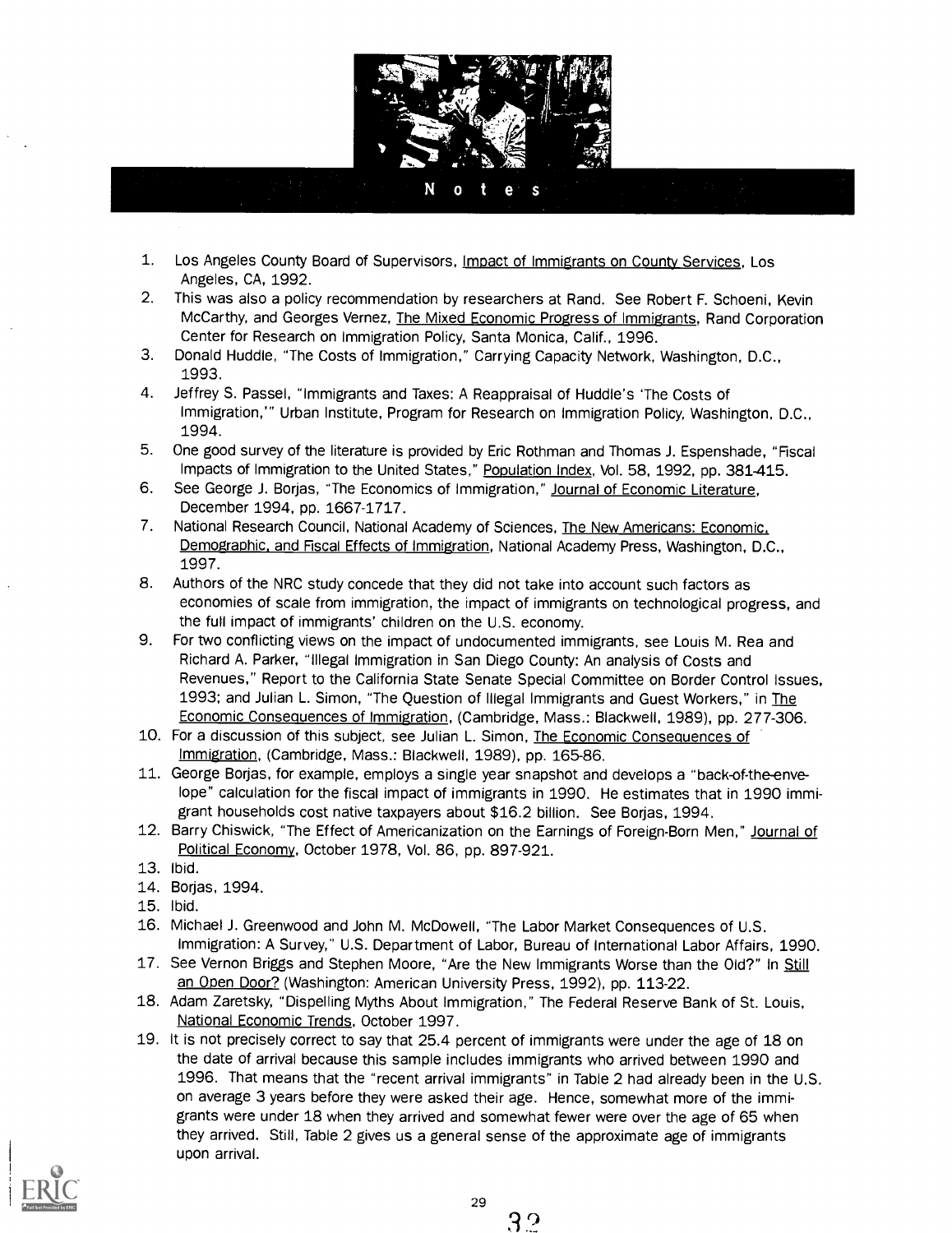- 20. As noted in note 19, the percentage of immigrants "over 65" upon arrival is slightly lower than 3.3 percent.
- 21. U.S. BUreau of the Census. "Selected Characteristics of Natives and the Foreign-Born Population," Current Population Survey, 1997.
- 22. Jin Heum Park, "Changes in U.S. School Quality: What Do We Learn from Immigrants?" Princeton University, Department of Economics, Princeton, N.J., 1994.
- 23. Schoeni, McCarthy, and Vernez, 1996.
- 24. Statistical Abstract of the United States, 1997, p. 170.
- 25. Educating the U.S.-born children of immigrants would only be a bad deal for natives if the children were to emigrate from the U.S. after they graduated from school.
- 26. Gary S. Becker, "Why a Crash Wouldn't Cripple the Economy," Hoover Digest, Hoover Institute, Palo Alto, Calif., 1997, no. 4, pp. 1-4.
- 27. The process by which immigrants fill niches in the U.S. labor force, in both theory and practice, is described in Effects of Immigration on the U.S. Economy and Labor Market, U.S. Department of Labor, Bureau of International Labor Affairs, Washington, D.C., 1989.
- 28. James P. Smith, "Economic and Fiscal Impact of Immigration," testimony before the Senate Subcommittee on Immigration, September 9, 1997.
- 29. See Stuart Anderson, "The Wage and Employment Impact of Immigrant Scientists and Engineers in High Technology," International Educator, Fall 1996, pp. 27-36.
- 30. Joel Kotkin, Tribes, Random House, New York, N.Y., 1992.
- 31. U.S. Department of Labor, Bureau of International Labor Affairs, The Effects of Immigration on the U.S. Economy and Labor Market, Washington, D.C., 1989.
- 32. Linda Levine, "The Education/Skill Distribution of Jobs: How Is It Changing?" Congressional Research Service Report for Congress, August 8, 1997.
- 33. Ibid, pp. 1, 14.
- 34. This contribution by immigrants to the discovery process is illustrated in Philip Peters, "Made in America," Alexis de Tocqueville Institute, Arlington, Va., 1996.
- 35. Philip Peters, "Made In the U.S.A.: Immigrants, Patents, and Jobs," Alexis de Tocqueville Institute, Arlington, Va., 1996.
- 36. Jeffrey S. Passel and Rebecca Clark, Urban Institute, 1998. See also Borjas, 1994, p. 1701.
- 37. Christopher M. Wright, "SSI: The Black Hole of the Welfare State," Cato Institute Policy Analysis, No. 224, April 1995.
- 38. Robert Rector, "A Retirement Home for Immigrants," Wall Street Journal, February 20, 1996, p. A-18.
- 39. Michael Fix and Jeffrey Passel, "Immigrants and Welfare: Setting the Record Straight," Public Welfare (The Journal of the American Public Welfare Association), Spring 1994, pp. 2-15.
- 40. Ibid.
- 41. Much of the evidence of this is summarized in Stephen Moore, "Flee Market," Policy Review, Spring, 1990.
- 42. Chiswick, 1978.
- 43. U.S. Department of Health and Human Services, Refugee Resettlement Program, Office of Refugee Resettlement, 1989, pp. 128-45.
- 44. Nathan Caplan, "Working Toward Self-Sufficiency," ISR Newsletter, Washington, D.C., Spring-Summer 1985, pp. 5-7.
- 45. Stephen Moore, "How the Budget Revolution Was Lost," Cato Institute Policy Analysis, No. 281, Washington, D.C., 1997.
- 46. Schoeni, Vernez, and McCarthy, 1996.
- 47. Social Security Administration. "Federal Old Age and Survivors Insurance and Disability Insurance Trust Funds," Board of Trustees' Report, (Washington: Government Printing Office), 1998, pp. 134-135.
- 48. Using the same methodology, I originally made these calculations in 1990. See Stephen Moore, "Immigrants and American Competitiveness: Estimating the Economic Impact of Legal Immigration Reform," Alexis De Tocqueville Institute, Arlington, Va., 1990.
- 49. Social Security Administration, "Federal Old Age and Survivors Insurance and Disability Insurance Trust Funds," Board of Trustees' Report. (Washington: Government Printing Office), 1998.



50. National Research Council, 1997.

3 3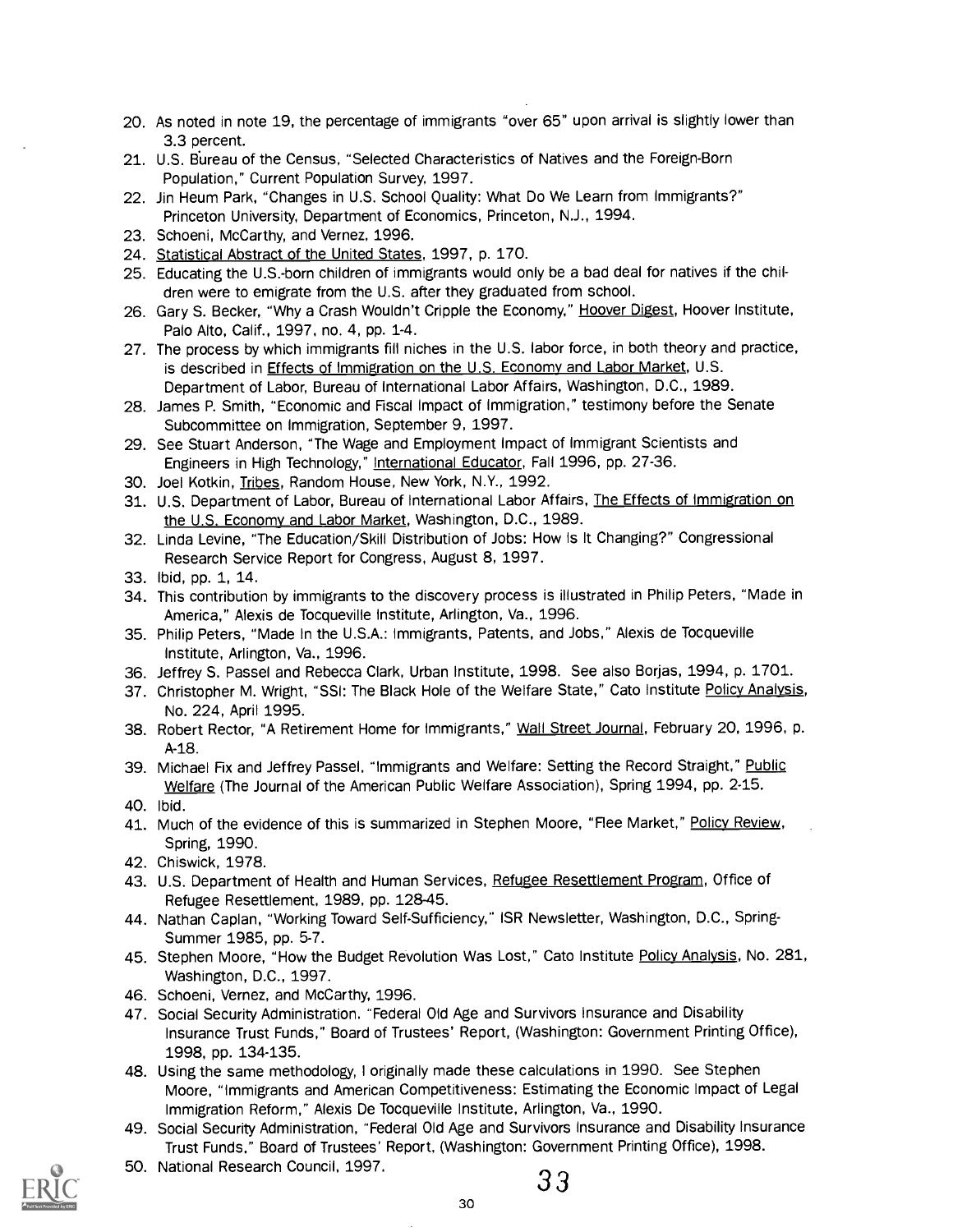- 51. Peter Francese, "Aging America Needs Foreign Blood," Wall Street Journal, March 27, 1990, editorial page.
- 52. William W. Beach and Gareth G. Davis, "Social Security's Rate of Return for Hispanic Americans," Heritage Foundation, Report No. 98-2, Washington, D.C., 1998, p. 1. 53. Ibid.
- 
- 54. Tax Foundation, "Tax Burden on Median Income Family Rises in 1996," Tax Foundation Issue Brief, Washington, D.C., February 1998.
- 55. Budget of the United States Government, Washington, D.C., Historical Tables, Fiscal Year 1997.
- 56. Congressional Research Service, 1997.
- 57. Jeffrey S. Passel and Rebecca Clark, "Immigrants in New York: Their Legal Status, Incomes and Taxes," Urban Institute, Washington, D.C., April 1998.
- 58. Passel and Clark, 1998, p. 2.
- 59. Briggs and Moore, 1992, p. 108.
- 60. Ivan Light and Angel A. Sanchez, "Immigrant Entrepreneurs in 272 SMSAs," Sociological Perspectives, October 1987, pp. 373-99.
- 61. Damon Darlin, "A Needed Import: Entrepreneurial Spirit," Forbes, November 4, 1996, pp. 210-18.
- 62. "A Minority Worth Cultivating," The Economist, May 2, 1998, p. 7.

63. Ibid.

- 64. The American Immigration Law Foundation, "Immigration and the High-Tech Industry," Washington, D.C., 1997.
- 65. Stuart Anderson, "Employment-Based Immigration and High Technology," (Washington: Empower America, 1996.)
- 66. National Federation of Independent Business, "The Taxes Small Businesses Pay," Washington, D.C., 1995.
- 67. Actual tax payments in 1997 at all levels of government were closer to \$2.5 trillion. The main explanation for the substantial difference between my estimate of tax payments based on Census data and actual tax collections is that there is substantial underreporting of income in the Census data. Also, this analysis underestimates tax collections made by businesseswhether started by immigrants or natives.
- 68. Julian L. Simon, "Immigrants, Taxes, and Welfare in the United States," Population and Development Review, March 1984, pp. 55-69.
- 69. Ibid.
- 70. Passel, 1994, p. 1.
- 71. National Research Council, 1997.
- 72. Ronald D. Lee, Professor of Demography and Economics at the University of California at Berkeley, testimony before the Subcommittee on Immigration, Senate Committee on the Judicicary, September 9, 1997.
- 73. National Research Council. 1997.
- 74. Donald Huddle, "The Costs of Immigration," Carrying Capacity Network, Washington, D.C., 1993.
- 75. Jeffrey S. Passel, "Immigrants and Taxes: A Reappraisal of Huddle's 'The Costs of Immigration," Urban Institute, Washington, D.C., 1994.
- 76. U.S. Council of Economic Advisers, "The Economic Effects of Immigration," Economic Report of the President, U.S. Government Printing Office, 1986.
- 77. George Borjas, Friends or Strangers: The Impact of Immigration on the U.S. Economy, (New York, N.Y.: Basic Books, 1990).
- 78. Ibid, pp. 48-52.
- 79. Alejandro Portes and Ruben G. Rumbaut, Immigrant America (Berkeley, Calif.: University of California Press, 1990).
- 80. Ibid, p. 59.
- 81. Edward Funkhouser and Stephen J. Trejo, "The Decline in Immigrant Labor Market Skills: Did It Continue in the 1980s?" manuscript, University of California, Santa Barbara, 1993.
- 82. The still relatively high percentage of immigrants without a high school education is largely a result of the fact that immigrants from poor countries never had access to universal education in their home country.

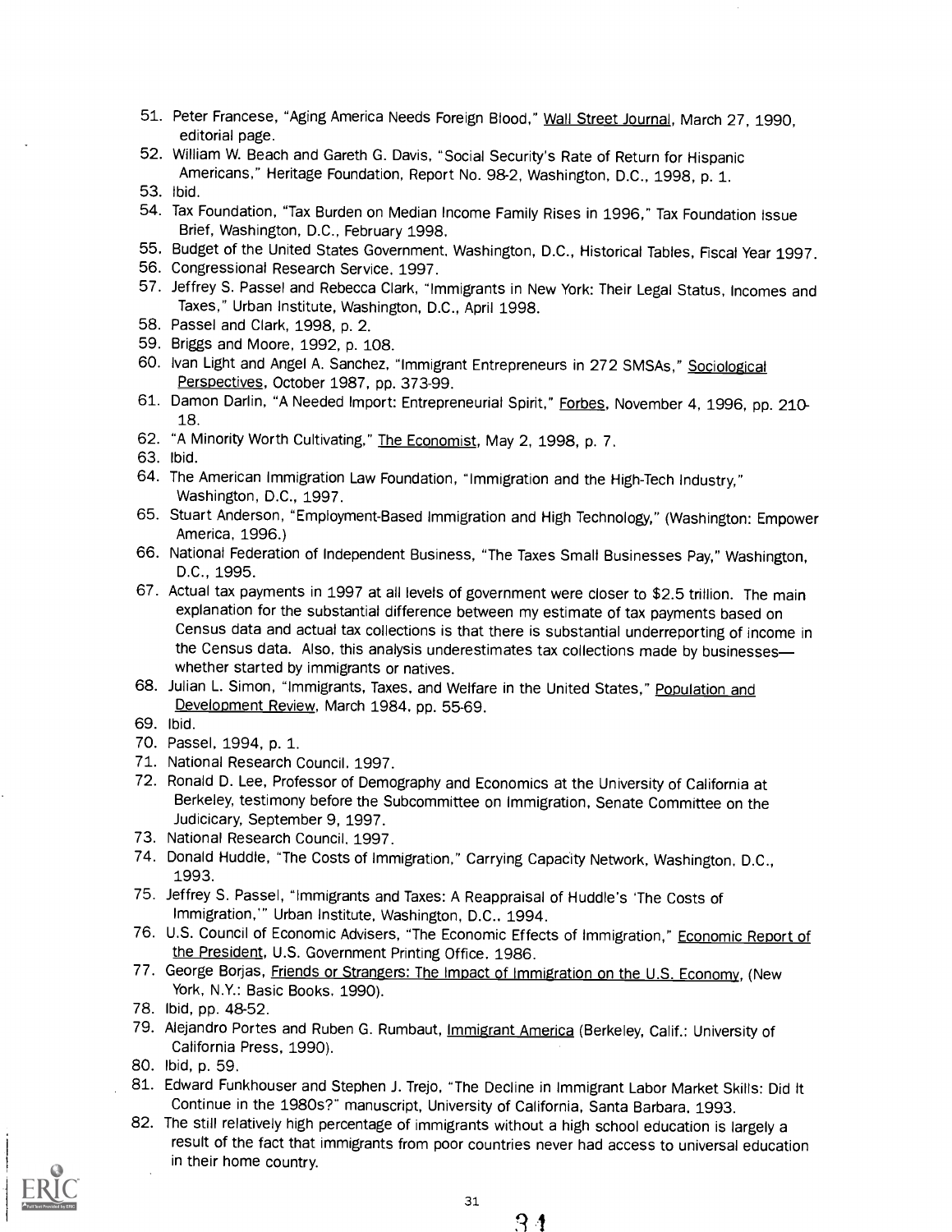- 83. U.S. Bureau of the Census, "Economic Challenges Wane with Time Among the Nation's Foreign-Born Population," U.S. Department of Commerce News, CB97-55, April 8, 1997.
- 84. See "Some Immigrant Groups Fare Poorly After Arrival in U.S. Rand Study Finds," Wall Street Journal, July 3, 1996, pp. A3-4.
- 85. Schoeni, McCarthy, and Vernez, 1996, p. xiv.
- 86. Elaine Sorenson and Maria E. Enchautegui, "Immigrant Male Earnings in the 1980s: Divergent Patterns by Race and Ethnicity," Urban Institute, Washington, D.C., 1992.
- 87. Quoted in Michael Mandel and Christopher Farrell, "The Immigrants: How They're Helping to Revitalize the U.S. Economy," Business Week, July 13, 1992, p. 116.
- 88. Robert J. LaLonde and Robert H. Topel, "Immigrants in the American Labor Market: Quality, Assimilation, and Distributional Effects," American Economic Review, May 1991, pp. 297-302.
- 89. Ibid, p. 297.
- 90. Ibid.
- 91. Harriet Orcutt Duleep and Mark C. Regets, "The Elusive Concept of Immigrant Quality," manuscript, 1992.
- 92. Ibid.
- 93. Ibid.
- 94. William Dunn, "Asians Build New Lives as Immigrants," USA Today, November 26, 1990, pp. 1A-2A; Kotkin, 1992.
- 95. Of course, some Asian groups fare better than others. Immigrants from India, for example, have almost one and a half more years of schooling than the average American. Portes and Rumbaut report that in 1980 the average Indian family income was more than \$6,000 above the average U.S. income, even though 80 percent of those immigrants had been in the United States less than 10 years--i.e., they were "new immigrants." See Portes and Rumbaut, 1990.
- 96. Kotkin, 1992, p. 110.
- 97. Jeffrey S. Passel and Rebecca L. Clark, "Immigrants in New York: Their Legal Status, Incomes, and Taxes," Urban Institute, Washington, D.C., 1998. Findings also reported in "Legal Immigrants and Economic Parity," New York Times, April 30, 1998, p. A-33.
- 98. Passel and Clark, p. 5.
- 99. Simon, 1990.
- 100. Passel and Clark, p. 11.
- 101. Passel and Clark, 1998.
- 102. Kotkin, 1992.
- 103. Thomas Muller and Thomas J. Espenshade, The Fourth Wave: California's Newest Immigrants, Urban Institute, Washington, D.C., 1988.
- 104. Stephen Moore, "Immigration and the Rise and Decline of America's Cities," Hoover Institute, Palo Alto, Calif., 1997.
- 105. Ibid., p. 3.
- 106. Richard Vedder, Lowell Gallaway, and Stephen Moore, "Do Immigrants Increase Unemployment or Reduce Economic Growth?" Congressional Record, September 26, 1990.
- 107. Ibid.

## BEST COPY AVAILABLE

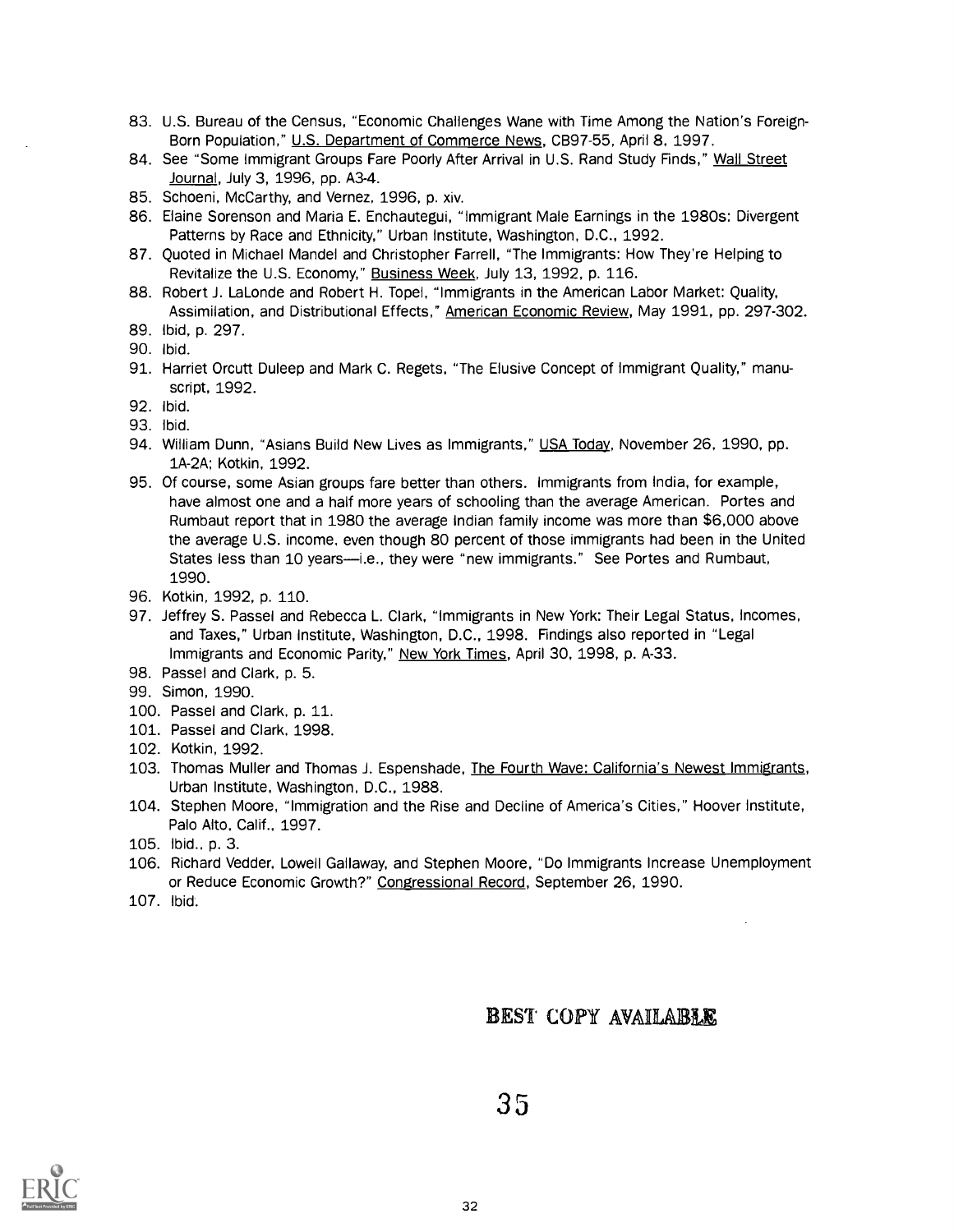Stephen Moore is an economist at the Cato Institute. Previously he worked as a senior economist at the Joint Economic Committee of Congress. His writings have frequently appeared in such publications as The Wall Street Journal, National Review, The Los Angeles Times, and The Washington Times. He is the author of several studies on the economics of immigration, has testified before Congress many times on the subject, and is the coauthor (with Vernon Briggs) of the 1994 book, Still an Open Door? U.S. Immigration Policy and the American Economy, (American University Press).



John Yim an immigrant from Hong Kong and a veteran who served with the 101st Airborne Division (AASLT), is currently a civilian computer engineer at Redstone Arsenal, AL.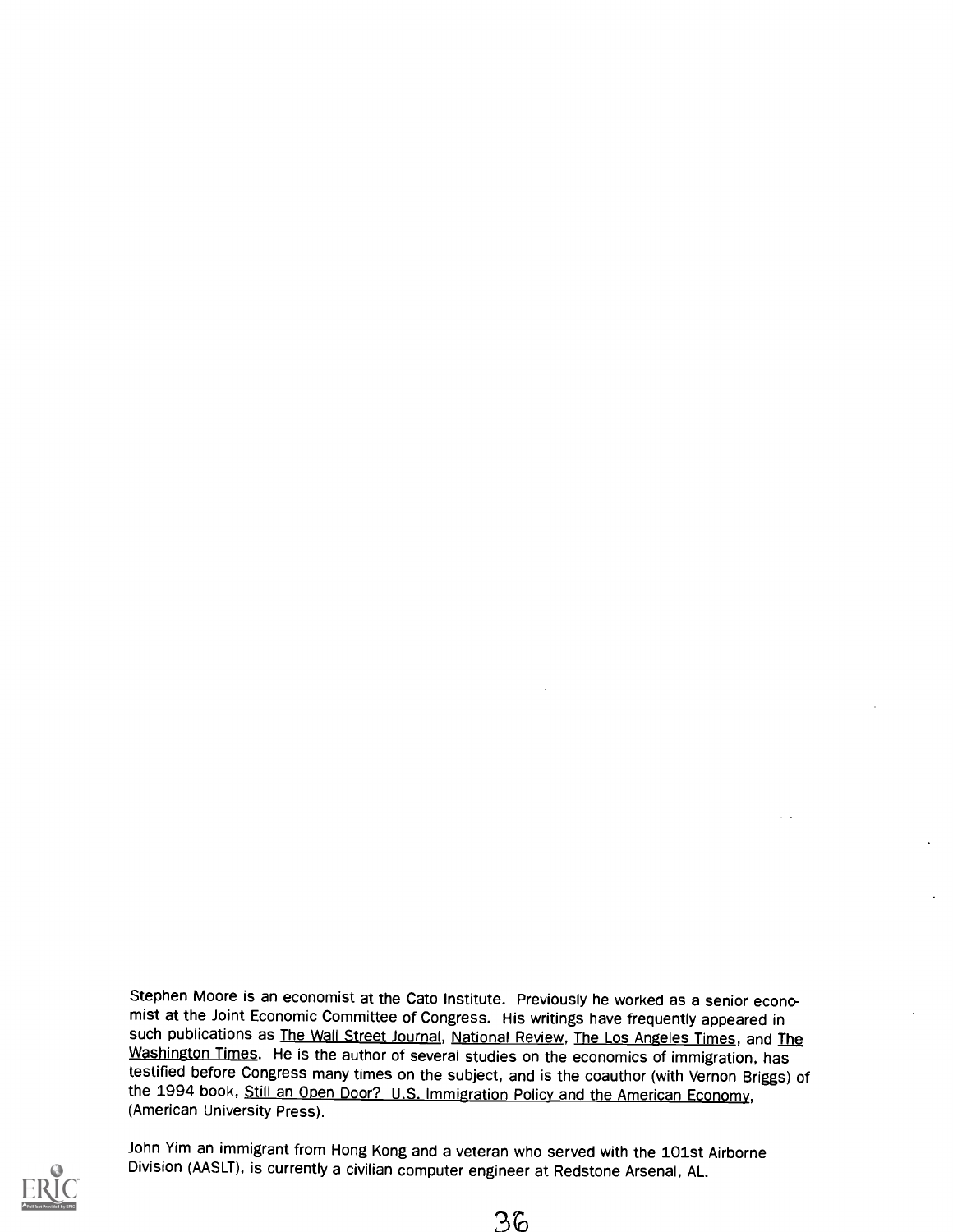## National Immigration Forum

220 I Street, NE, Suite 220 Washington, DC 20002-4362 Tel: 202-544-0004 Fax: 202-544-1905 www.immlgrationforum.org



1000 Massachusetts Avenue, NW Washington, DC 20001 Tel: 202-842-0200 Fax: 202-842-3490 www.cato.org

## BEST COPY AVAILABLE



 $\ddot{\phantom{a}}$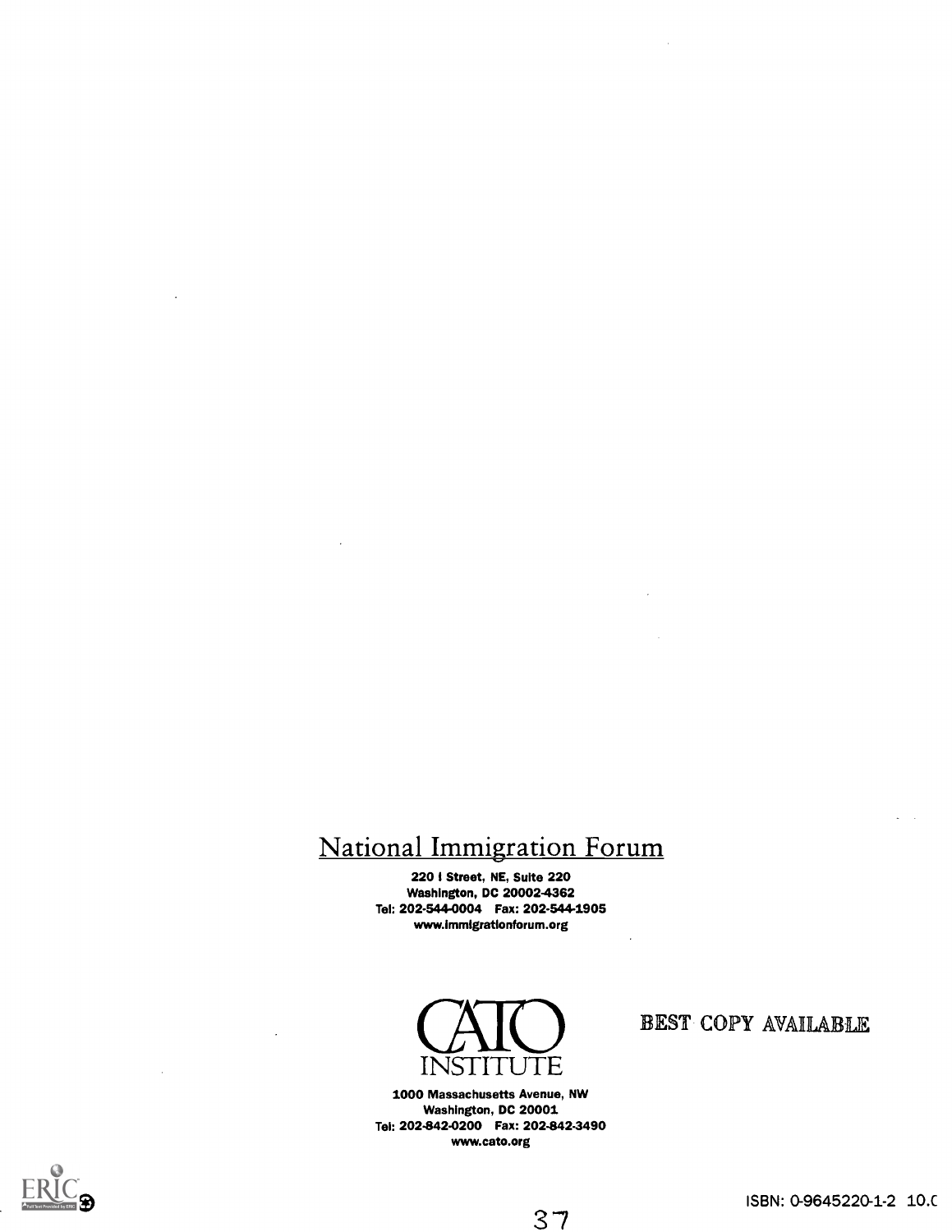|                             | <b>U.S. Department of Education</b><br>Office of Educational Research and Improvement (OERI)<br><b>National Library of Education (NLE)</b><br><b>Educational Resources Information Center (ERIC)</b> | ERIC                     |
|-----------------------------|------------------------------------------------------------------------------------------------------------------------------------------------------------------------------------------------------|--------------------------|
|                             | <b>REPRODUCTION RELEASE</b>                                                                                                                                                                          | ACQ: FAC<br>UD032763     |
| I. DOCUMENT IDENTIFICATION: | (Specific Document)                                                                                                                                                                                  |                          |
| Title:                      | A Fiscal Portrait of the Newest Americans                                                                                                                                                            |                          |
| Author(s):                  | Stophen<br>Moore                                                                                                                                                                                     | <b>Publication Date:</b> |
| <b>Corporate Source:</b>    | National Immigration Forum                                                                                                                                                                           |                          |

## II. REPRODUCTION RELEASE:

In order to disseminate as widely as possible timely and significant materials of interest to the educational community, documents announced in the monthly abstract journal of the ERIC system, Resources in Education (RIE), are usually made available to users in microfiche, reproduced paper copy. and electronic media, and sold through the ERIC Document Reproduction Service (EDRS). Credit is given to the source of each document, and, if reproduction release is granted, one of the following notices is affixed to the document.

If permission is granted to reproduce and disseminate the identified document, please CHECK ONE of the following three options and sign at the bottom of the page.

| The sample sticker shown below will be<br>affixed to all Level 1 documents                                                                                   | The sample sticker shown below will be<br>effixed to all Level 2A documents                                                                                                                                                                                                                                                                                                                                                                                                                                       | The sample sticker shown below will be<br>affixed to all Level 2B documents                      |
|--------------------------------------------------------------------------------------------------------------------------------------------------------------|-------------------------------------------------------------------------------------------------------------------------------------------------------------------------------------------------------------------------------------------------------------------------------------------------------------------------------------------------------------------------------------------------------------------------------------------------------------------------------------------------------------------|--------------------------------------------------------------------------------------------------|
| PERMISSION TO REPRODUCE AND<br>DISSEMINATE THIS MATERIAL HAS<br><b>BEEN GRANTED BY</b>                                                                       | PERMISSION TO REPRODUCE AND<br>PERMISSION TO REPRODUCE AND<br>DISSEMINATE THIS MATERIAL IN<br>DISSEMINATE THIS MATERIAL IN<br>MICROFICHE, AND IN ELECTRONIC MEDIA<br><b>MICROFICHE ONLY HAS BEEN GRANTED BY</b><br>FOR ERIC COLLECTION SUBSCRIBERS ONLY.<br>HAS BEEN GRANTED BY                                                                                                                                                                                                                                   |                                                                                                  |
| 58 <sup>rd</sup>                                                                                                                                             |                                                                                                                                                                                                                                                                                                                                                                                                                                                                                                                   |                                                                                                  |
| TO THE EDUCATIONAL RESOURCES<br><b>INFORMATION CENTER (ERIC)</b>                                                                                             | TO THE EDUCATIONAL RESOURCES<br>INFORMATION CENTER (ERIC)                                                                                                                                                                                                                                                                                                                                                                                                                                                         | TO THE EDUCATIONAL RESOURCES<br><b>INFORMATION CENTER (ERIC)</b>                                 |
|                                                                                                                                                              | 2A                                                                                                                                                                                                                                                                                                                                                                                                                                                                                                                | 2B                                                                                               |
| Level 1                                                                                                                                                      | Level 2A                                                                                                                                                                                                                                                                                                                                                                                                                                                                                                          | Level 2B                                                                                         |
|                                                                                                                                                              |                                                                                                                                                                                                                                                                                                                                                                                                                                                                                                                   |                                                                                                  |
|                                                                                                                                                              |                                                                                                                                                                                                                                                                                                                                                                                                                                                                                                                   |                                                                                                  |
| Check here for Level 1 release, permitting reproduction<br>and dissemination in microfiche or other ERIC archival<br>media (e.g., electronic) and paper copy | Check here for Level 2A release, parmitting reproduction<br>and disservination in microfiche and in electronic media<br>for ERIC archival collection subscribers only                                                                                                                                                                                                                                                                                                                                             | Check here for Level 2B release, permitting<br>reproduction and dissemination in microfiche only |
|                                                                                                                                                              | Documents will be processed as indicated provided reproduction quality permits.<br>If permission to reproduce is granted, but no box is checked, documents will be processed at Level 1.                                                                                                                                                                                                                                                                                                                          |                                                                                                  |
|                                                                                                                                                              | I hereby grant to the Educational Resources Information Center (ERIC) nonexclusive permission to reproduce and disseminate this document<br>as indicated above. Reproduction from the ERIC microfiche or electronic media by persons other than ERIC employees and its system<br>contractors requires permission from the copyright holder. Exception is made for non-profit reproduction by libraries and other service agencies<br>to satisfy information needs of educators in response to discrete inquiries. |                                                                                                  |
| <b>Sonature</b>                                                                                                                                              |                                                                                                                                                                                                                                                                                                                                                                                                                                                                                                                   | Printed Name/Position/Title:                                                                     |
| Sign<br>here, $\rightarrow$                                                                                                                                  |                                                                                                                                                                                                                                                                                                                                                                                                                                                                                                                   | Maurice Delanger                                                                                 |
| Organization/Address<br>е                                                                                                                                    | Telephone:                                                                                                                                                                                                                                                                                                                                                                                                                                                                                                        | FAX:<br>202 5440004                                                                              |
| Immigration rorum<br>National                                                                                                                                | E-Mail Address:                                                                                                                                                                                                                                                                                                                                                                                                                                                                                                   | Date:                                                                                            |
|                                                                                                                                                              | Washine                                                                                                                                                                                                                                                                                                                                                                                                                                                                                                           | Mbolcenser@immigration                                                                           |
|                                                                                                                                                              |                                                                                                                                                                                                                                                                                                                                                                                                                                                                                                                   | follum.ovg                                                                                       |